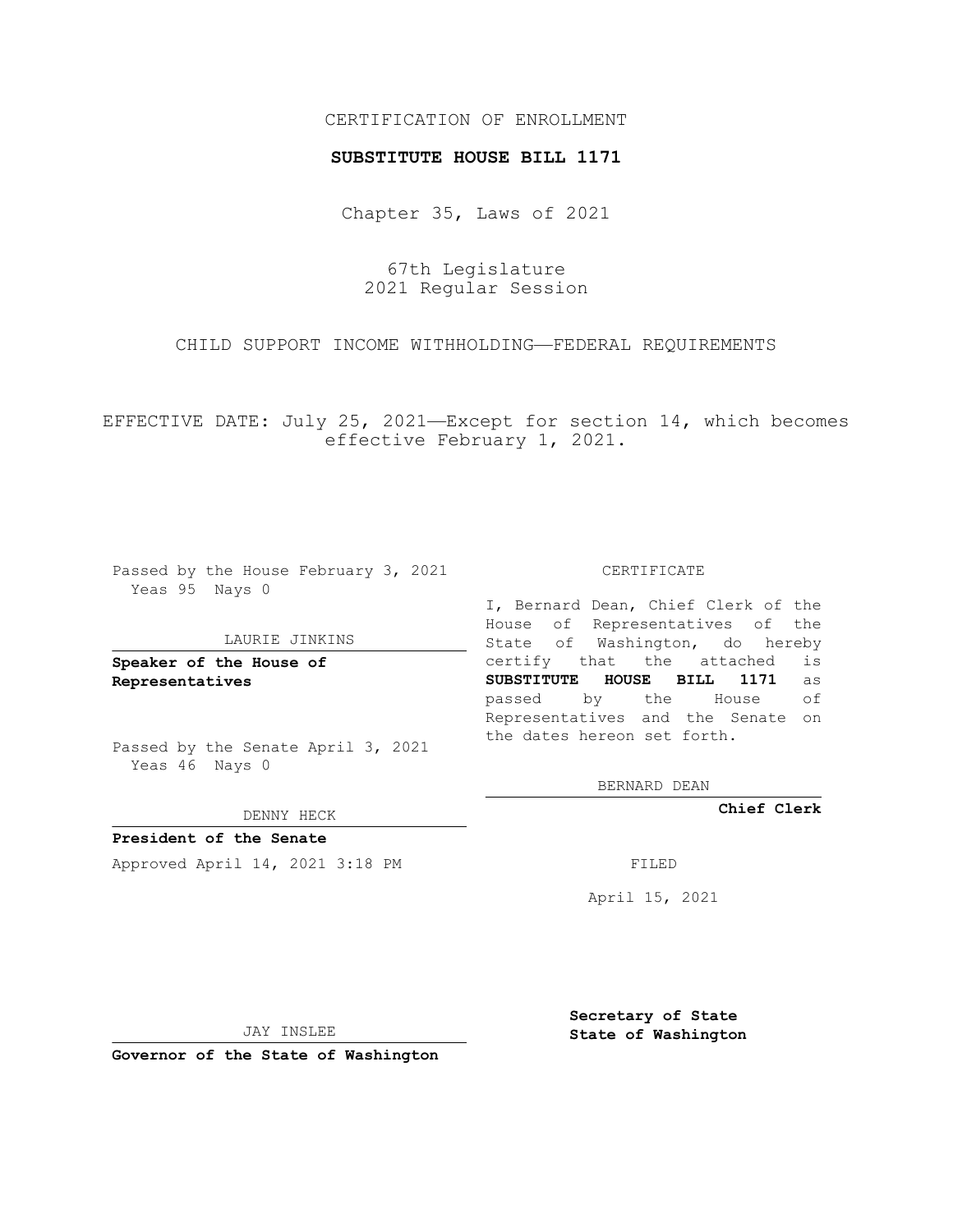## **SUBSTITUTE HOUSE BILL 1171**

Passed Legislature - 2021 Regular Session

**State of Washington 67th Legislature 2021 Regular Session**

**By** House Civil Rights & Judiciary (originally sponsored by Representatives Walen, Springer, Dolan, and Lovick; by request of Department of Social and Health Services)

READ FIRST TIME 01/26/21.

 AN ACT Relating to amending child support income withholding 2 provisions to comply with federal child support program requirements; amending RCW 6.27.105, 6.27.140, 6.27.150, 6.27.330, 26.18.020, 26.18.080, 26.18.090, 26.18.110, 26.18.130, 26.18.140, 26.23.010, 26.23.050, 26.23.050, 26.23.060, 74.20A.080, 74.20A.240, and 74.20A.350; reenacting and amending RCW 26.23.090; repealing RCW 26.18.100; providing an effective date; and providing an expiration 8 date.

9 BE IT ENACTED BY THE LEGISLATURE OF THE STATE OF WASHINGTON:

10 **Sec. 1.** RCW 6.27.105 and 2019 c 371 s 5 are each amended to read as follows:11

12 (1) A writ that is issued for a continuing lien on earnings shall 13 be substantially in the following form, but:

14 (a) ((<del>If the writ is issued under an order or judgment for child</del> 15 support, the following statement shall appear conspicuously in the 16 caption: "This garnishment is based on a judgment or order for child 17 support";

18 (b)) If the writ is issued under an order or judgment for 19 private student loan debt, the following statement shall appear 20 conspicuously in the caption: "This garnishment is based on a 21 judgment or order for private student loan debt";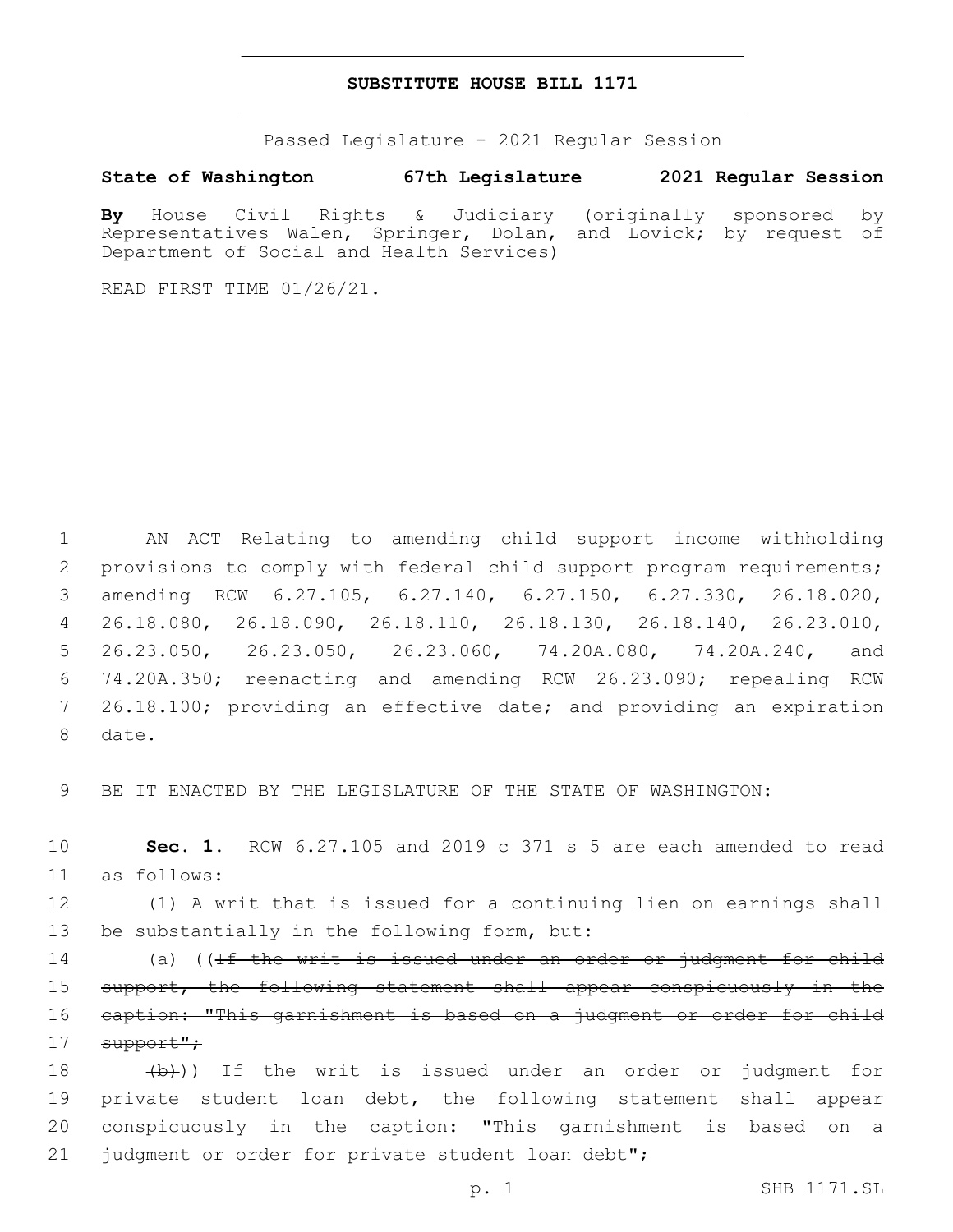| 1  | $((+e))$ (b) If the writ is issued under an order or judgment for            |  |  |
|----|------------------------------------------------------------------------------|--|--|
| 2  | consumer debt, the following statement shall appear conspicuously in         |  |  |
| 3  | the caption: "This garnishment is based on a judgment or order for           |  |  |
| 4  | consumer debt"; and                                                          |  |  |
| 5  | $((\overline{d})$ ) (c) If the writ is issued by an attorney, the writ shall |  |  |
| 6  | be revised as indicated in subsection (2) of this section:                   |  |  |
| 7  | "IN THE  COURT                                                               |  |  |
| 8  | OF THE STATE OF WASHINGTON IN AND FOR                                        |  |  |
| 9  | THE COUNTY OF                                                                |  |  |
| 10 |                                                                              |  |  |
| 11 | Plaintiff,<br>$No. \ldots$                                                   |  |  |
| 12 | VS.                                                                          |  |  |
| 13 | WRIT OF                                                                      |  |  |
| 14 | Defendant<br><b>GARNISHMENT FOR</b>                                          |  |  |
| 15 | <b>CONTINUING LIEN ON</b>                                                    |  |  |
| 16 | <b>EARNINGS</b>                                                              |  |  |
| 17 | Garnishee                                                                    |  |  |
| 18 | THE STATE OF WASHINGTON TO:                                                  |  |  |
|    | Garnishee                                                                    |  |  |
| 19 |                                                                              |  |  |
| 20 |                                                                              |  |  |
| 21 | Defendant                                                                    |  |  |
| 22 | The above-named plaintiff has applied for a writ of                          |  |  |
| 23 | garnishment against you, claiming that the above-named                       |  |  |
| 24 | defendant is indebted to plaintiff and that the amount to                    |  |  |
| 25 | be held to satisfy that indebtedness is $\$ \dots \dots$                     |  |  |
| 26 | consisting of:                                                               |  |  |
| 27 | Balance on Judgment or Amount of Claim<br>$\$\ldots$ .                       |  |  |
| 28 | Interest under Judgment from  to<br>$\$\ldots$                               |  |  |
| 29 | $\hat{\mathbf{S}}$<br>Per Day Rate of Estimated Interest                     |  |  |
| 30 | per day                                                                      |  |  |
| 31 | $\S$<br>Taxable Costs and Attorneys' Fees                                    |  |  |
| 32 | <b>Estimated Garnishment Costs:</b>                                          |  |  |
| 33 | Filing and Ex Parte Fees<br>$\$\ldots$                                       |  |  |
| 34 | $\frac{1}{2}$<br>Service and Affidavit Fees                                  |  |  |
| 35 | $\S \ldots$<br>Postage and Costs of Certified Mail                           |  |  |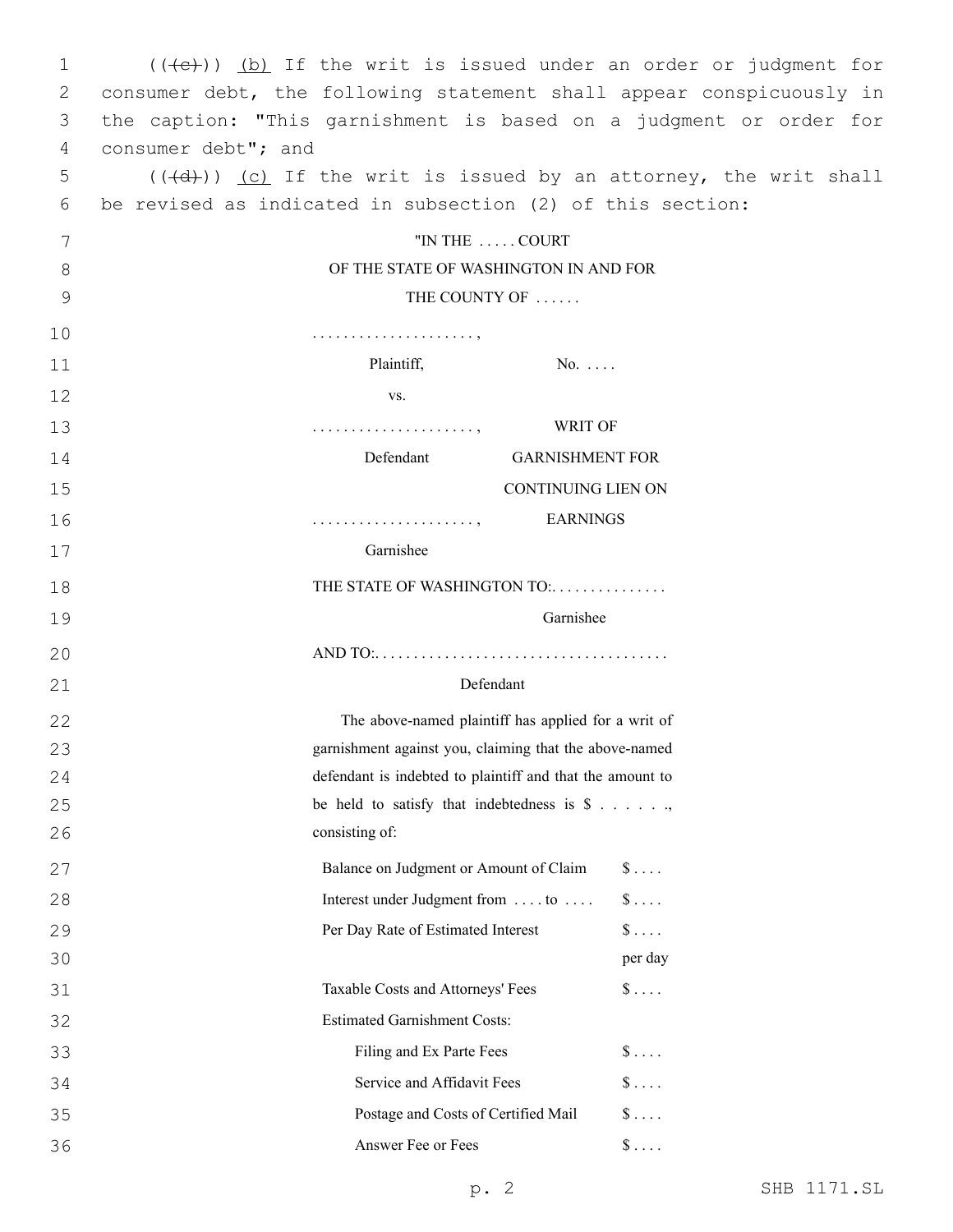1 Garnishment Attorney Fee \$ . . . .  $2 \qquad \qquad \text{Other} \qquad \qquad \text{s} \ldots$ 

 THIS IS A WRIT FOR A CONTINUING LIEN. THE GARNISHEE SHALL HOLD the nonexempt portion of the defendant's earnings due at the time of service of this writ and shall also hold the defendant's nonexempt earnings that accrue through the last payroll period ending on or before SIXTY days after the date of service of this writ. HOWEVER, IF THE GARNISHEE IS PRESENTLY HOLDING THE NONEXEMPT PORTION OF THE DEFENDANT'S EARNINGS UNDER A PREVIOUSLY SERVED WRIT FOR A CONTINUING LIEN, THE GARNISHEE SHALL HOLD UNDER THIS WRIT only the defendant's nonexempt earnings that accrue from the date the previously served writ or writs terminate and through the last payroll period ending on or before sixty days after the date of termination of the previous writ or writs. IN EITHER CASE, THE GARNISHEE SHALL STOP WITHHOLDING WHEN THE SUM WITHHELD EQUALS THE AMOUNT STATED IN THIS WRIT OF 16 GARNISHMENT.

 YOU ARE HEREBY COMMANDED, unless otherwise directed by the court, by the attorney of record for the plaintiff, or by this writ, not to pay any debt, whether earnings subject to this garnishment or any other debt, owed to the defendant at the time this writ was served and not to deliver, sell, or transfer, or recognize any sale or transfer of, any personal property or effects of the defendant in your possession or control at the time when this writ was served. Any 24 such payment, delivery, sale, or transfer is void to the extent necessary to satisfy the plaintiff's claim and costs for this writ 26 with interest.

 YOU ARE FURTHER COMMANDED to answer this writ according to the instructions in this writ and in the answer forms and, within twenty days after the service of the writ upon you, to mail or deliver the original of such answer to the court, one copy to the plaintiff or the plaintiff's attorney, and one copy to the defendant, at the 32 addresses listed at the bottom of this writ.

33 If, at the time this writ was served, you owed the defendant any earnings (that is, wages, salary, commission, bonus, tips, or other compensation for personal services or any periodic payments pursuant to a nongovernmental pension or retirement program), the defendant is entitled to receive amounts that are exempt from garnishment under federal and state law. You must pay the exempt amounts to the defendant on the day you would customarily pay the compensation or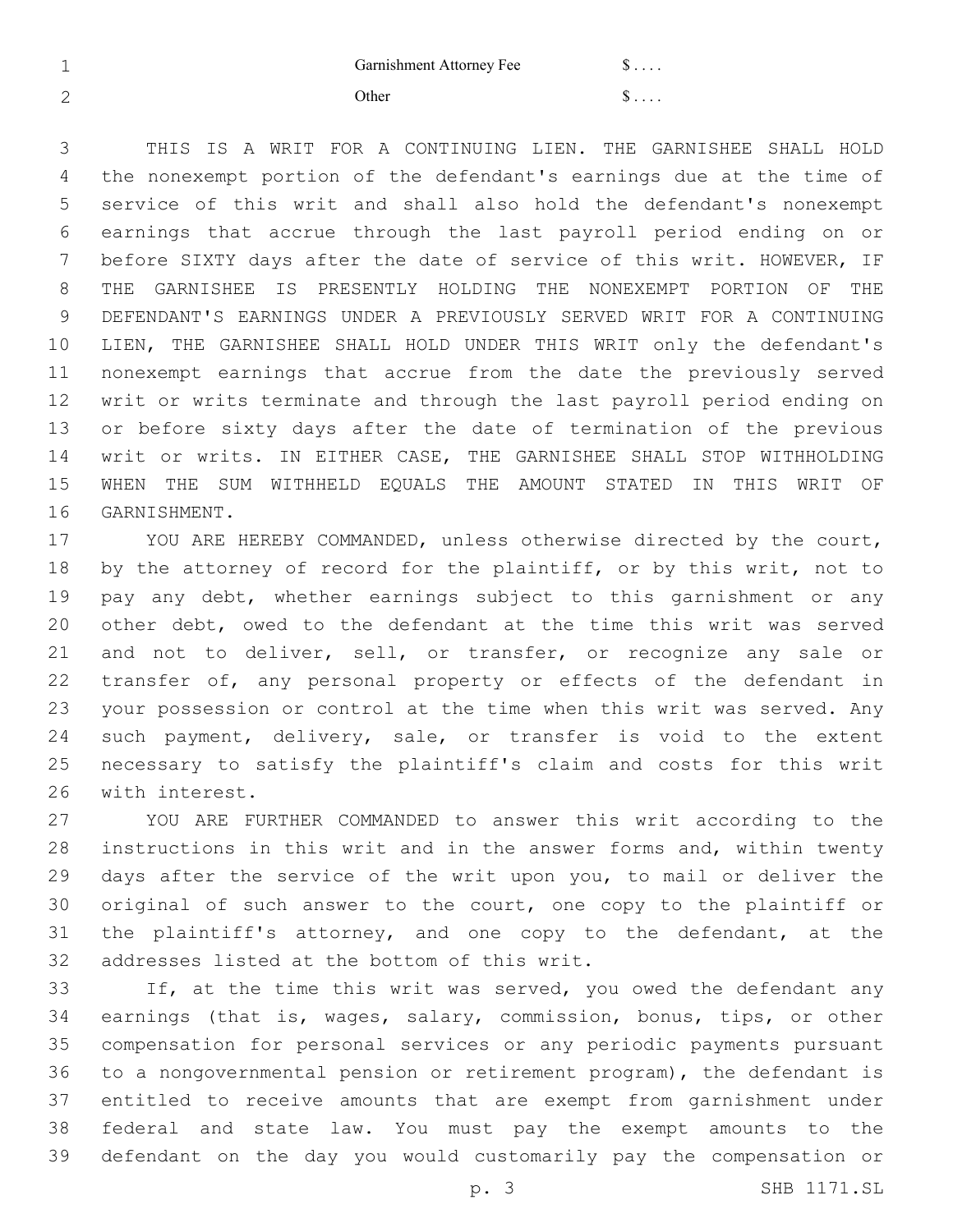other periodic payment. As more fully explained in the answer, the basic exempt amount is the greater of seventy-five percent of disposable earnings or a minimum amount determined by reference to the employee's pay period, to be calculated as provided in the 5 answer. However, ((if this writ carries a statement in the heading of "This garnishment is based on a judgment or order for child support," the basic exempt amount is fifty percent of disposable earnings; and)) if this writ carries a statement in the heading of "This garnishment is based on a judgment or order for private student loan debt," the basic exempt amount is the greater of eighty-five percent of disposable earnings or fifty times the minimum hourly wage of the highest minimum wage law in the state at the time the earnings are payable; and if this writ carries a statement in the heading of "This garnishment is based on a judgment or order for consumer debt," the basic exempt amount is the greater of eighty percent of disposable earnings or thirty-five times the state minimum hourly wage.

 YOU MAY DEDUCT A PROCESSING FEE FROM THE REMAINDER OF THE EMPLOYEE'S EARNINGS AFTER WITHHOLDING UNDER THIS WRIT. THE PROCESSING FEE MAY NOT EXCEED TWENTY DOLLARS FOR THE FIRST ANSWER AND TEN 20 DOLLARS AT THE TIME YOU SUBMIT THE SECOND ANSWER.

 If you owe the defendant a debt payable in money in excess of the amount set forth in the first paragraph of this writ, hold only the amount set forth in the first paragraph and any processing fee if one is charged and release all additional funds or property to defendant.

 IF YOU FAIL TO ANSWER THIS WRIT AS COMMANDED, A JUDGMENT MAY BE ENTERED AGAINST YOU FOR THE FULL AMOUNT OF THE PLAINTIFF'S CLAIM AGAINST THE DEFENDANT WITH ACCRUING INTEREST, ATTORNEY FEES, AND COSTS WHETHER OR NOT YOU OWE ANYTHING TO THE DEFENDANT. IF YOU PROPERLY ANSWER THIS WRIT, ANY JUDGMENT AGAINST YOU WILL NOT EXCEED THE AMOUNT OF ANY NONEXEMPT DEBT OR THE VALUE OF ANY NONEXEMPT PROPERTY OR EFFECTS IN YOUR POSSESSION OR CONTROL.

 JUDGMENT MAY ALSO BE ENTERED AGAINST THE DEFENDANT FOR COSTS AND 33 FEES INCURRED BY THE PLAINTIFF.

34 Witness, the Honorable . . . . . . . . Judge of the above-35 entitled Court, and the seal thereof, this . . . . day of  $\dots$ ,  $\dots$ ,  $\dots$ , (year)

37 [Seal]

. . . . . . . . . . . . . . . . . . . . . . . . . . . . . . . . . . . . . . . . . .

p. 4 SHB 1171.SL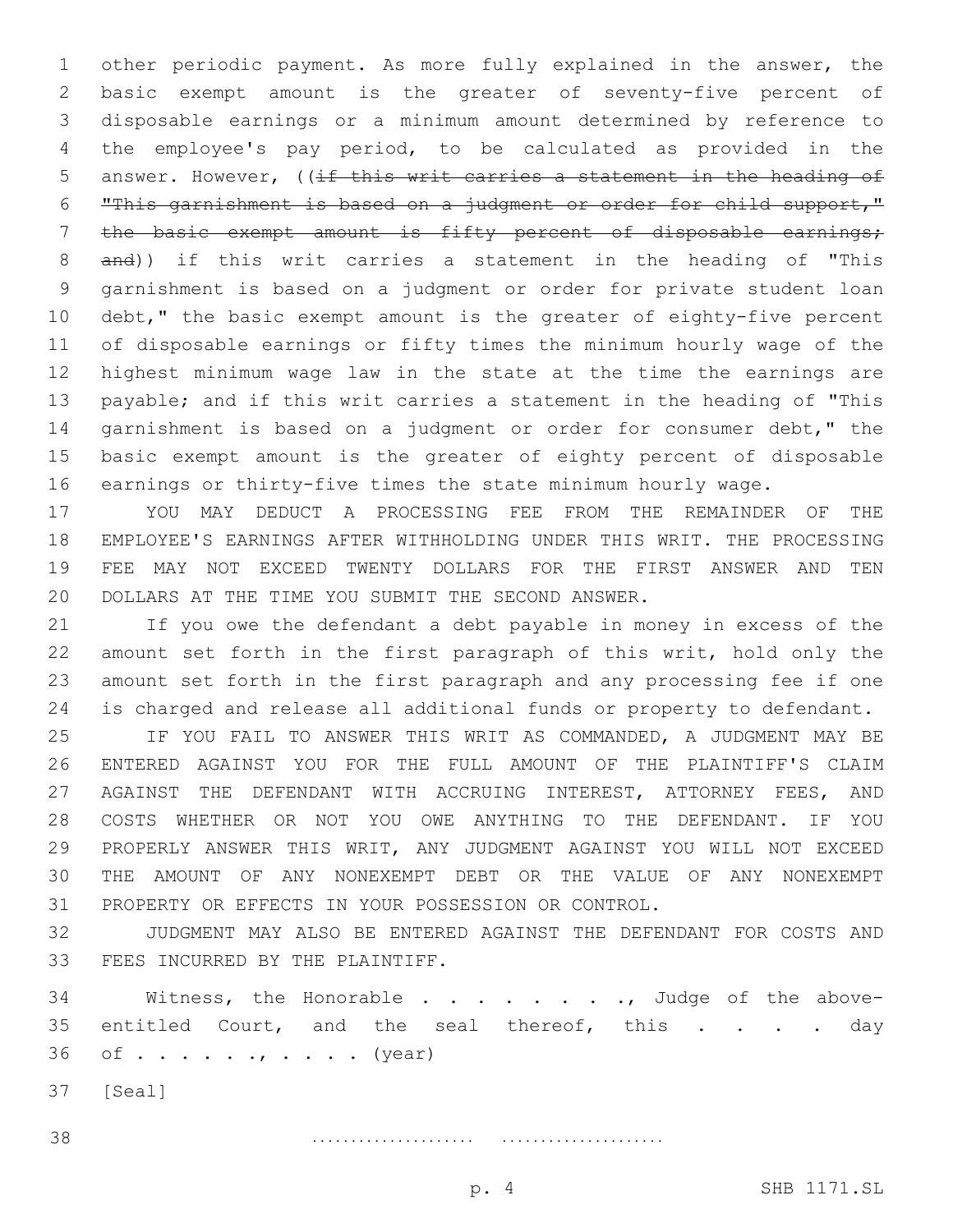|    | Attorney for         | Clerk of  |
|----|----------------------|-----------|
| 2  | Plaintiff (or        | the Court |
| 3  | Plaintiff, if no     |           |
| 4  | attorney)            |           |
| 5  | .                    |           |
| 6  | Address              | By        |
|    |                      | .         |
| 8  | Name of Defendant    | Address"  |
| 9  |                      |           |
| 10 | Address of Defendant |           |

 (2) If an attorney issues the writ of garnishment, the final 12 paragraph of the writ, containing the date, and the subscripted attorney and clerk provisions, shall be replaced with text in 14 substantially the following form:

 "This writ is issued by the undersigned attorney of record for plaintiff under the authority of chapter 6.27 of the Revised Code of Washington, and must be complied with in the same manner as a writ 18 issued by the clerk of the court.

19 Dated this . . . . . . . . day of . . . . . . . . . . . . (year) . . . . . . . . . . . . . . . . . . . . . Attorney for Plaintiff . . . . . . . . . . . . . . . . . . . . . . . . . . . . . . . . . . . . . . . . . . Address Address of the Clerk of the Court" . . . . . . . . . . . . . . . . . . . . . Name of Defendant . . . . . . . . . . . . . . . . . . . . . Address of Defendant

 **Sec. 2.** RCW 6.27.140 and 2019 c 371 s 6 are each amended to read as follows:30

 (1) The notice required by RCW 6.27.130(1) to be mailed to or served on an individual judgment debtor shall be in the following form, printed or typed in no smaller than size twelve point font:

34 NOTICE OF GARNISHMENT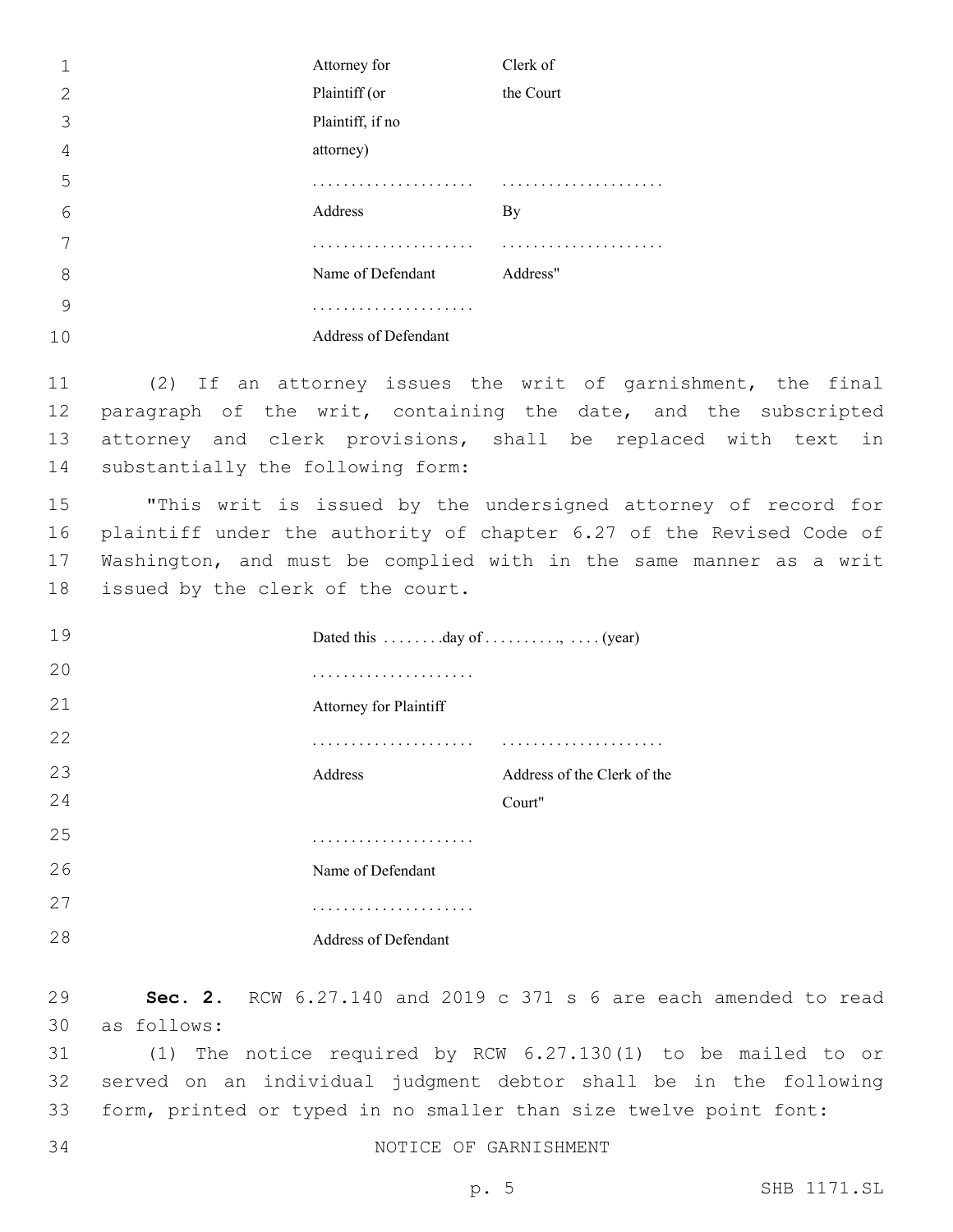A Writ of Garnishment issued in a Washington court has been or will be served on the garnishee named in the attached copy of the writ. After receipt of the writ, the garnishee is required to withhold payment of any money that was due to you and to withhold any other property of yours that the garnishee held or controlled. This notice of your rights is 8 required by law.

9 YOU HAVE THE FOLLOWING EXEMPTION RIGHTS:

 WAGES. If the garnishee is your employer who owes wages or other personal earnings to you, your employer is required to pay amounts to you that are exempt under state and federal laws, as explained in the writ of garnishment. You should receive a copy of your employer's answer, which will show how 15 the exempt amount was calculated. ((If the garnishment is for child support, the exempt amount paid to you will be a **percent of your disposable earnings, which is fifty percent** 18 of that part of your earnings remaining after your employer 19 deducts those amounts which are required by law to be 20 withheld.)) A garnishment against wages or other earnings for 21 child support may not be issued under chapter 6.27 RCW. If 22 the garnishment is for private student loan debt, the exempt amount paid to you will be the greater of the following: A percent of your disposable earnings, which is eighty-five percent of the part of your earnings remaining after your employer deducts those amounts which are required by law to be withheld, or fifty times the minimum hourly wage of the highest minimum wage law in the state at the time the earnings are payable. If the garnishment is for consumer debt, the exempt amount paid to you will be the greater of the following: A percent of your disposable earnings, which is eighty percent of the part of your earnings remaining after your employer deducts those amounts which are required by law to be withheld, or thirty-five times the state minimum hourly wage.35

 BANK ACCOUNTS. If the garnishee is a bank or other institution with which you have an account in which you have deposited benefits such as Temporary Assistance for Needy

p. 6 SHB 1171.SL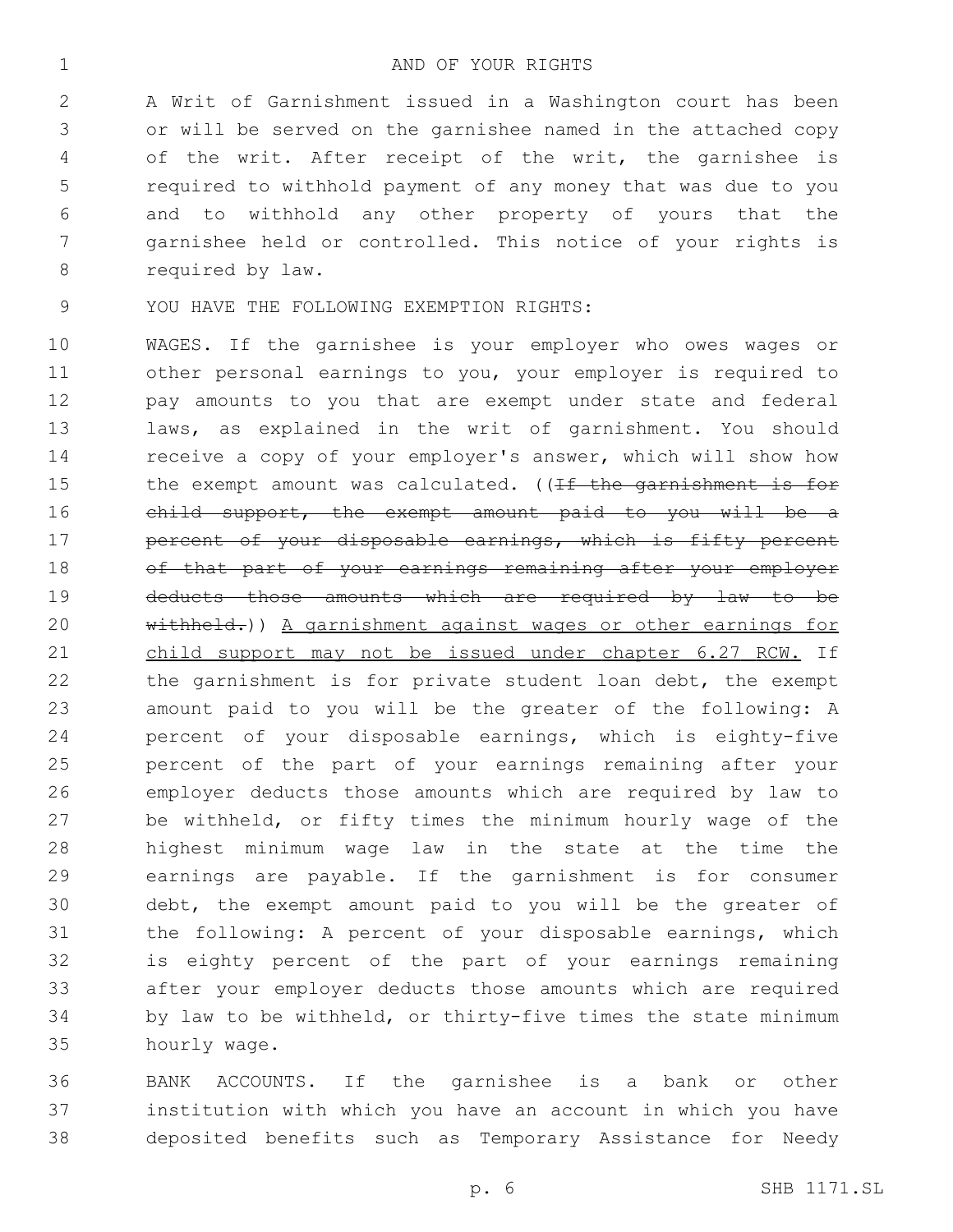Families, Supplemental Security Income (SSI), Social Security, veterans' benefits, unemployment compensation, or any federally qualified pension, such as a state or federal pension, individual retirement account (IRA), or 401K plan, you may claim the account as fully exempt if you have deposited only such benefit funds in the account. It may be partially exempt even though you have deposited money from other sources in the same account. An exemption is also available under RCW 26.16.200, providing that funds in a community bank account that can be identified as the earnings of a stepparent are exempt from a garnishment on the child 12 support obligation of the parent.

 OTHER EXEMPTIONS. If the garnishee holds other property of yours, some or all of it may be exempt under RCW 6.15.010, a Washington statute that exempts certain property of your choice (including up to \$2,500.00 in a bank account if you owe on private student loan debts; up to \$2,000.00 in a bank account if you owe on consumer debts; or up to \$500.00 in a bank account for all other debts) and certain other property such as household furnishings, tools of trade, and a motor vehicle (all limited by differing dollar values).

 HOW TO CLAIM EXEMPTIONS. Fill out the enclosed claim form and mail or deliver it as described in instructions on the claim form. If the plaintiff does not object to your claim, the funds or other property that you have claimed as exempt must be released not later than 10 days after the plaintiff receives your claim form. If the plaintiff objects, the law requires a hearing not later than 14 days after the plaintiff receives your claim form, and notice of the objection and hearing date will be mailed to you at the address that you 31 put on the claim form.

 THE LAW ALSO PROVIDES OTHER EXEMPTION RIGHTS. IF NECESSARY, AN ATTORNEY CAN ASSIST YOU TO ASSERT THESE AND OTHER RIGHTS, BUT YOU MUST ACT IMMEDIATELY TO AVOID LOSS OF RIGHTS BY 35 DELAY.

 (2)(a) If the writ is to garnish funds or property held by a financial institution, the claim form required by RCW 6.27.130(1) to be mailed to or served on an individual judgment debtor shall be in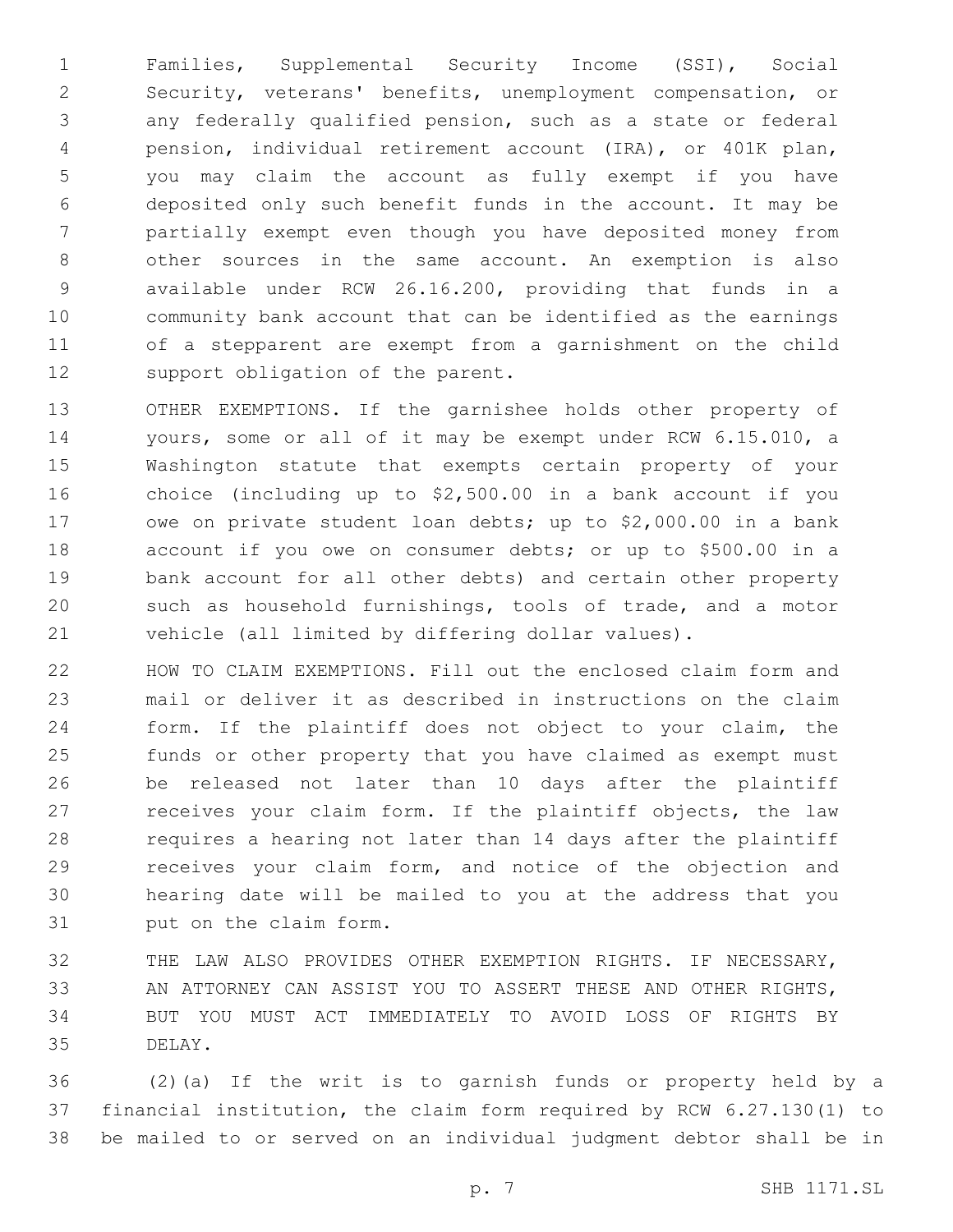| 1  |                                   | the following form, printed or typed in no smaller than size twelve |
|----|-----------------------------------|---------------------------------------------------------------------|
| 2  | point font:                       |                                                                     |
| 3  |                                   | [Caption to be filled in by judgment creditor                       |
| 4  |                                   | or plaintiff before mailing.]                                       |
| 5  | Name of Court                     |                                                                     |
| 6  |                                   | $No \ldots$ .                                                       |
| 7  |                                   | Plaintiff,                                                          |
| 8  |                                   | VS.                                                                 |
| 9  |                                   | <b>EXEMPTION CLAIM</b><br>.                                         |
| 10 |                                   | Defendant,                                                          |
| 11 |                                   | Garnishee Defendant                                                 |
| 12 | <b>INSTRUCTIONS:</b>              |                                                                     |
| 13 | 1.                                | Read this whole form after reading the enclosed                     |
| 14 |                                   | notice. Then put an X in the box or boxes that                      |
| 15 |                                   | describe your exemption claim or claims and write                   |
| 16 |                                   | in the necessary information on the blank lines. If                 |
| 17 |                                   | additional space is needed, use the bottom of the                   |
| 18 |                                   | last page or attach another sheet.                                  |
| 19 | 2.                                | Make two copies of the completed form. Deliver                      |
| 20 |                                   | the original form by first-class mail or in person to               |
| 21 |                                   | the clerk of the court, whose address is shown at                   |
| 22 |                                   | the bottom of the writ of garnishment. Deliver one                  |
| 23 |                                   | of the copies by first-class mail or in person to the               |
| 24 |                                   | plaintiff or plaintiff's attorney, whose name and                   |
| 25 |                                   | address are shown at the bottom of the writ. Keep                   |
| 26 |                                   | the other copy. YOU SHOULD DO THIS AS                               |
| 27 |                                   | QUICKLY AS POSSIBLE, BUT NO LATER                                   |
| 28 |                                   | THAN 28 DAYS (4 WEEKS) AFTER THE DATE                               |
| 29 |                                   | ON THE WRIT.                                                        |
| 30 |                                   | I/We claim the following money or property as exempt:               |
| 31 |                                   | IF BANK ACCOUNT IS GARNISHED:                                       |
| 32 |                                   | [ ] The account contains payments from:                             |
| 33 | $\lceil$ $\rceil$                 | Temporary assistance for needy families, SSI, or                    |
| 34 |                                   | other public assistance. I receive \$                               |
| 35 |                                   | monthly.                                                            |
| 36 | $\begin{bmatrix} 1 \end{bmatrix}$ | Social Security. I receive \$ monthly.                              |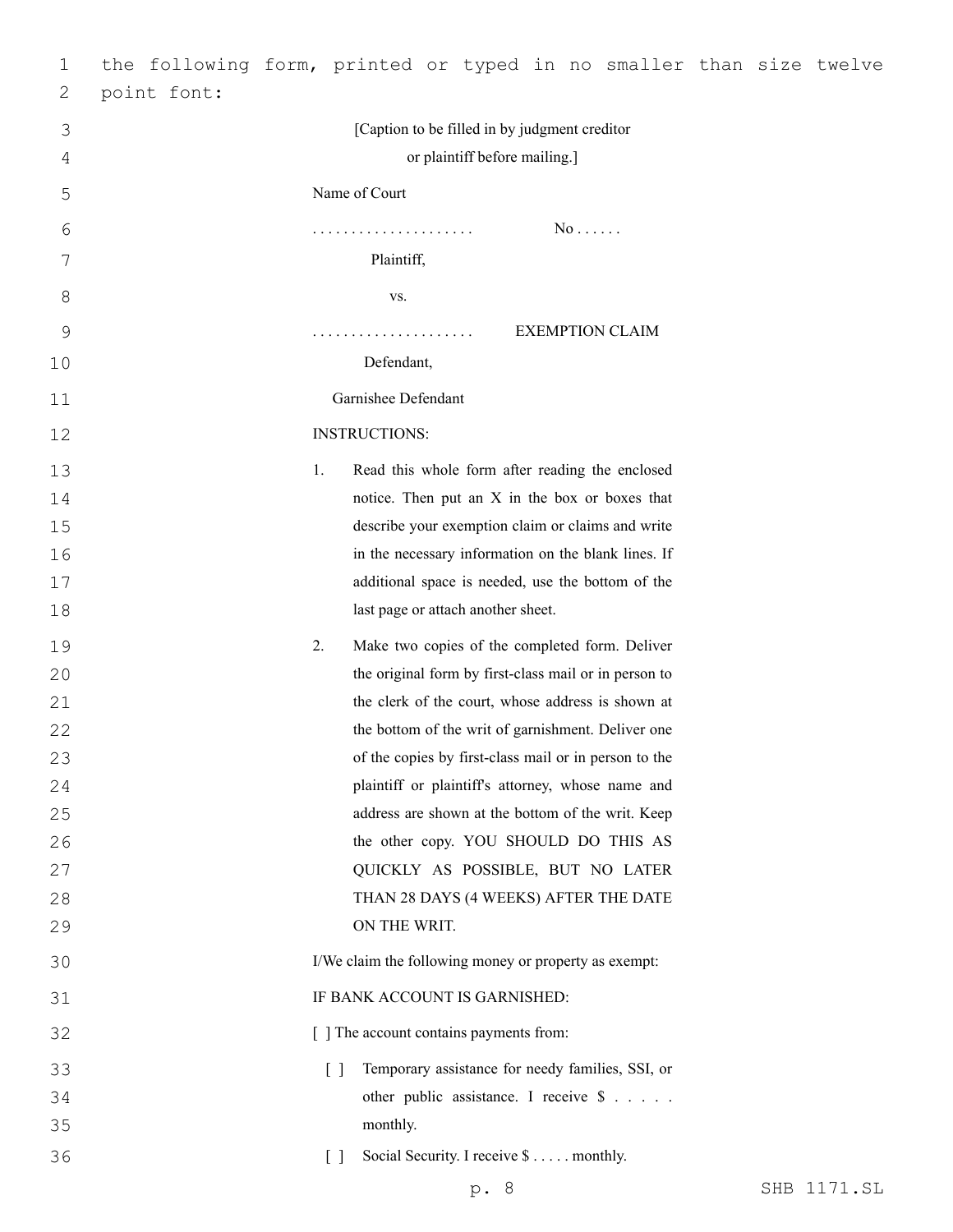| $\mathbf 1$ | $\Box$                                                     | Veterans' Benefits. I receive \$ monthly.             |
|-------------|------------------------------------------------------------|-------------------------------------------------------|
| 2           | $\lceil$ $\rceil$                                          | Federally qualified pension, such as a state or       |
| 3           |                                                            | federal pension, individual retirement account        |
| 4           |                                                            | (IRA), or 401K plan. I receive $\$\dots$ monthly.     |
| 5           | $\begin{bmatrix} \end{bmatrix}$                            | Unemployment Compensation. I receive \$               |
| 6           | monthly.                                                   |                                                       |
| 7           | $\begin{bmatrix} 1 \end{bmatrix}$                          | Child support. I receive \$ monthly.                  |
| 8           | $\lceil$ $\rceil$                                          |                                                       |
| 9           | $\lceil$ $\rceil$                                          | \$2,500 exemption for private student loan debts.     |
| 10          | \$2,000 exemption for consumer debts.<br>$\lceil$ $\rceil$ |                                                       |
| 11          | \$500 exemption for all other debts.<br>$\lceil$ $\rceil$  |                                                       |
| 12          |                                                            | IF EXEMPTION IN BANK ACCOUNT IS CLAIMED,              |
| 13          | ANSWER ONE OR BOTH OF THE FOLLOWING:                       |                                                       |
| 14          | $\lceil$ $\rceil$                                          | No money other than from above payments are in        |
| 15          | the account.                                               |                                                       |
| 16          | $\lceil$ $\rceil$                                          | Moneys in addition to the above payments have         |
| 17          |                                                            | been deposited in the account. Explain                |
| 18          |                                                            |                                                       |
| 19          |                                                            |                                                       |
| 20          | <b>OTHER PROPERTY:</b>                                     |                                                       |
| 21          | $\begin{bmatrix} \end{bmatrix}$                            | Describe property                                     |
| 22          |                                                            |                                                       |
| 23          |                                                            | (If you claim other personal property as exempt,      |
| 24          |                                                            | you must attach a list of all other personal property |
| 25          | that you own.)                                             |                                                       |
| 26          | .                                                          |                                                       |
| 27          | Print: Your name                                           | If married or in a state                              |
| 28          |                                                            | registered domestic                                   |
| 29          |                                                            | partnership,                                          |
| 30          |                                                            | name of husband/wife/                                 |
| 31          |                                                            | state registered domestic                             |
| 32          |                                                            | partner                                               |
| 33          | .                                                          |                                                       |
| 34          | Your signature                                             | Signature of husband,                                 |
| 35          |                                                            | wife, or state registered                             |
| 36          |                                                            | domestic partner                                      |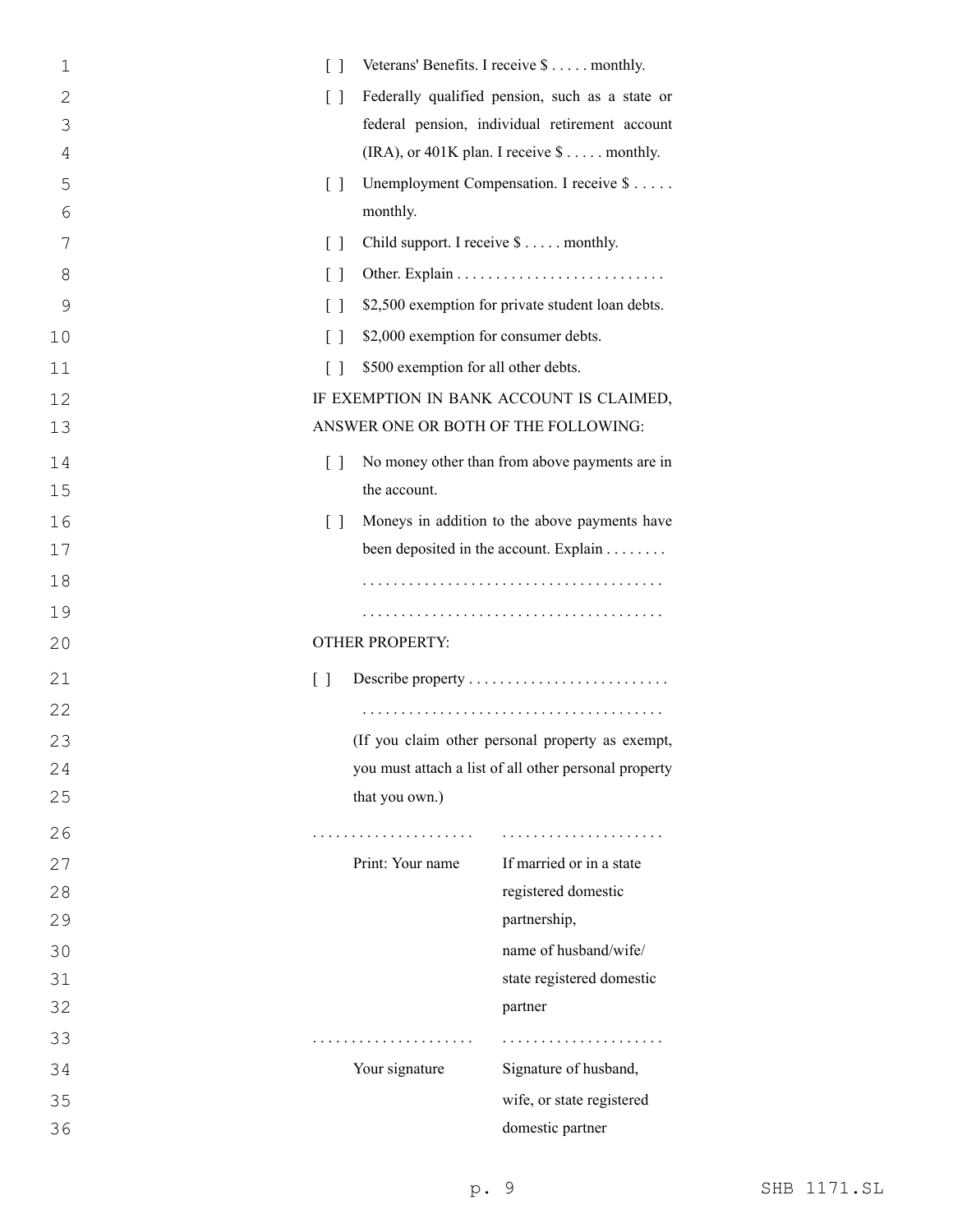|   | .                |                           |
|---|------------------|---------------------------|
|   | .                |                           |
|   | Address          | Address                   |
|   |                  | (if different from yours) |
| 5 | .                |                           |
|   | Telephone number | Telephone number          |
|   |                  | (if different from yours) |
|   |                  |                           |

 CAUTION: If the plaintiff objects to your claim, you will have to go to court and give proof of your claim. For example, if you claim that a bank account is exempt, you may have to show the judge your bank statements and papers that show the source of the money you deposited in the bank. Your claim may be granted more quickly if you 13 attach copies of such proof to your claim.

 IF THE JUDGE DENIES YOUR EXEMPTION CLAIM, YOU WILL HAVE TO PAY THE PLAINTIFF'S COSTS. IF THE JUDGE DECIDES THAT YOU DID NOT MAKE THE CLAIM IN GOOD FAITH, HE OR SHE MAY DECIDE THAT YOU MUST PAY THE 17 PLAINTIFF'S ATTORNEY FEES.

 (b) If the writ is directed to an employer to garnish earnings, the claim form required by RCW 6.27.130(1) to be mailed to or served on an individual judgment debtor shall be in the following form, 21 ((subject to  $(e)$  of this subsection,)) printed or typed in no smaller 22 than size twelve point font type:

| 23 | [Caption to be filled in by judgment creditor |                        |
|----|-----------------------------------------------|------------------------|
| 24 | or plaintiff before mailing.]                 |                        |
| 25 |                                               |                        |
| 26 | Name of Court                                 |                        |
| 27 | .                                             | $No \ldots$ .          |
| 28 | Plaintiff,                                    |                        |
| 29 | VS.                                           |                        |
| 30 | .                                             | <b>EXEMPTION CLAIM</b> |
| 31 | Defendant,                                    |                        |
| 32 | .                                             |                        |
| 33 | Garnishee Defendant                           |                        |
| 34 | <b>INSTRUCTIONS:</b>                          |                        |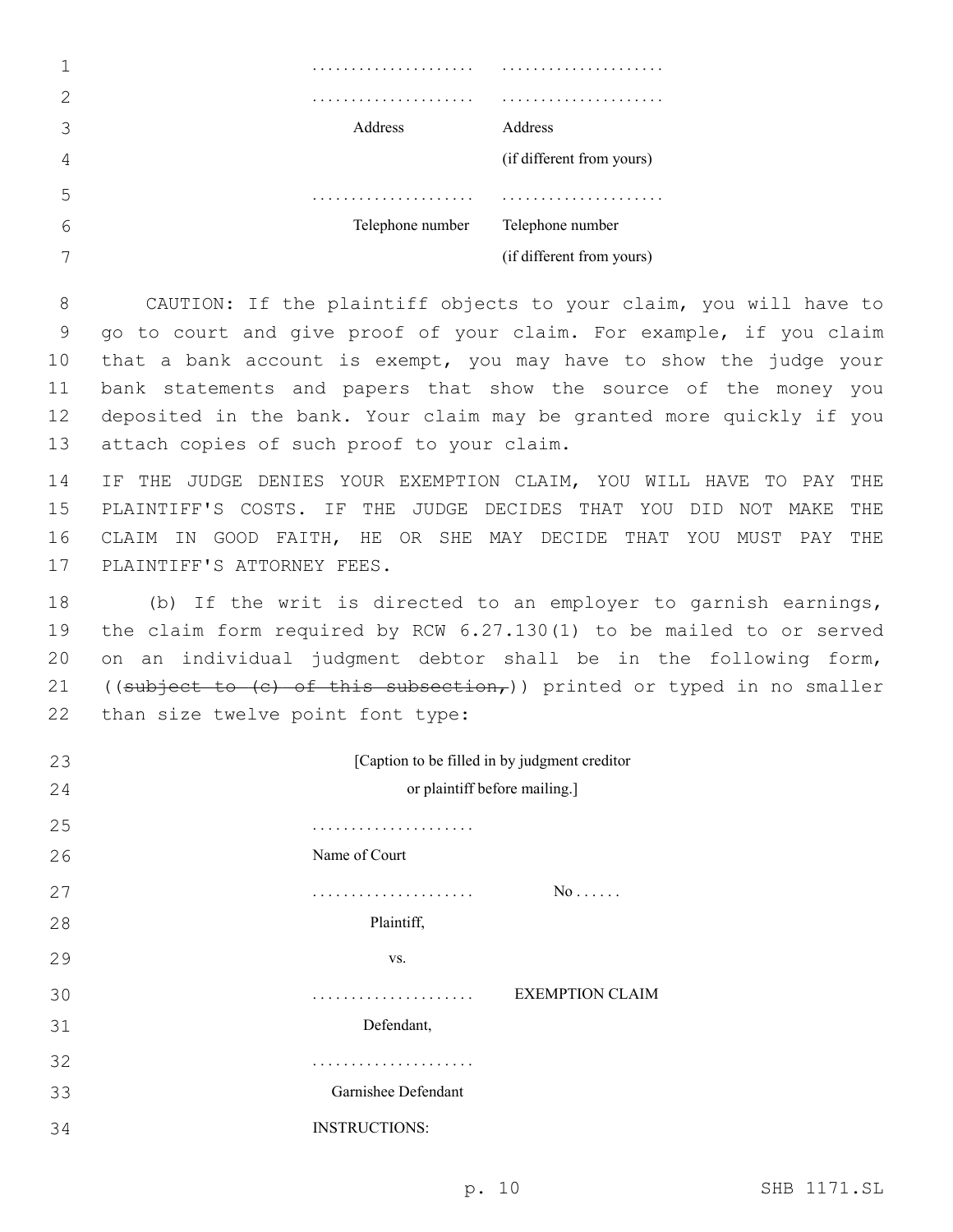| 1              | 1.                                                    | Read this whole form after reading the enclosed                            |  |
|----------------|-------------------------------------------------------|----------------------------------------------------------------------------|--|
| $\overline{2}$ |                                                       | notice. Then put an X in the box or boxes that                             |  |
| 3              |                                                       | describe your exemption claim or claims and write                          |  |
| 4              |                                                       | in the necessary information on the blank lines. If                        |  |
| 5              |                                                       | additional space is needed, use the bottom of the                          |  |
| 6              | last page or attach another sheet.                    |                                                                            |  |
| 7              | 2.                                                    | Make two copies of the completed form. Deliver                             |  |
| 8              |                                                       | the original form by first-class mail or in person to                      |  |
| 9              |                                                       | the clerk of the court, whose address is shown at                          |  |
| 10             |                                                       | the bottom of the writ of garnishment. Deliver one                         |  |
| 11             |                                                       | of the copies by first-class mail or in person to the                      |  |
| 12             |                                                       | plaintiff or plaintiff's attorney, whose name and                          |  |
| 13             |                                                       | address are shown at the bottom of the writ. Keep                          |  |
| 14             |                                                       | the other copy. YOU SHOULD DO THIS AS                                      |  |
| 15             |                                                       | QUICKLY AS POSSIBLE, BUT NO LATER                                          |  |
| 16             |                                                       | THAN 28 DAYS (4 WEEKS) AFTER THE DATE                                      |  |
| 17             | ON THE WRIT.                                          |                                                                            |  |
| 18             | I/We claim the following money or property as exempt: |                                                                            |  |
| 19             | IF PENSION OR RETIREMENT BENEFITS ARE                 |                                                                            |  |
| 20             | <b>GARNISHED:</b>                                     |                                                                            |  |
| 21             | $\lceil$ $\rceil$                                     | Name and address of employer who is paying the                             |  |
| 22             |                                                       | $benefits: \ldots \ldots \ldots \ldots \ldots \ldots \ldots \ldots \ldots$ |  |
| 23             |                                                       |                                                                            |  |
| 24             | ((IF EARNINGS ARE GARNISHED FOR CHILD                 |                                                                            |  |
| 25             | <b>SUPPORT:</b>                                       |                                                                            |  |
| 26             | $\leftarrow$ I claim maximum exemption.)              |                                                                            |  |
| 27             | IF EARNINGS ARE GARNISHED FOR PRIVATE                 |                                                                            |  |
| 28             | STUDENT LOAN DEBT:                                    |                                                                            |  |
| 29             | [] I claim maximum exemption.                         |                                                                            |  |
| 30             |                                                       | IF EARNINGS ARE GARNISHED FOR CONSUMER                                     |  |
| 31             | DEBT:                                                 |                                                                            |  |
| 32             | [ ] I claim maximum exemption.                        |                                                                            |  |
| 33             | .                                                     |                                                                            |  |
| 34             | Print: Your name                                      | If married or in a state                                                   |  |
| 35             |                                                       | registered domestic                                                        |  |
| 36             |                                                       | partnership,                                                               |  |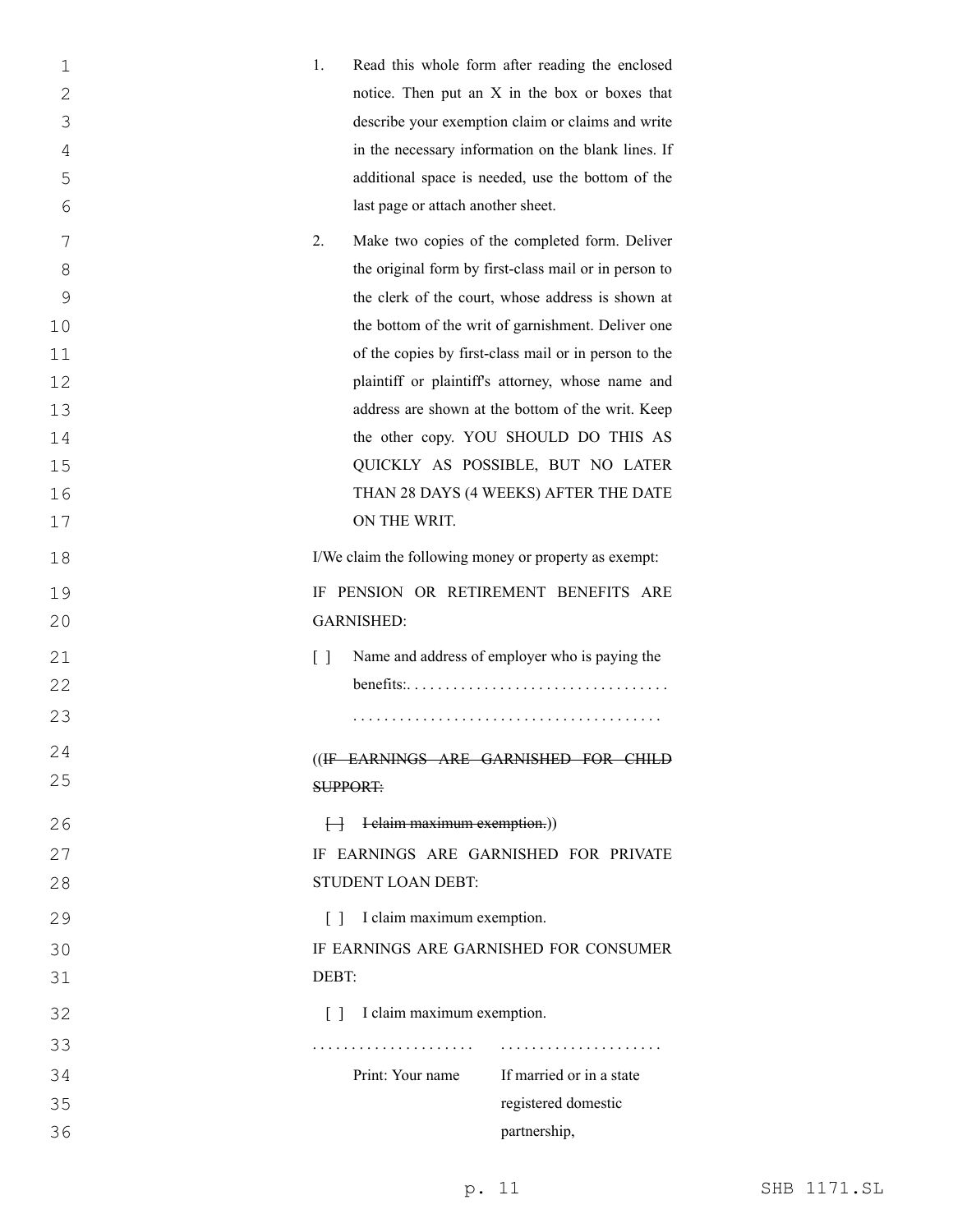|    |                  | name of husband/wife/state  |
|----|------------------|-----------------------------|
| 2  |                  | registered domestic partner |
| 3  |                  |                             |
| 4  | Your signature   | Signature of husband,       |
| 5  |                  | wife, or state registered   |
| 6  |                  | domestic partner            |
| 7  |                  |                             |
| 8  | .                |                             |
| 9  | Address          | Address                     |
| 10 |                  | (if different from yours)   |
| 11 |                  |                             |
| 12 | Telephone number | Telephone number            |
| 13 |                  | (if different from yours)   |

 CAUTION: If the plaintiff objects to your claim, you will have to go to court and give proof of your claim. For example, if you claim that a bank account is exempt, you may have to show the judge your bank statements and papers that show the source of the money you deposited in the bank. Your claim may be granted more quickly if you 19 attach copies of such proof to your claim.

 IF THE JUDGE DENIES YOUR EXEMPTION CLAIM, YOU WILL HAVE TO PAY THE PLAINTIFF'S COSTS. IF THE JUDGE DECIDES THAT YOU DID NOT MAKE THE CLAIM IN GOOD FAITH, HE OR SHE MAY DECIDE THAT YOU MUST PAY THE 23 PLAINTIFF'S ATTORNEY FEES.

24 (c) ((If the writ under (b) of this subsection is not a writ for 25 the collection of child support, the exemption language pertaining to 26 child support may be omitted.

 $(27 - (d))$  If the writ under (b) of this subsection is not a writ for the collection of private student loan debt, the exemption language pertaining to private student loan debt may be omitted.

30  $((+e))$   $(d)$  If the writ under (b) of this subsection is not a writ for the collection of consumer debt, the exemption language 32 pertaining to consumer debt may be omitted.

 **Sec. 3.** RCW 6.27.150 and 2019 c 371 s 7 are each amended to read as follows:34

 (1) Except as provided in subsections (2) and (3) of this section, if the garnishee is an employer owing the defendant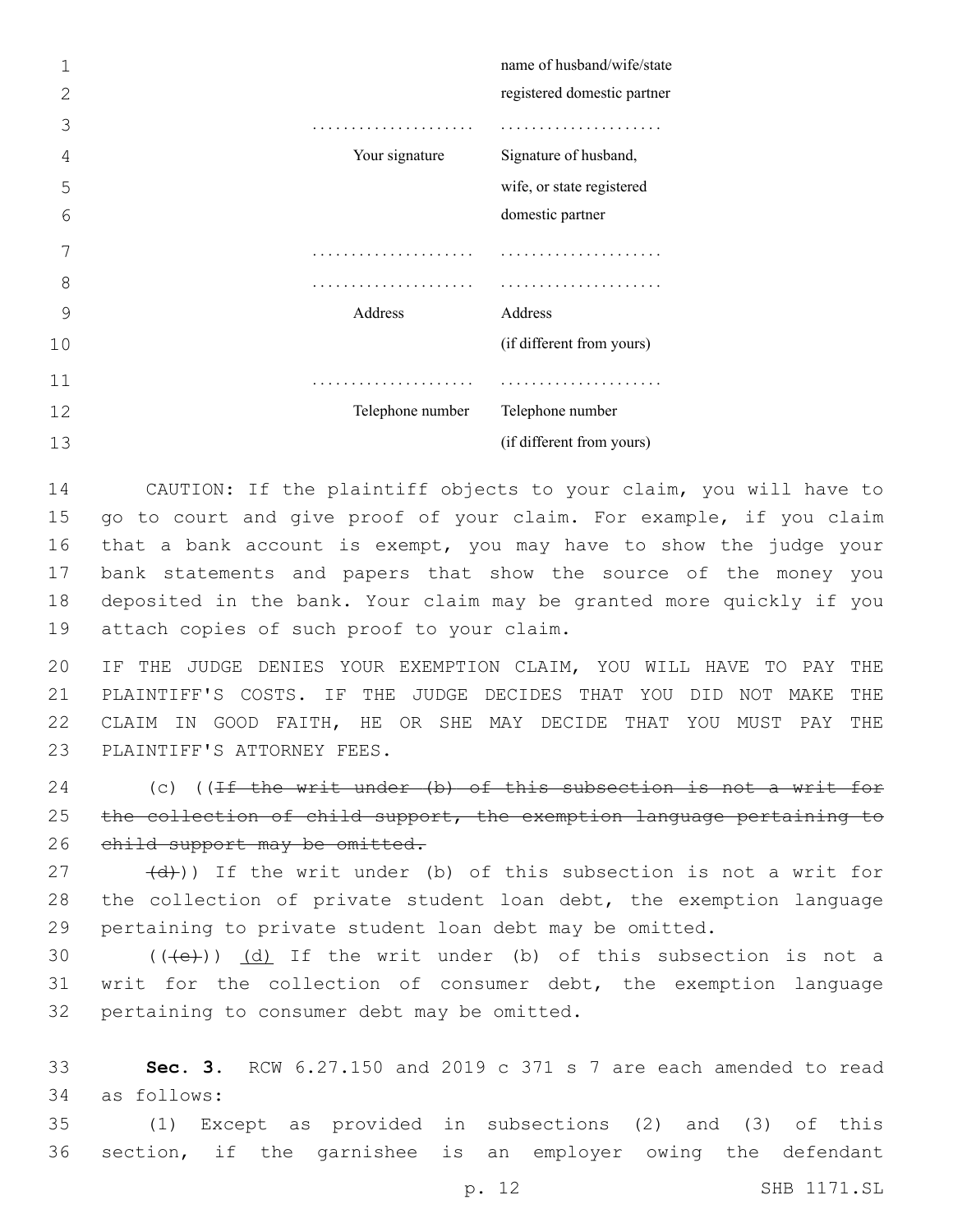earnings, then for each week of such earnings, an amount shall be exempt from garnishment which is the greatest of the following:

 (a) Thirty-five times the federal minimum hourly wage in effect 4 at the time the earnings are payable; or

 (b) Seventy-five percent of the disposable earnings of the defendant.6

7 (2) In the case of a garnishment based on a (( $\frac{1}{1}$ udgment or other 8 order for child support or)) court order for spousal maintenance, other than a mandatory wage assignment order pursuant to chapter 26.18 RCW, or a mandatory assignment of retirement benefits pursuant 11 to chapter 41.50 RCW, the exemption shall be fifty percent of the 12 disposable earnings of the defendant.

 (3) In the case of a garnishment based on a judgment or other order for the collection of private student loan debt, for each week of such earnings, an amount shall be exempt from garnishment which is 16 the greater of the following:

 (a) Fifty times the minimum hourly wage of the highest minimum wage law in the state at the time the earnings are payable; or

 (b) Eighty-five percent of the disposable earnings of the 20 defendant.

 (4) In the case of a garnishment based on a judgment or other order for the collection of consumer debt, for each week of such earnings, an amount shall be exempt from garnishment which is the 24 greater of the following:

(a) Thirty-five times the state minimum hourly wage; or

(b) Eighty percent of the disposable earnings of the defendant.

 (5) The exemptions stated in this section shall apply whether 28 such earnings are paid, or are to be paid, weekly, monthly, or at other intervals, and whether earnings are due the defendant for one 30 week, a portion thereof, or for a longer period.

 (6) Unless directed otherwise by the court, the garnishee shall determine and deduct exempt amounts under this section as directed in the writ of garnishment and answer, and shall pay these amounts to 34 the defendant.

 (7) No money due or earned as earnings as defined in RCW 6.27.010 shall be exempt from garnishment under the provisions of RCW 37 6.15.010, as now or hereafter amended.

 **Sec. 4.** RCW 6.27.330 and 2012 c 159 s 13 are each amended to 39 read as follows: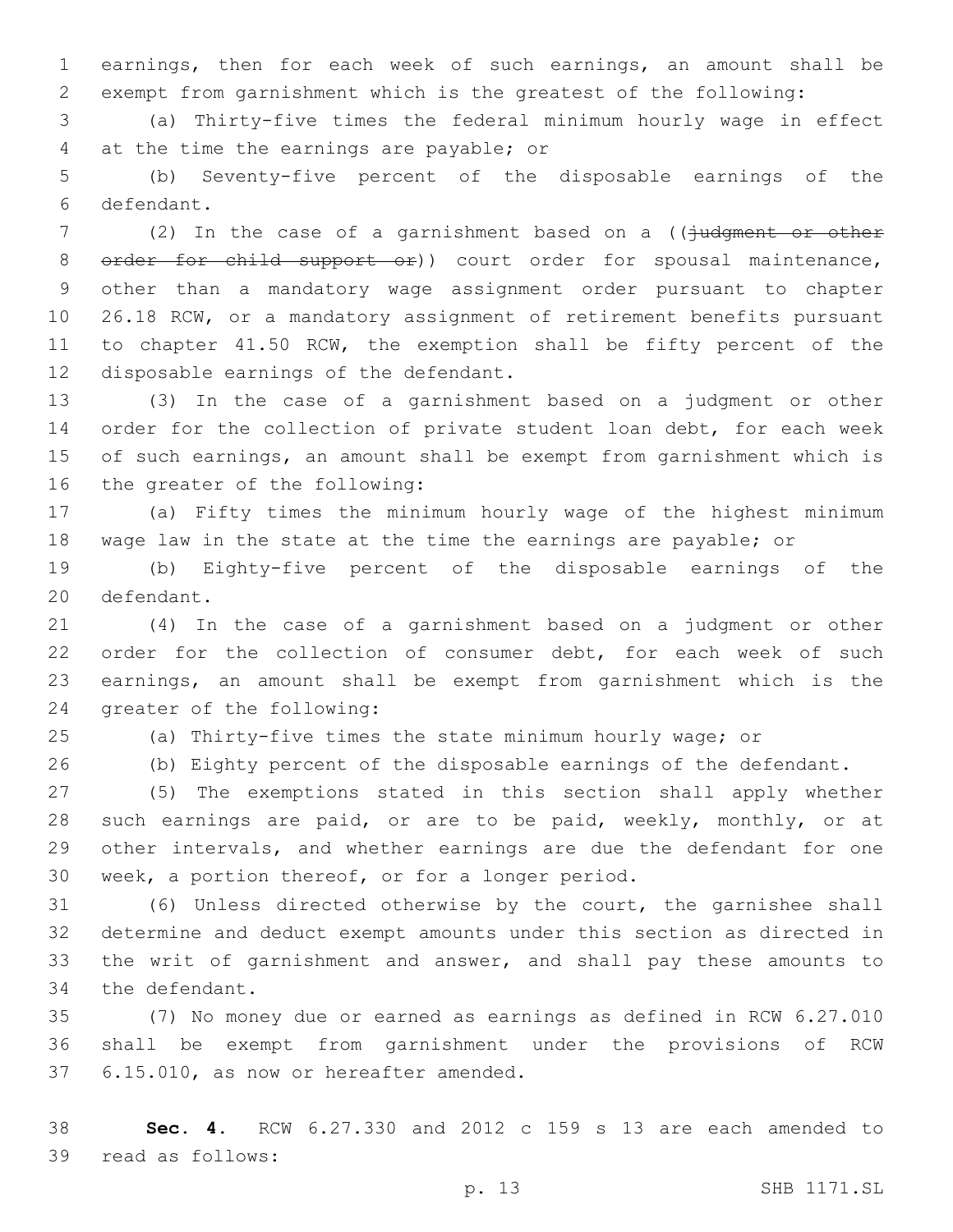(1) A judgment creditor may obtain a continuing lien on earnings 2 by a garnishment pursuant to this chapter, except as provided in subsection (2) of this section.

 (2) A continuing lien on earnings may not be issued pursuant to this chapter if the garnishment is based on a judgment or other order for child support. A judgment creditor may seek to withhold from earnings based on a judgment or other order for child support under 8 chapter 26.18 RCW.

 **Sec. 5.** RCW 26.18.020 and 2018 c 150 s 102 are each amended to read as follows:10

 Unless the context clearly requires otherwise, the definitions in 12 this section apply throughout this chapter.

 (1) "Dependent child" means any child for whom a support order has been established or for whom a duty of support is owed.

 (2) "Duty of maintenance" means the duty to provide for the needs of a spouse or former spouse or domestic partner or former domestic 17 partner imposed under chapter 26.09 RCW.

 (3) "Duty of support" means the duty to provide for the needs of a dependent child, which may include necessary food, clothing, shelter, education, and health care. The duty includes any obligation to make monetary payments, to pay expenses, including maintenance in cases in which there is a dependent child, or to reimburse another person or an agency for the cost of necessary support furnished a 24 dependent child. The duty may be imposed by court order, by operation 25 of law, or otherwise.

 (4) "Obligee" means the custodian of a dependent child, the spouse or former spouse or domestic partner or former domestic 28 partner, or person or agency, to whom a duty of support or duty of maintenance is owed, or the person or agency to whom the right to receive or collect support or maintenance has been assigned.

 (5) "Obligor" means the person owing a duty of support or duty of 32 maintenance.

 (6) "Support or maintenance order" means any judgment, decree, or order of support or maintenance issued by the superior court or authorized agency of the state of Washington; or a judgment, decree, or other order of support or maintenance issued by a court or agency 37 of competent jurisdiction in another state or country, which has been registered or otherwise made enforceable in this state.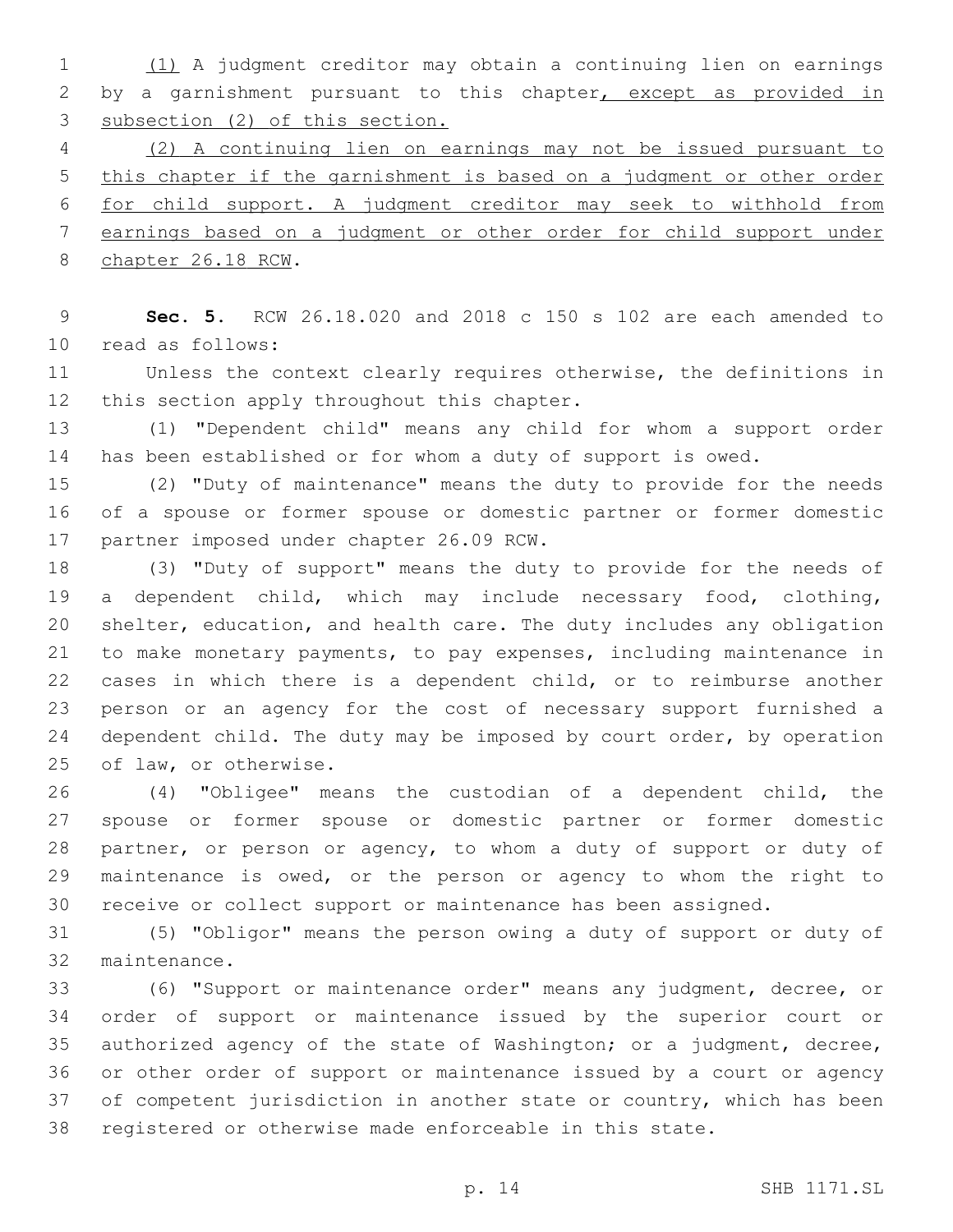(7) "Employer" includes the United States government, a state or local unit of government, and any person or entity who pays or owes earnings or remuneration for employment to the obligor.

 (8) "Earnings" means compensation paid or payable for personal services or remuneration for employment, whether denominated as wages, salary, commission, bonus, or otherwise, and, notwithstanding any other provision of law making the payments exempt from garnishment, attachment, or other process to satisfy support or maintenance obligations, specifically includes periodic payments pursuant to pension or retirement programs, or insurance policies of any type, but does not include payments made under Title 50 RCW, except as provided in RCW 50.40.020 and 50.40.050, or Title 74 RCW.

 (9) "Disposable earnings" means that part of the earnings of an individual remaining after the deduction from those earnings of any 15 amount required by law to be withheld.

 (10) "Department" means the department of social and health 17 services.

 (11) "Health insurance coverage" is another term for, and included in the definition of, "health care coverage." Health insurance coverage includes any coverage under which medical services are provided by an employer or a union whether that coverage is provided through a self-insurance program, under the employee retirement income security act of 1974, a commercial insurer pursuant to chapters 48.20 and 48.21 RCW, a health care service contractor pursuant to chapter 48.44 RCW, or a health maintenance organization pursuant to chapter 48.46 RCW, and the state through chapter 41.05 27 RCW.

 (12) "Insurer" means a commercial insurance company providing disability insurance under chapter 48.20 or 48.21 RCW, a health care service contractor providing health care coverage under chapter 48.44 RCW, a health maintenance organization providing comprehensive health care services under chapter 48.46 RCW, and shall also include any employer or union which is providing health insurance coverage on a 34 self-insured basis.

 (13) "Remuneration for employment" means moneys due from or payable by the United States to an individual within the scope of 42 37 U.S.C. Sec. 659 and 42 U.S.C. Sec. 662(f).

 (14) "Health care coverage" means fee for service, health maintenance organization, preferred provider organization, and other types of private health insurance and public health care coverage

p. 15 SHB 1171.SL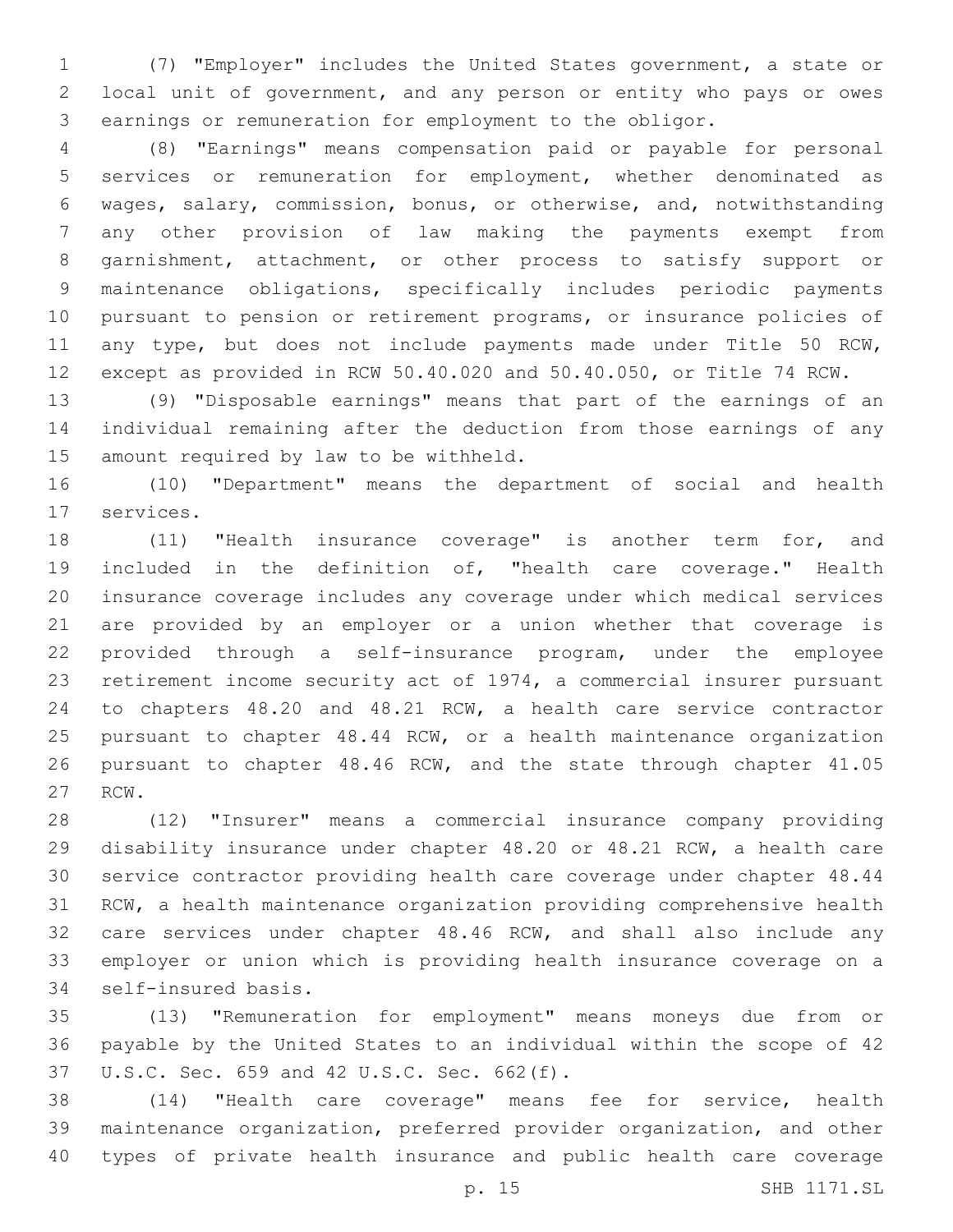under which medical services could be provided to a dependent child or children. The term "health care coverage" includes, but is not 3 limited to, health insurance coverage.

 (15) "Public health care coverage," sometimes called "state purchased health care," means state-financed or federally financed medical coverage, whether or not there is an assignment of rights. For children residing in Washington state, this includes coverage through the department of social and health services or the health care authority, except for coverage under chapter 41.05 RCW; for children residing outside of Washington, this includes coverage through another state's agencies that administer state purchased 12 health care programs.

 (16) "Income withholding order" means an order regarding withholding of income of amounts payable as a support obligation that complies with the requirements in 42 U.S.C. Sec. 666.

 **Sec. 6.** RCW 26.18.080 and 1987 c 435 s 19 are each amended to 17 read as follows:

 (1) Upon receipt of a petition or motion seeking a mandatory wage assignment that complies with RCW 26.18.070, the court shall issue 20 ((a)): (a)  $A$  wage assignment order(( $\tau$  as provided in RCW 26.18.100 and)) for unpaid maintenance; (b) an income withholding order for unpaid child support; or (c) an income withholding order for unpaid maintenance and unpaid child support, including the information 24 required in RCW 26.18.090( $(\frac{1}{1})$ ), directed to the employer, and commanding the employer to answer the order on the forms served with the order that comply with RCW 26.18.120 within twenty days after 27 service of the order upon the employer.

 (2) The clerk of the court shall forward a copy of the mandatory 29 wage assignment or income withholding order, a true and correct copy of the support orders in the court file, and a statement containing the obligee's address and social security number shall be forwarded to the Washington state support registry within five days of the 33 entry of the order.

 **Sec. 7.** RCW 26.18.090 and 2008 c 6 s 1032 are each amended to read as follows:35

36 (1) The wage assignment order in RCW 26.18.080 for unpaid 37 maintenance only shall include: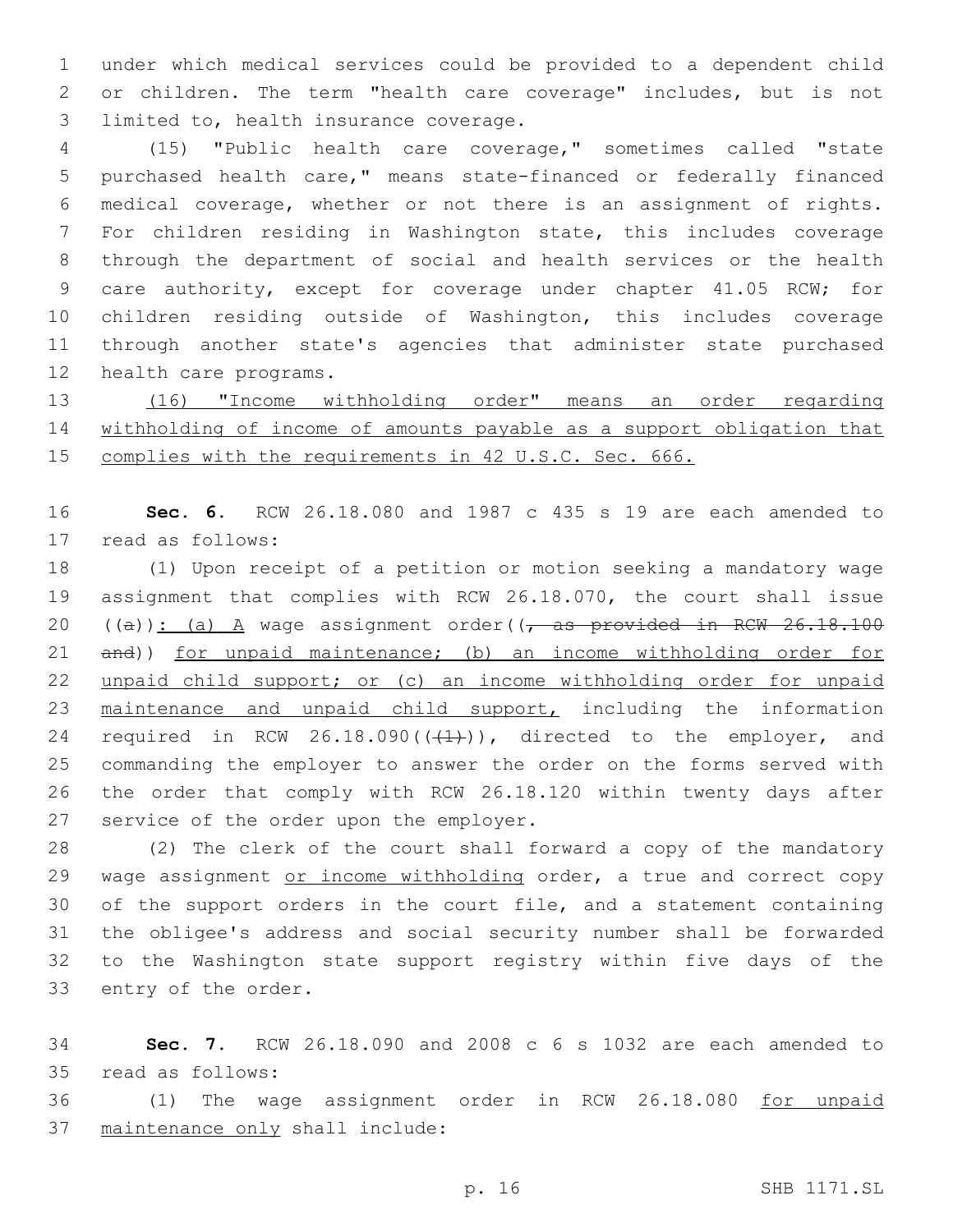(a) The maximum amount of current ((support or)) maintenance, if any, to be withheld from the obligor's earnings each month, or from 3 each earnings disbursement; and

 (b) The total amount of the arrearage or reimbursement judgment previously entered by the court, if any, together with interest, if any.6

 (2) The total amount to be withheld from the obligor's earnings each month, or from each earnings disbursement, shall not exceed fifty percent of the disposable earnings of the obligor. If the amounts to be paid toward the arrearage are specified in the 11 ((support or)) maintenance order, then the maximum amount to be withheld is the sum of: Either the current support or maintenance ordered, or both; and the amount ordered to be paid toward the arrearage, or fifty percent of the disposable earnings of the 15 obligor, whichever is less.

 (3) The provisions of RCW 6.27.150 do not apply to wage 17 assignments for ((child support or)) maintenance authorized under this chapter, but fifty percent of the disposable earnings of the obligor are exempt, and may be disbursed to the obligor.

20 (4) ((If an obligor is subject to two or more attachments for 21 child support on account of different obligees, the employer shall, 22 if the nonexempt portion of the obligor's earnings is not sufficient 23 to respond fully to all the attachments, apportion the obligor's nonexempt disposable earnings between or among the various obligees 25 equally. Any obligee may seek a court order reapportioning the obligor's nonexempt disposable earnings upon notice to all interested 27 obligees. Notice shall be by personal service, or in the manner 28 provided by the civil rules of superior court or applicable statute.

 $(5)$ )) If an obligor is subject to two or more attachments for maintenance on account of different obligees, the employer shall, if the nonexempt portion of the obligor's earnings is not sufficient to respond fully to all the attachments, apportion the obligor's nonexempt disposable earnings between or among the various obligees equally. An obligee may seek a court order reapportioning the obligor's nonexempt disposable earnings upon notice to all interested obligees. Notice shall be by personal service, or in the manner provided by the civil rules of superior court or applicable statute.

 (5) An income withholding order for unpaid child support or unpaid child support and unpaid maintenance shall meet federal requirements in 42 U.S.C. Sec. 666.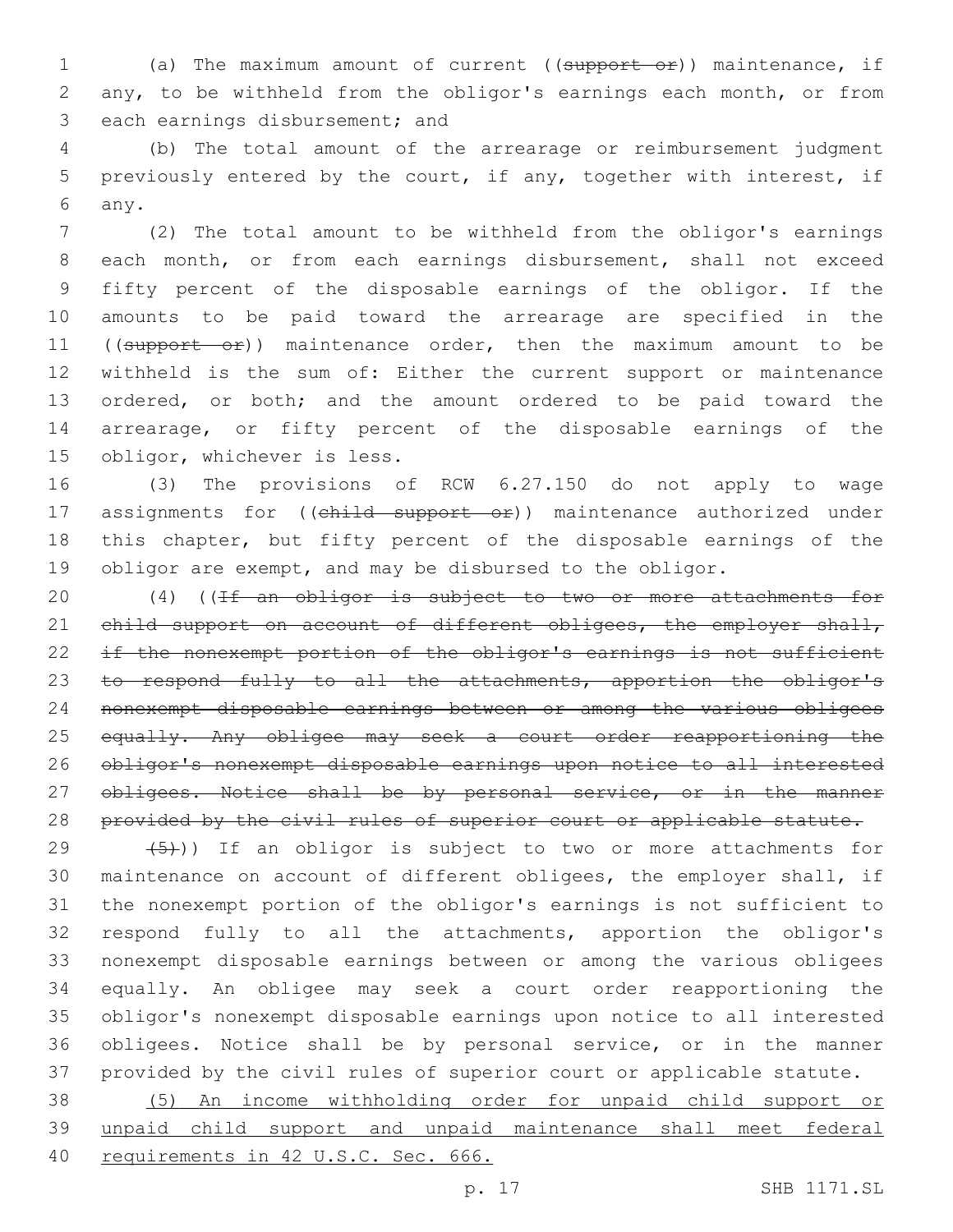NEW SECTION. **Sec. 8.** RCW 26.18.100 (Wage assignment order—Form) and 2016 c 202 s 24, 2008 c 6 s 1033, & 1998 c 77 s 1 are each repealed.

 **Sec. 9.** RCW 26.18.110 and 2008 c 6 s 1034 are each amended to 5 read as follows:

 (1) An employer upon whom service of a wage assignment order or income withholding order has been made shall answer the order by sworn affidavit within twenty days after the date of service. The answer shall state whether the obligor is employed by or receives 10 earnings or other remuneration from the employer, whether the 11 employer will honor the wage assignment order or income withholding 12 order, and whether there are either multiple child support or maintenance attachments, or both, against the obligor.

 (2) If the employer possesses any earnings or remuneration due and owing to the obligor, the earnings subject to the wage assignment order or income withholding order shall be withheld immediately upon 17 receipt of the wage assignment order or income withholding order. The withheld earnings shall be delivered to the Washington state support registry or, if the wage assignment order is to satisfy a duty of maintenance, to the addressee specified in the assignment within five 21 working days of each regular pay interval.

 (3) The employer shall continue to withhold the ordered amounts from nonexempt earnings or remuneration of the obligor until notified 24 by:

 (a) The court that the wage assignment has been modified or 26 terminated; or

27 (b) ((The)) In the case of an income withholding order, the 28 Washington state support registry ((or obligee)) that the accrued 29 child support or maintenance debt has been paid( $\sqrt{r}$  provided the wage assignment order contains the language set forth under RCW  $26.18.100(3)(b)$ ). The employer shall promptly notify the addressee specified in the assignment when the employee is no longer employed. If the employer no longer employs the employee, the wage assignment order shall remain in effect for one year after the employee has left the employment or the employer has been in possession of any earnings or remuneration owed to the employee, whichever is later. The employer shall continue to hold the wage assignment order during that period. If the employee returns to the employer's employment during the one-year period the employer shall immediately begin to withhold

p. 18 SHB 1171.SL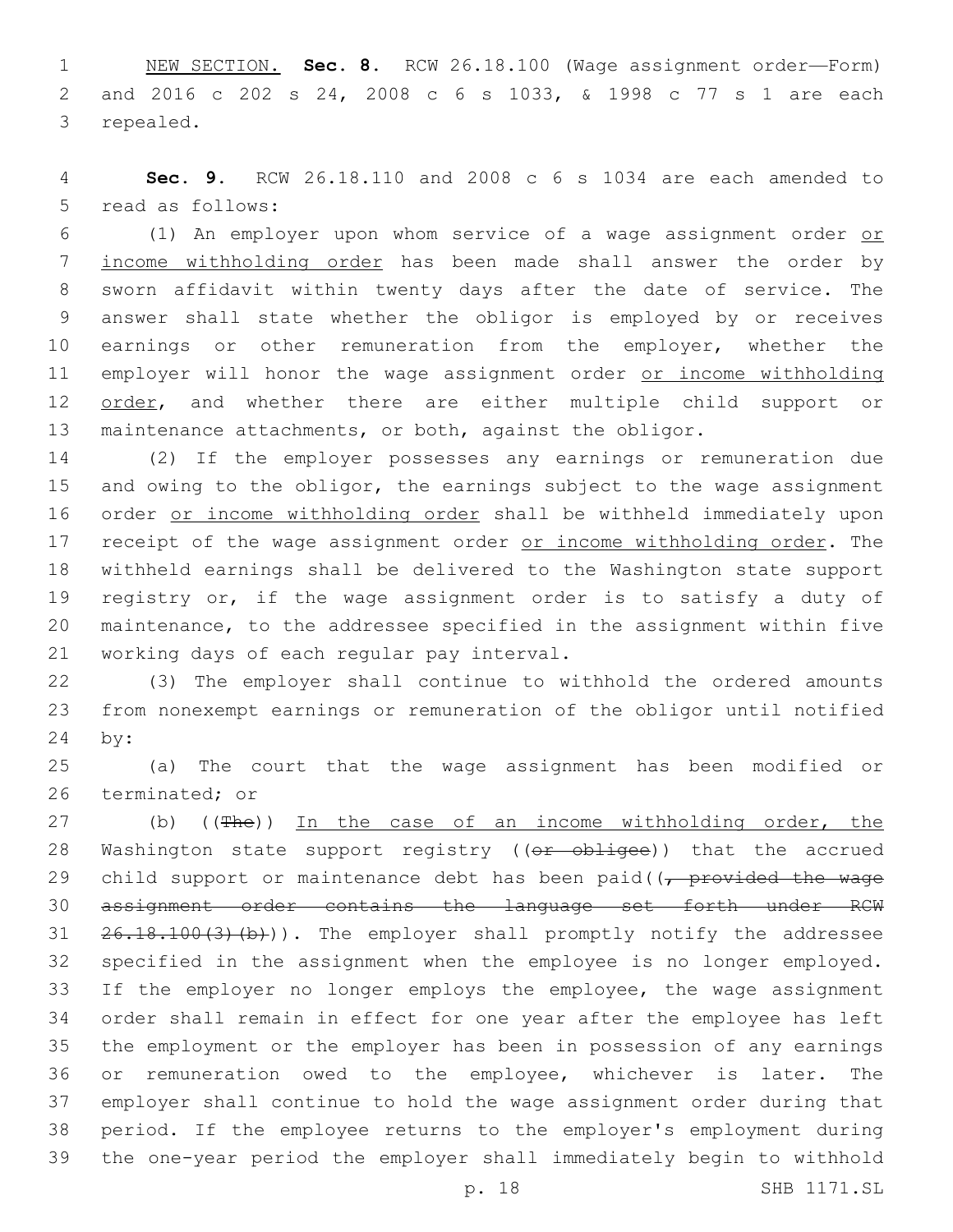the employee's earnings or remuneration according to the terms of the wage assignment order. If the employee has not returned within one year, the wage assignment shall cease to have effect at the expiration of the one-year period, unless the employer continues to 5 owe remuneration for employment to the obligor.

 (4) The employer may deduct a processing fee from the remainder of the employee's earnings after withholding under the wage 8 assignment order or income withholding order, even if the remainder is exempt under RCW 26.18.090. The processing fee may not exceed (a) ten dollars for the first disbursement made by the employer to the Washington state support registry; and (b) one dollar for each 12 subsequent disbursement to the clerk.

 (5) An income withholding order ((for wage assignment)) for support for a dependent child entered under this chapter shall have 15 priority over any other wage assignment or garnishment, except for another wage assignment or garnishment for child support, or order to withhold and deliver under chapter 74.20A RCW. An order for wage assignment for spousal maintenance entered under this chapter shall have priority over any other wage assignment or garnishment, except for a wage assignment, garnishment, or order to withhold and deliver under chapter 74.20A RCW for support of a dependent child, and except for another wage assignment or garnishment for maintenance.

 (6) An employer who fails to withhold earnings as required by a 24 wage assignment order or income withholding order issued under this chapter may be held liable to the obligee for one hundred percent of 26 the support or maintenance debt, or the amount of support or maintenance moneys that should have been withheld from the employee's earnings whichever is the lesser amount, if the employer:

 (a) Fails or refuses, after being served with a wage assignment 30 order or income withholding order, to deduct and promptly remit from 31 the unpaid earnings the amounts of money required in the order;

 (b) Fails or refuses to submit an answer to the notice of wage assignment or income withholding after being served; or

 (c) Is unwilling to comply with the other requirements of this 35 section.

 Liability may be established in superior court. Awards in superior court shall include costs, interest under RCW 19.52.020 and 38 4.56.110, and reasonable attorneys' fees.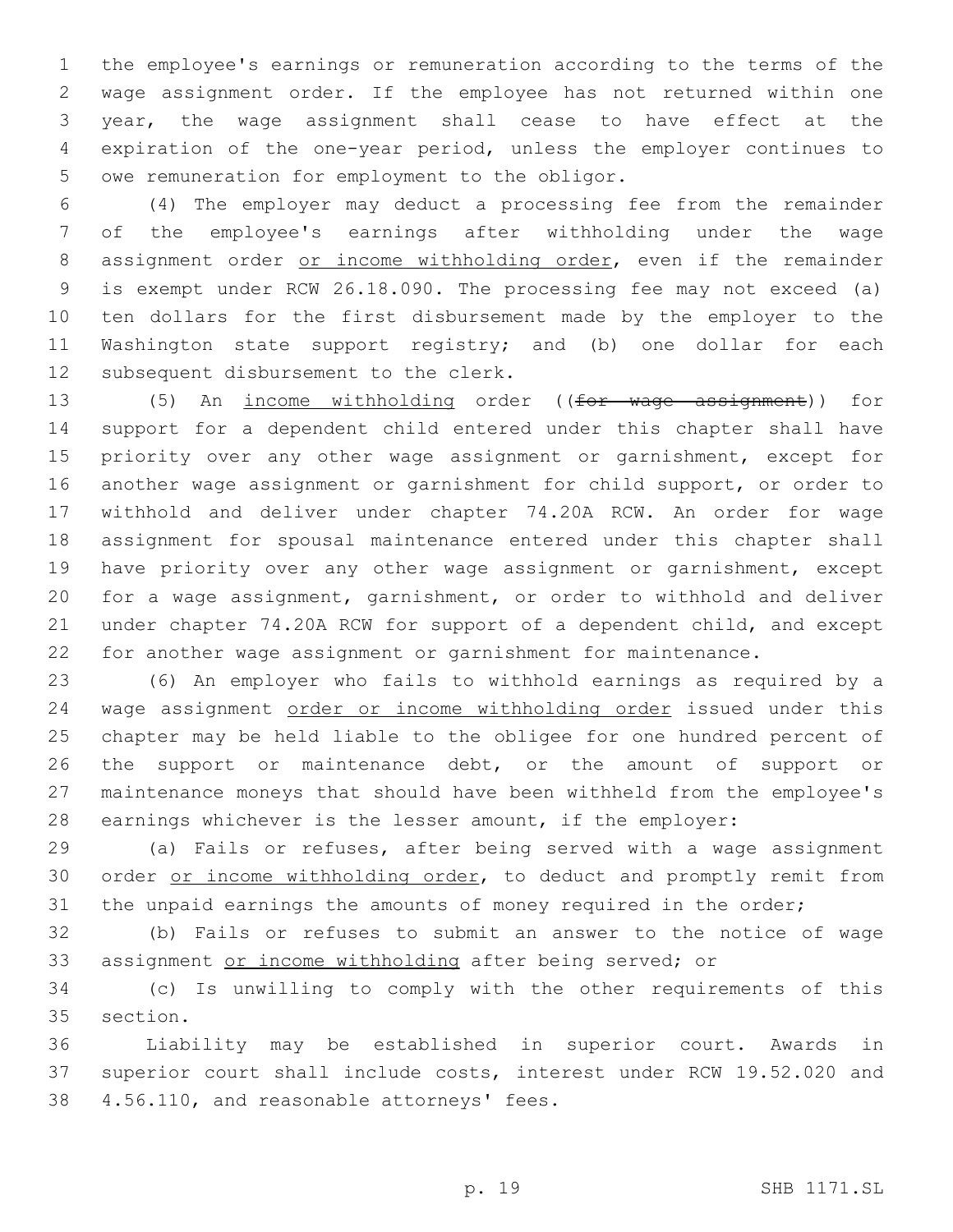(7) No employer who complies with a wage assignment order or income withholding order issued under this chapter may be liable to 3 the employee for wrongful withholding.

 (8) No employer may discharge, discipline, or refuse to hire an 5 employee because of the entry or service of a wage assignment or income withholding order issued and executed under this chapter. If an employer discharges, disciplines, or refuses to hire an employee in violation of this section, the employee or person shall have a cause of action against the employer. The employer shall be liable for double the amount of damages suffered as a result of the violation and for costs and reasonable attorneys' fees, and shall be subject to a civil penalty of not more than two thousand five hundred dollars for each violation. The employer may also be ordered to hire, 14 rehire, or reinstate the aggrieved individual.

 (9) For wage assignments or income withholding payable to the Washington state support registry, an employer may combine amounts withheld from various employees into a single payment to the Washington state support registry, if the payment includes a listing of the amounts attributable to each employee and other information as 20 required by the registry.

 (10) An employer shall deliver a copy of the wage assignment order or income withholding order to the obligor as soon as is 23 reasonably possible.

 **Sec. 10.** RCW 26.18.130 and 1987 c 435 s 22 are each amended to 25 read as follows:

 (1) Service of the wage assignment order or income withholding 27 order on the employer is invalid unless it is served with five answer forms in substantial conformance with RCW 26.18.120, together with stamped envelopes addressed to, respectively, the clerk of the court where the order was issued, the Washington state support registry, the obligee's attorney or the obligee, and the obligor. The obligee 32 shall also include an extra copy of the wage assignment order or income withholding order for the employer to deliver to the obligor. Service on the employer shall be in person or by any form of mail 35 requiring a return receipt.

 (2) On or before the date of service of the wage assignment order 37 or income withholding order on the employer, the obligee shall mail or cause to be mailed by certified mail a copy of the wage assignment order or income withholding order to the obligor at the obligor's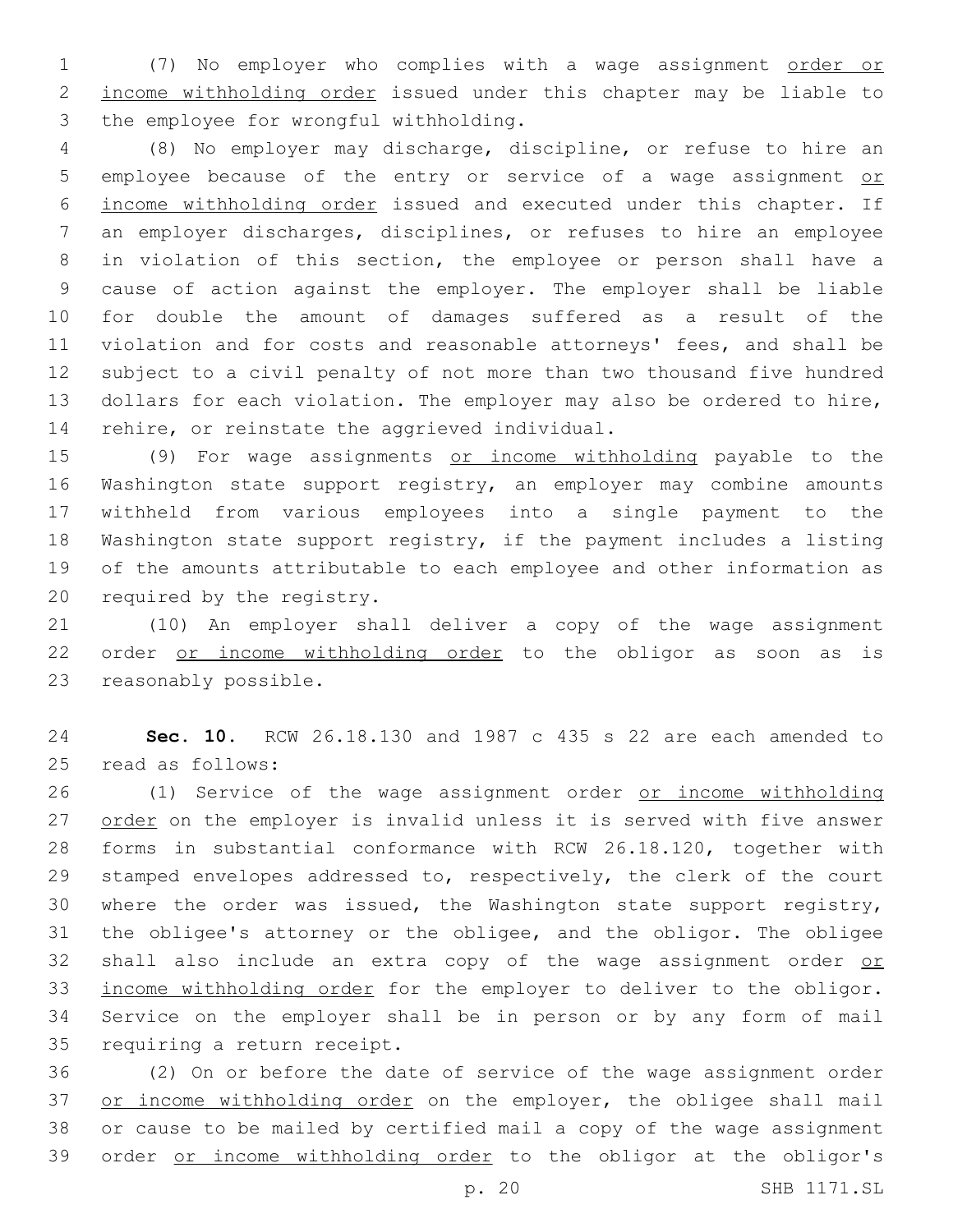last known post office address; or, in the alternative, a copy of the wage assignment order or income withholding order shall be served on the obligor in the same manner as a summons in a civil action on, before, or within two days after the date of service of the order on the employer. This requirement is not jurisdictional, but if the copy is not mailed or served as this subsection provides, or if any irregularity appears with respect to the mailing or service, the superior court, in its discretion, may quash the wage assignment order or income withholding order, upon motion of the obligor promptly made and supported by an affidavit showing that the obligor has suffered substantial injury due to the failure to mail or serve 12 the copy.

 **Sec. 11.** RCW 26.18.140 and 2008 c 6 s 1036 are each amended to read as follows:14

 (1) Except as provided in subsection (2) of this section, in a 16 hearing to quash, modify, or terminate the wage assignment order or 17 income withholding order, the court may grant relief only upon a 18 showing that the wage assignment order or income withholding order causes extreme hardship or substantial injustice. Satisfaction by the obligor of all past due payments subsequent to the issuance of the wage assignment order or income withholding order is not grounds to 22 quash, modify, or terminate the wage assignment order or income 23 withholding order. If a wage assignment order or income withholding 24 order has been in operation for twelve consecutive months and the obligor's support or maintenance obligation is current, the court may terminate the order upon motion of the obligor unless the obligee can 27 show good cause as to why the wage assignment order or income 28 withholding order should remain in effect.

 (2) The court may enter an order delaying, modifying, or 30 terminating the wage assignment order or income withholding order and order the obligor to make payments directly to the obligee as 32 provided in RCW 26.23.050(2).

 **Sec. 12.** RCW 26.23.010 and 1987 c 435 s 1 are each amended to 34 read as follows:

 The legislature recognizes the financial impact on custodial parents and children when child support is not received on time, or in the correct amount. The legislature also recognizes the burden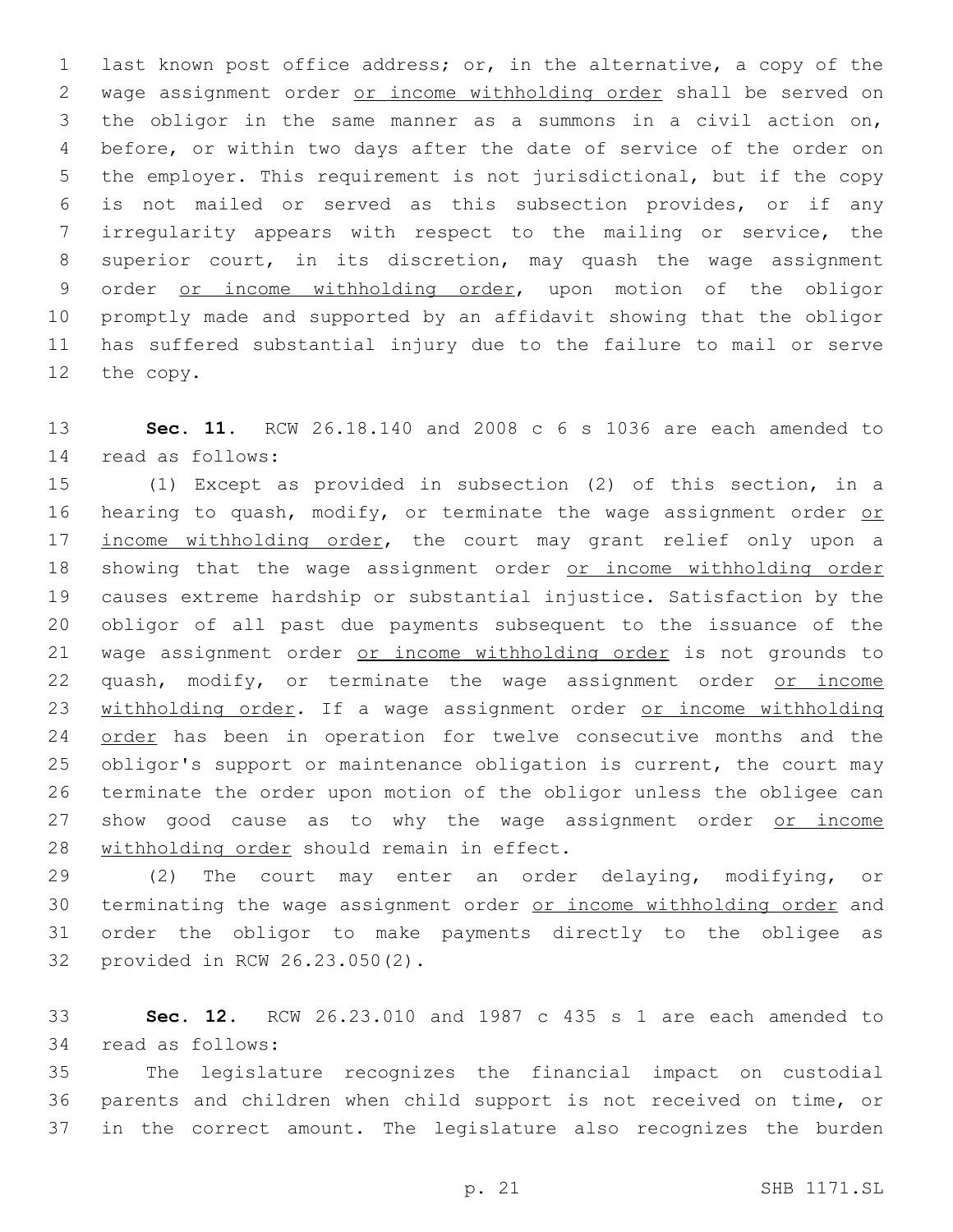placed upon the responsible parent and the second family when enforcement action must be taken to collect delinquent support.

 It is the intent of the legislature to create a central Washington state support registry to improve the recordkeeping of support obligations and payments, thereby providing protection for both parties, and reducing the burden on employers by creating a single standardized process through which support payments are 8 deducted from earnings.

 It is also the intent of the legislature that child support 10 payments be made through ((mandatory wage assignment or payroll deduction)) income withholding if the responsible parent becomes delinquent in making support payments under a court or administrative 13 order for support.

 To that end, it is the intent of the legislature to interpret all existing statutes and processes to give effect to, and to implement, one central registry for recording and distributing support payments 17 in this state.

 **Sec. 13.** RCW 26.23.050 and 2019 c 46 s 5026 are each amended to 19 read as follows:

 (1) If the division of child support is providing support enforcement services under RCW 26.23.045, or if a party is applying for support enforcement services by signing the application form on the bottom of the support order, the superior court shall include in all court orders that establish or modify a support obligation:

 (a) A provision that orders and directs the responsible parent to 26 make all support payments to the Washington state support registry;

 (b) A statement that withholding action may be taken against wages, earnings, assets, or benefits, and liens enforced against real and personal property under the child support statutes of this or any other state, without further notice to the responsible parent at any 31 time after entry of the court order, unless:

 (i) One of the parties demonstrates, and the court finds, that there is good cause not to require immediate income withholding and that withholding should be delayed until a payment is past due; or

 (ii) The parties reach a written agreement that is approved by the court that provides for an alternate arrangement;

 (c) A statement that the receiving parent might be required to submit an accounting of how the support, including any cash medical 39 support, is being spent to benefit the child;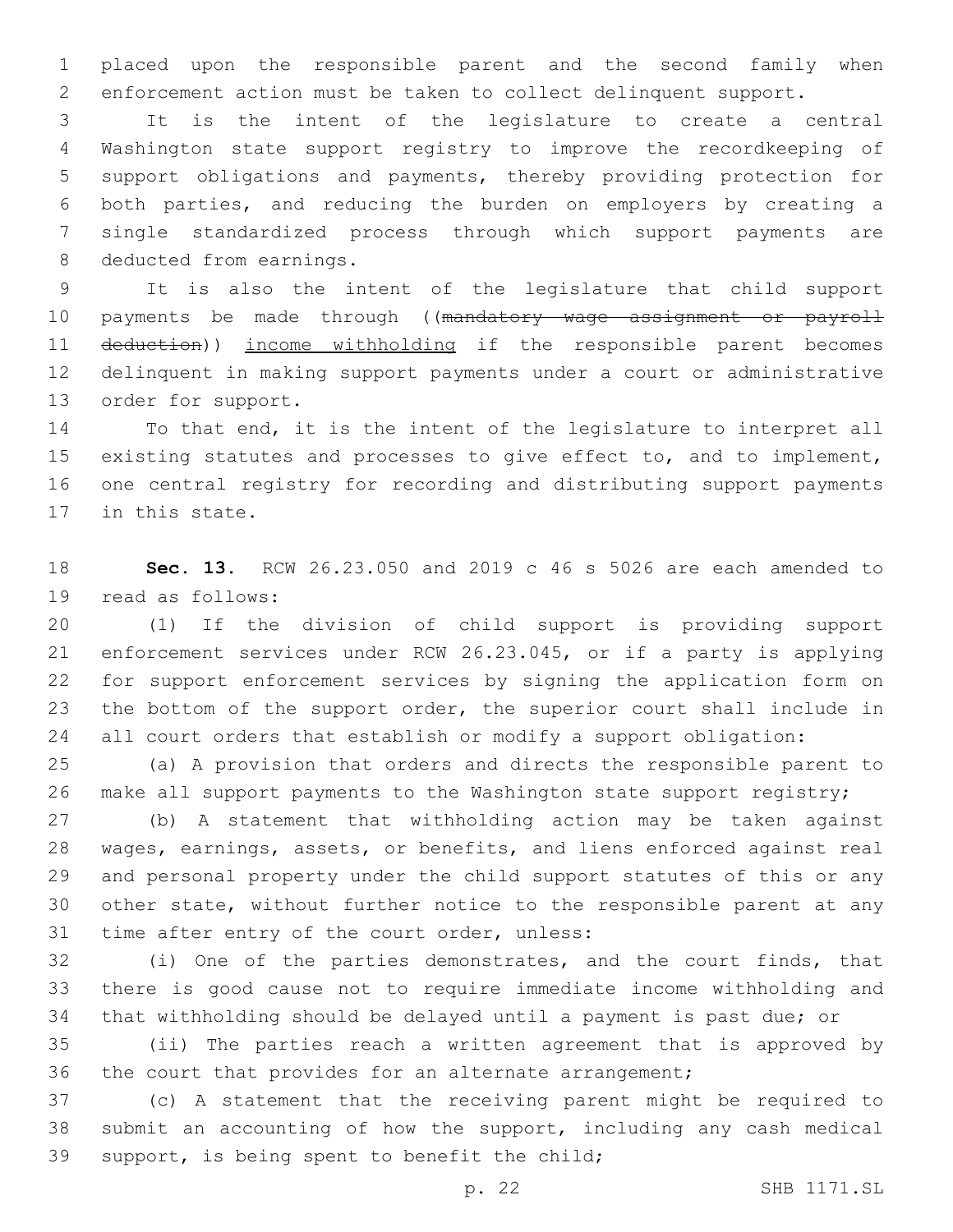(d) A statement that any parent required to provide health care coverage for the child or children covered by the order must notify the division of child support and the other parent when the coverage 4 terminates; and

 (e) A statement that the responsible parent's privileges to obtain and maintain a license, as defined in RCW 74.20A.320, may not be renewed, or may be suspended if the parent is not in compliance with a support order as provided in RCW 74.20A.320.

 As used in this subsection and subsection (3) of this section, "good cause not to require immediate income withholding" means a written determination of why implementing immediate wage withholding would not be in the child's best interests and, in modification cases, proof of timely payment of previously ordered support.

 (2) In all other cases not under subsection (1) of this section, the court may order the responsible parent to make payments directly 16 to the person entitled to receive the payments, to the Washington state support registry, or may order that payments be made in accordance with an alternate arrangement agreed upon by the parties.

 (a) The superior court shall include in all orders under this subsection that establish or modify a support obligation:

 (i) A statement that withholding action may be taken against wages, earnings, assets, or benefits, and liens enforced against real and personal property under the child support statutes of this or any other state, without further notice to the responsible parent at any 25 time after entry of the court order, unless:

 (A) One of the parties demonstrates, and the court finds, that there is good cause not to require immediate income withholding and that withholding should be delayed until a payment is past due; or

 (B) The parties reach a written agreement that is approved by the 30 court that provides for an alternate arrangement;

 (ii) A statement that the receiving parent may be required to submit an accounting of how the support is being spent to benefit the 33 child;

 (iii) A statement that any parent required to provide health care coverage for the child or children covered by the order must notify the division of child support and the other parent when the coverage 37 terminates; and

 (iv) A statement that a parent seeking to enforce the obligation 39 to provide health care coverage may:

(A) File a motion in the underlying superior court action; or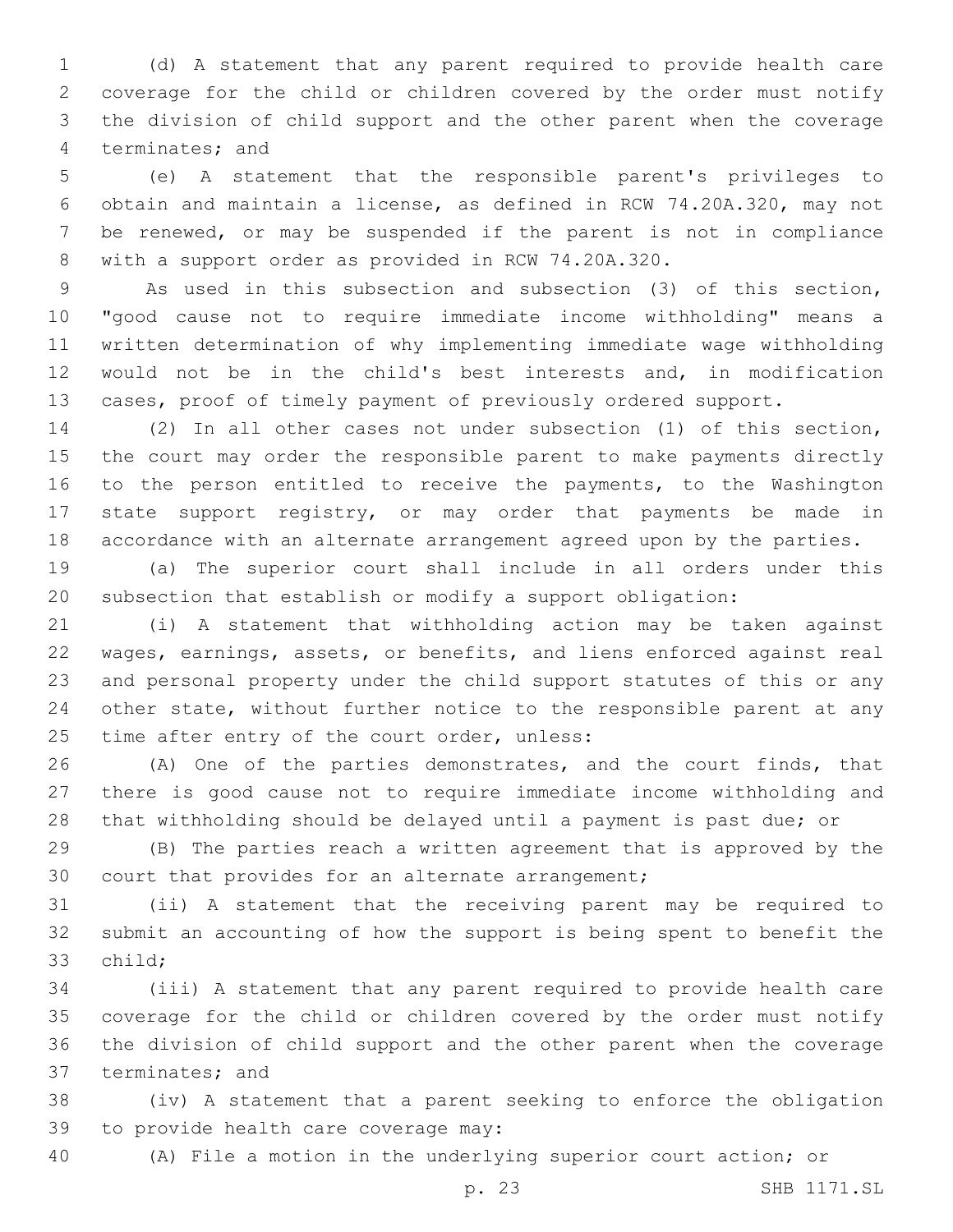(B) If there is not already an underlying superior court action, 2 initiate an action in the superior court.

 As used in this subsection, "good cause not to require immediate income withholding" is any reason that the court finds appropriate.

 (b) The superior court may order immediate or delayed income withholding as follows:6

 (i) Immediate income withholding may be ordered if the responsible parent has earnings. If immediate income withholding is ordered under this subsection, all support payments shall be paid to the Washington state support registry. The superior court shall issue a mandatory wage assignment order as set forth in chapter 26.18 RCW when the support order is signed by the court. The parent entitled to receive the transfer payment is responsible for serving the employer with the order and for its enforcement as set forth in chapter 26.18 15 RCW.

 (ii) If immediate income withholding is not ordered, the court shall require that income withholding be delayed until a payment is past due. The support order shall contain a statement that withholding action may be taken against wages, earnings, assets, or benefits, and liens enforced against real and personal property under 21 the child support statutes of this or any other state, without further notice to the responsible parent, after a payment is past 23 due.

24 (c) If a mandatory ((wage)) income withholding order under chapter 26.18 RCW is issued under this subsection and the division of child support provides support enforcement services under RCW 26.23.045, the existing wage withholding assignment is prospectively superseded upon the division of child support's subsequent service of 29 an income withholding ((notice)) order.

 (3) The office of administrative hearings and the department of social and health services shall require that all support obligations established as administrative orders include a provision which orders and directs that the responsible parent shall make all support payments to the Washington state support registry. All administrative orders shall also state that the responsible parent's privileges to obtain and maintain a license, as defined in RCW 74.20A.320, may not be renewed, or may be suspended if the parent is not in compliance with a support order as provided in RCW 74.20A.320. All administrative orders shall also state that withholding action may be taken against wages, earnings, assets, or benefits, and liens

p. 24 SHB 1171.SL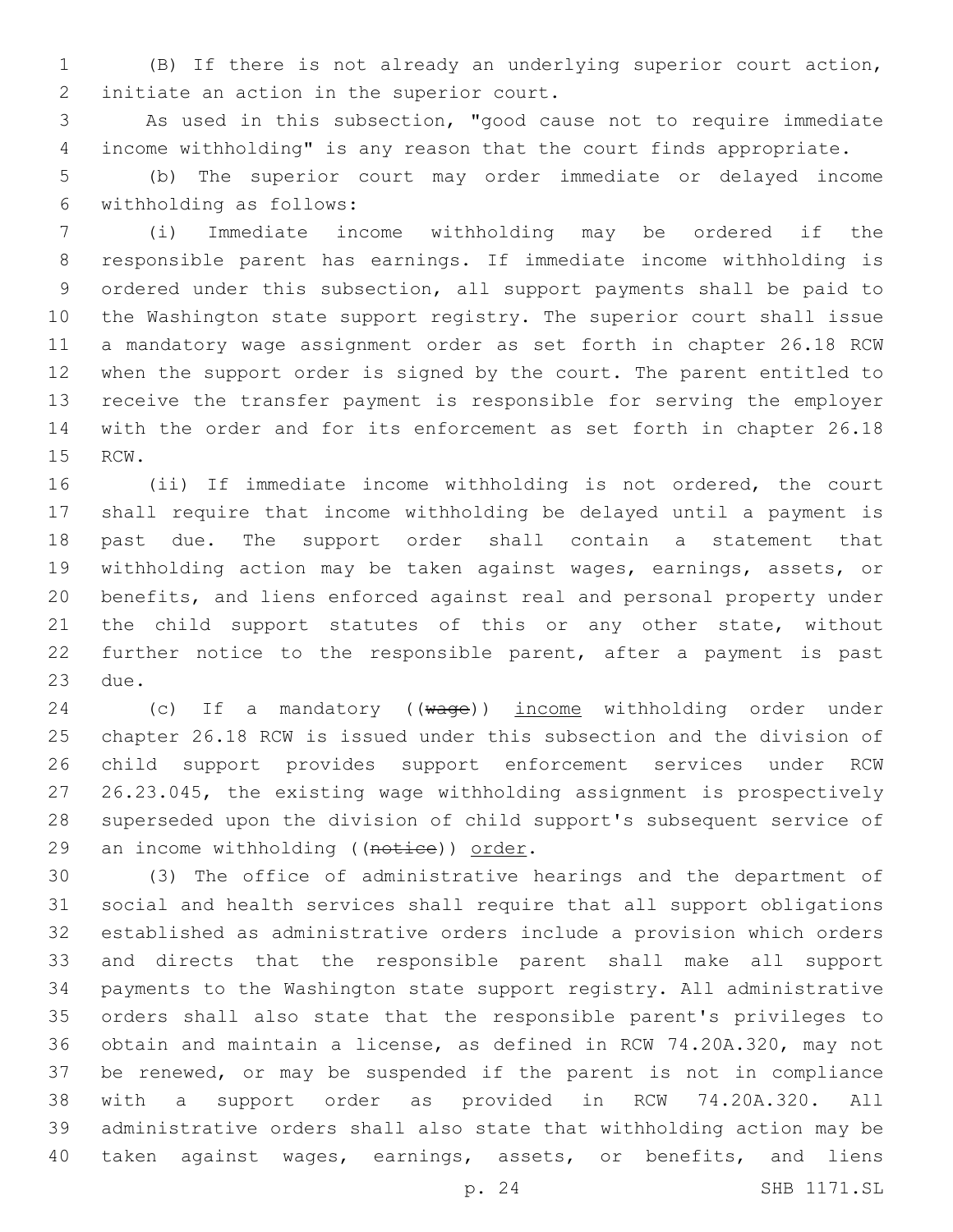enforced against real and personal property under the child support statutes of this or any other state without further notice to the responsible parent at any time after entry of the order, unless:

 (a) One of the parties demonstrates, and the presiding officer finds, that there is good cause not to require immediate income withholding; or6

 (b) The parties reach a written agreement that is approved by the 8 presiding officer that provides for an alternate agreement.

 (4) If the support order does not include the provision ordering and directing that all payments be made to the Washington state support registry and a statement that withholding action may be taken against wages, earnings, assets, or benefits if a support payment is 13 past due or at any time after the entry of the order, or that a parent's licensing privileges may not be renewed, or may be suspended, the division of child support may serve a notice on the responsible parent stating such requirements and authorizations. Service may be by personal service or any form of mail requiring a 18 return receipt.

19 (5) Every support order shall state:

(a) The address where the support payment is to be sent;

 (b) That withholding action may be taken against wages, earnings, assets, or benefits, and liens enforced against real and personal property under the child support statutes of this or any other state, without further notice to the responsible parent at any time after 25 entry of a support order, unless:

 (i) One of the parties demonstrates, and the court finds, that there is good cause not to require immediate income withholding; or

 (ii) The parties reach a written agreement that is approved by 29 the court that provides for an alternate arrangement;

 (c) The income of the parties, if known, or that their income is unknown and the income upon which the support award is based;

(d) The support award as a sum certain amount;

(e) The specific day or date on which the support payment is due;

(f) The names and ages of the dependent children;

 (g) A provision requiring both the responsible parent and the custodial parent to keep the Washington state support registry informed of whether he or she has access to health care coverage at reasonable cost and, if so, the health care coverage information;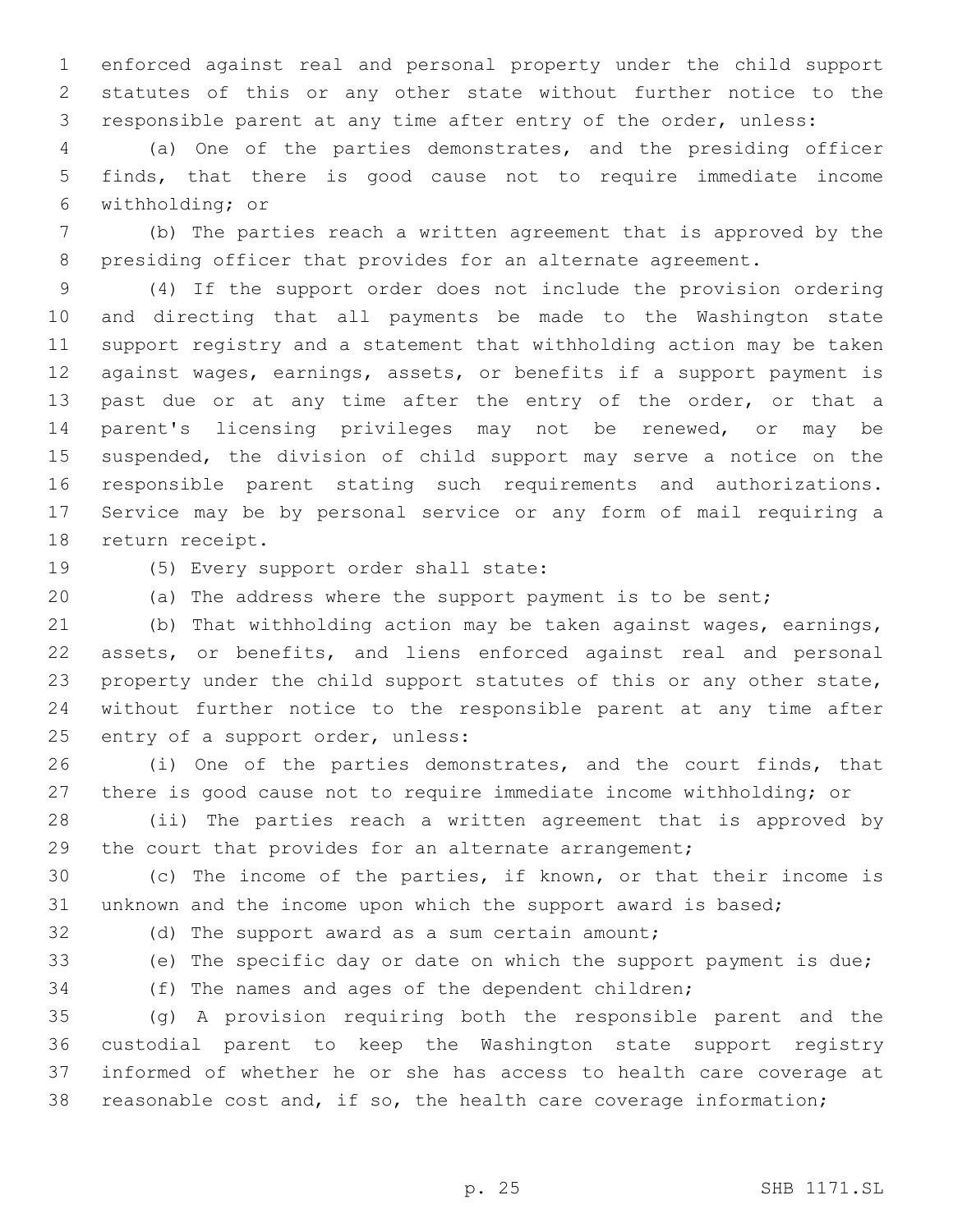(h) That either or both the responsible parent and the custodial parent shall be obligated to provide medical support for his or her 3 child through health care coverage if:

 (i) The obligated parent provides accessible coverage for the child through private or public health care coverage; or

 (ii) Coverage that can be extended to cover the child is or becomes available to the parent through employment or is union-8 related; or

 (iii) In the absence of such coverage, through an additional sum certain amount, as that parent's monthly payment toward the premium 11 as provided under RCW 26.09.105;

 (i) That a parent providing health care coverage must notify both the division of child support and the other parent when coverage 14 terminates;

 (j) That if proof of health care coverage or proof that the coverage is unavailable is not provided within twenty days, the parent seeking enforcement or the department may seek direct enforcement of the coverage through the employer or union of the parent required to provide medical support without further notice to 20 the parent as provided under chapter 26.18 RCW;

 (k) The reasons for not ordering health care coverage if the 22 order fails to require such coverage;

 (l) That the responsible parent's privileges to obtain and maintain a license, as defined in RCW 74.20A.320, may not be renewed, or may be suspended if the parent is not in compliance with a support 26 order as provided in RCW 74.20A.320;

(m) That each parent must:27

 (i) Promptly file with the court and update as necessary the confidential information form required by subsection (7) of this 30 section; and

 (ii) Provide the state case registry and update as necessary the information required by subsection (7) of this section; and

 (n) That parties to administrative support orders shall provide to the state case registry and update as necessary their residential addresses and the address of the responsible parent's employer. The division of child support may adopt rules that govern the collection of parties' current residence and mailing addresses, telephone numbers, dates of birth, social security numbers, the names of the children, social security numbers of the children, dates of birth of the children, driver's license numbers, and the names, addresses, and

p. 26 SHB 1171.SL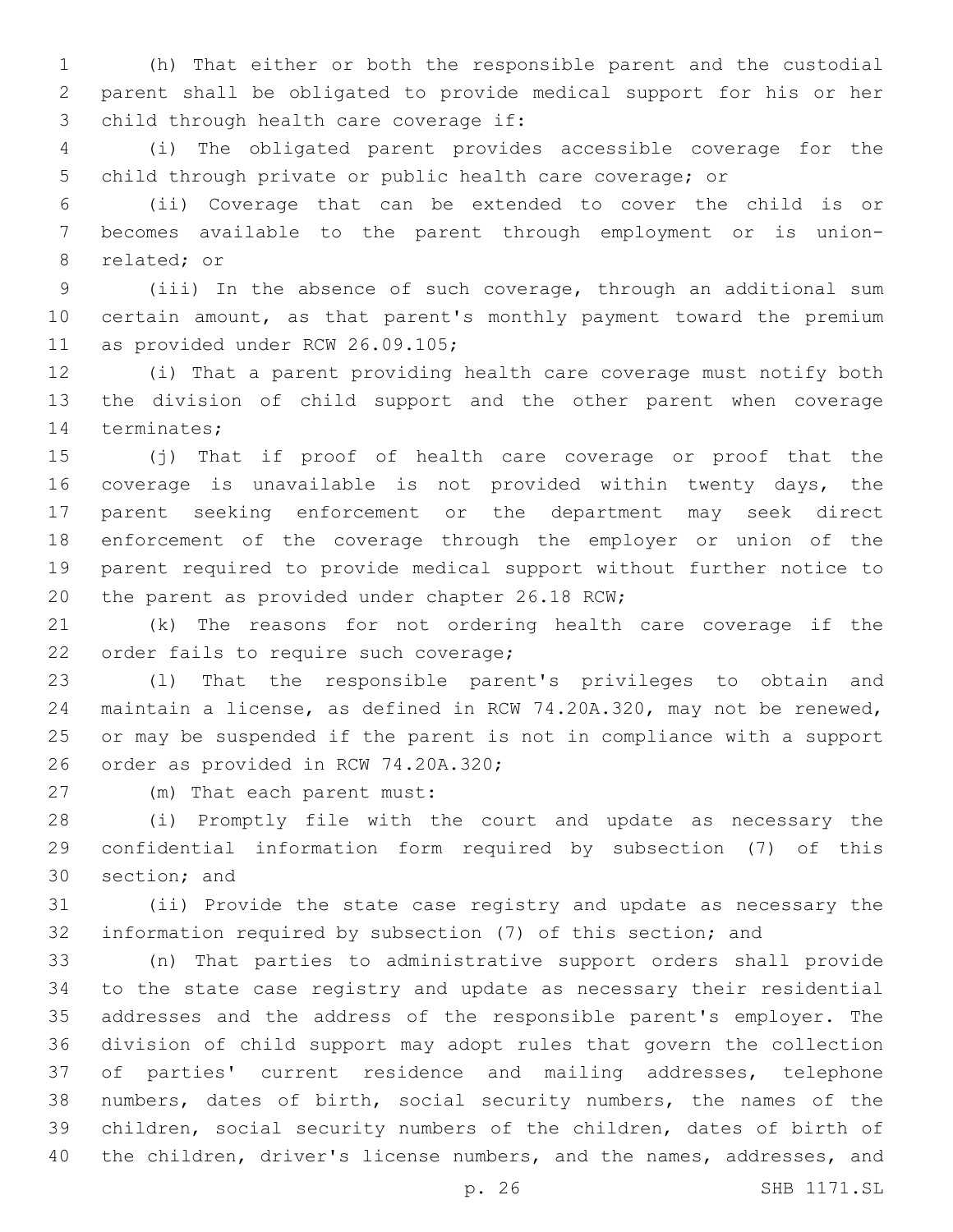telephone numbers of the parties' employers to enforce an administrative support order. The division of child support shall not release this information if the division of child support determines that there is reason to believe that release of the information may result in physical or emotional harm to the party or to the child, or a restraining order or protective order is in effect to protect one 7 party from the other party.

 (6) After the responsible parent has been ordered or notified to make payments to the Washington state support registry under this section, the responsible parent shall be fully responsible for making all payments to the Washington state support registry and shall be subject to payroll deduction or other income-withholding action. The responsible parent shall not be entitled to credit against a support obligation for any payments made to a person or agency other than to the Washington state support registry except as provided under RCW 74.20.101. A civil action may be brought by the payor to recover payments made to persons or agencies who have received and retained support moneys paid contrary to the provisions of this section.

 (7) All petitioners and parties to all court actions under chapters 26.09, 26.10, 26.12, 26.18, 26.21A, 26.23, 26.26A, 26.26B, and 26.27 RCW shall complete to the best of their knowledge a verified and signed confidential information form or equivalent that provides the parties' current residence and mailing addresses, telephone numbers, dates of birth, social security numbers, driver's 25 license numbers, and the names, addresses, and telephone numbers of the parties' employers. The clerk of the court shall not accept petitions, except in parentage actions initiated by the state, orders 28 of child support, decrees of dissolution, or parentage orders for filing in such actions unless accompanied by the confidential information form or equivalent, or unless the confidential information form or equivalent is already on file with the court clerk. In lieu of or in addition to requiring the parties to complete a separate confidential information form, the clerk may collect the information in electronic form. The clerk of the court shall transmit the confidential information form or its data to the division of child support with a copy of the order of child support or parentage order, and may provide copies of the confidential information form or its data and any related findings, decrees, parenting plans, orders, or other documents to the state administrative agency that administers Title IV-A, IV-D, IV-E, or XIX of the federal social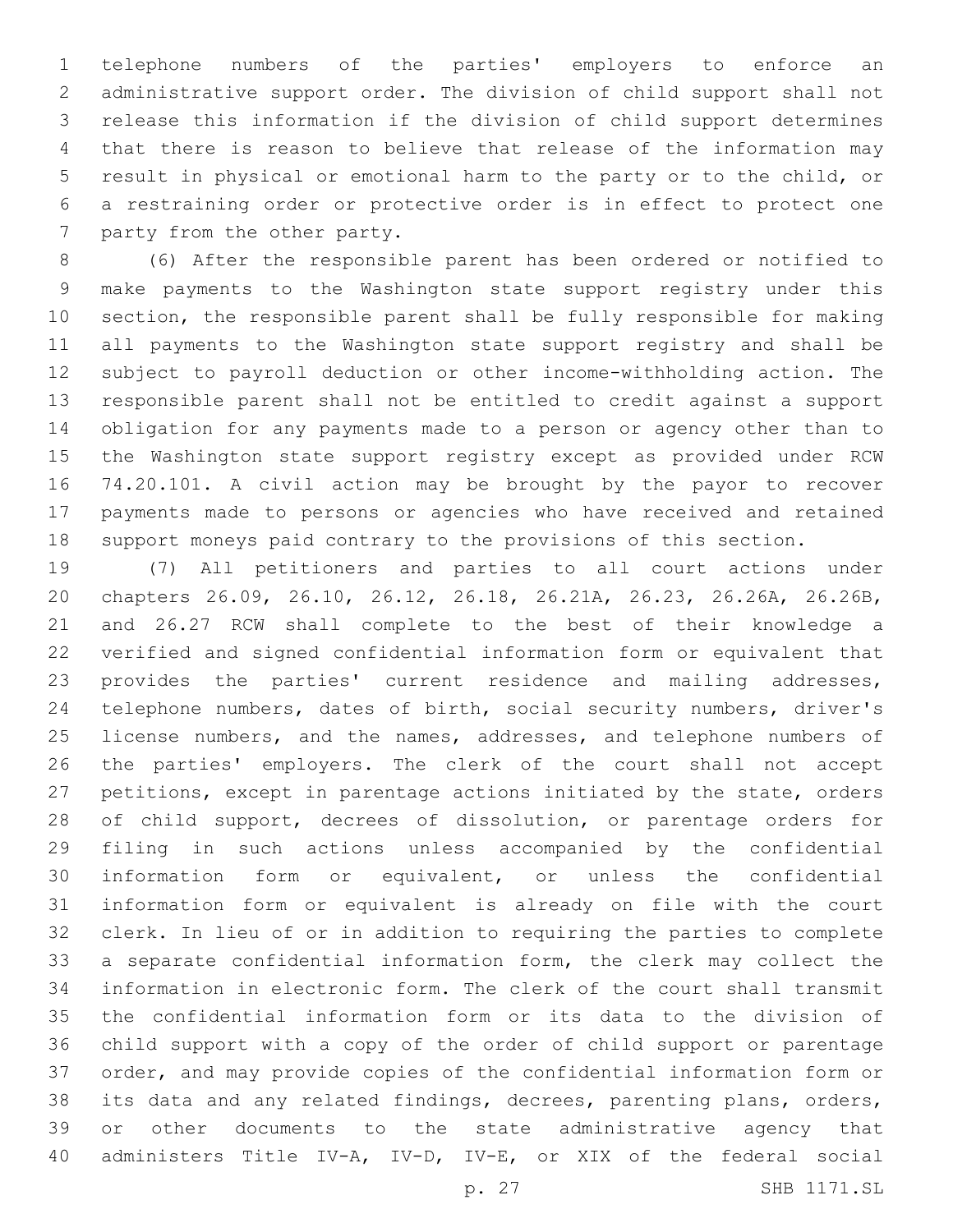security act. In state initiated parentage actions, the parties adjudicated the parents of the child or children shall complete the confidential information form or equivalent or the state's attorney of record may complete that form to the best of the attorney's 5 knowledge.

 (8) The department has rule-making authority to enact rules consistent with 42 U.S.C. Sec. 652(f) and 42 U.S.C. Sec. 666(a)(19) as amended by section 7307 of the deficit reduction act of 2005. Additionally, the department has rule-making authority to implement regulations required under 45 C.F.R. Parts 302, 303, 304, 305, and 308.11

 **Sec. 14.** RCW 26.23.050 and 2020 c 227 s 9 are each amended to 13 read as follows:

 (1) If the division of child support is providing support enforcement services under RCW 26.23.045, or if a party is applying for support enforcement services by signing the application form on the bottom of the support order, the superior court shall include in all court orders that establish or modify a support obligation:

 (a) A provision that orders and directs the person required to pay support to make all support payments to the Washington state 21 support registry;

 (b) A statement that withholding action may be taken against wages, earnings, assets, or benefits, and liens enforced against real and personal property under the child support statutes of this or any other state, without further notice to the person required to pay support at any time after entry of the court order, unless:

 (i) One of the parties demonstrates, and the court finds, that there is good cause not to require immediate income withholding and that withholding should be delayed until a payment is past due; or

 (ii) The parties reach a written agreement that is approved by 31 the court that provides for an alternate arrangement;

 (c) A statement that the payee under the order or the person entitled to receive support might be required to submit an accounting 34 of how the support, including any cash medical support, is being 35 spent to benefit the child;

 (d) A statement that a party to the support order who is required to provide health care coverage for the child or children covered by the order must notify the division of child support and the other 39 party to the support order when the coverage terminates;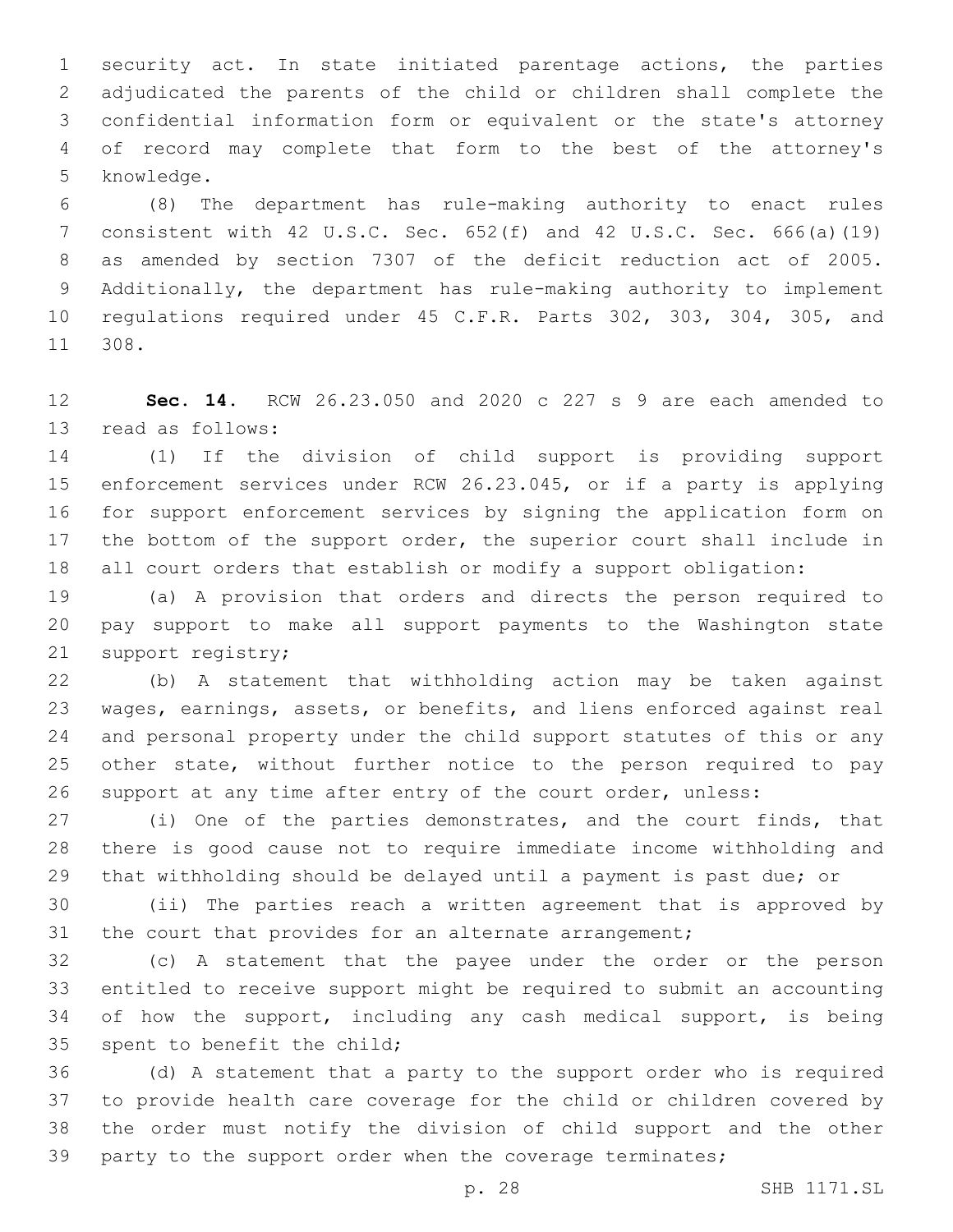(e) A statement that any privilege of the person required to pay support to obtain and maintain a license, as defined in RCW 74.20A.320, may not be renewed, or may be suspended if the person is 4 not in compliance with a support order as provided in RCW 74.20A.320; 5 and

 (f) A statement that the support obligation under the order may be abated as provided in RCW 26.09.320 if the person required to pay support is confined in a jail, prison, or correctional facility for at least six months, or is serving a sentence greater than six months 10 in a jail, prison, or correctional facility.

 As used in this subsection and subsection (3) of this section, "good cause not to require immediate income withholding" means a written determination of why implementing immediate wage withholding would not be in the child's best interests and, in modification cases, proof of timely payment of previously ordered support.

 (2) In all other cases not under subsection (1) of this section, the court may order the person required to pay support to make payments directly to the person entitled to receive the payments, to the Washington state support registry, or may order that payments be made in accordance with an alternate arrangement agreed upon by the 21 parties.

 (a) The superior court shall include in all orders under this subsection that establish or modify a support obligation:

 (i) A statement that withholding action may be taken against wages, earnings, assets, or benefits, and liens enforced against real and personal property under the child support statutes of this or any other state, without further notice to the person required to pay support at any time after entry of the court order, unless:

 (A) One of the parties demonstrates, and the court finds, that there is good cause not to require immediate income withholding and that withholding should be delayed until a payment is past due; or

 (B) The parties reach a written agreement that is approved by the 33 court that provides for an alternate arrangement;

 (ii) A statement that the payee under the order or the person entitled to receive support may be required to submit an accounting 36 of how the support is being spent to benefit the child;

 (iii) A statement that any party to the order required to provide health care coverage for the child or children covered by the order must notify the division of child support and the other party to the 40 order when the coverage terminates; and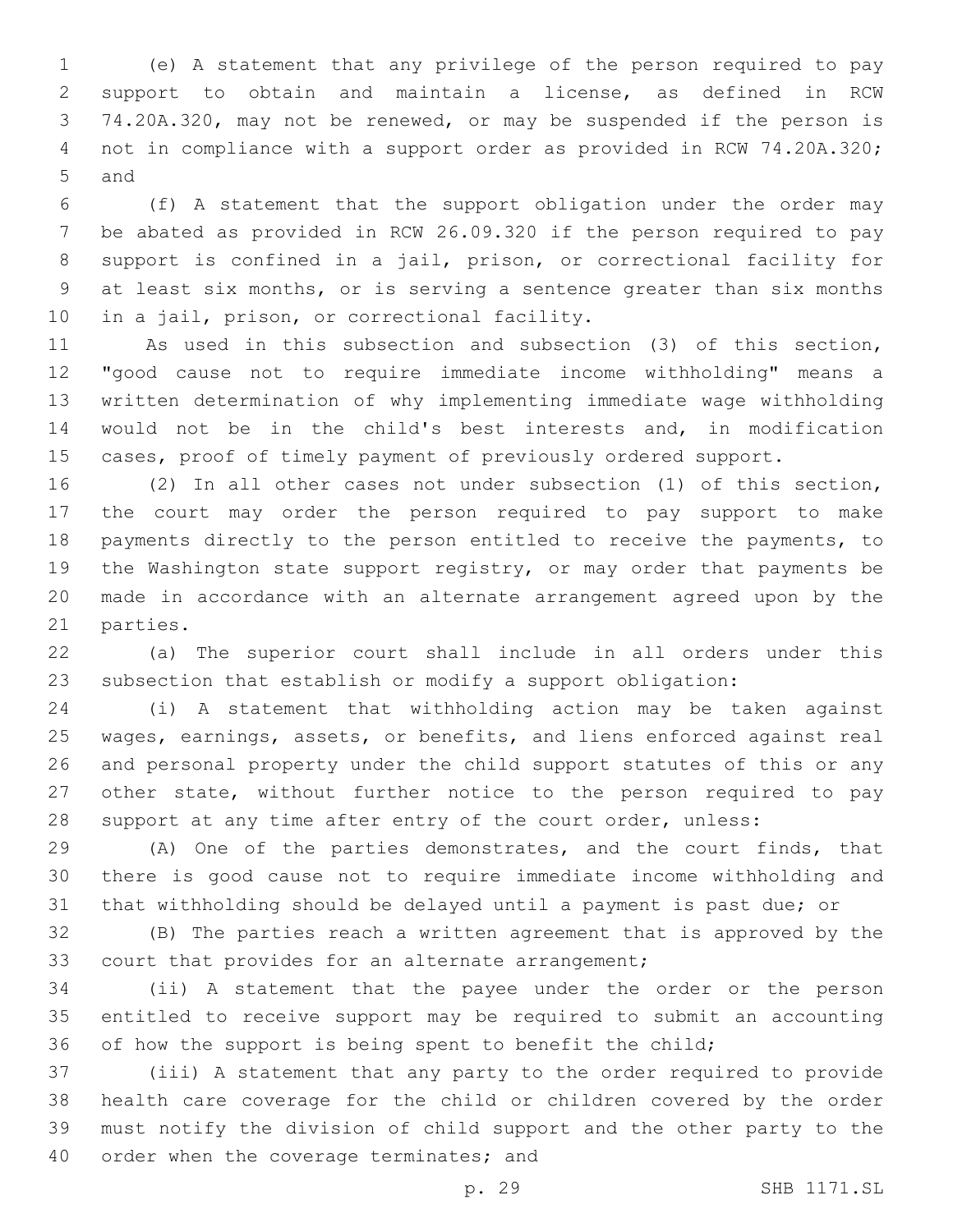(iv) A statement that a party to the order seeking to enforce the other party's obligation to provide health care coverage may:

(A) File a motion in the underlying superior court action; or

 (B) If there is not already an underlying superior court action, 5 initiate an action in the superior court.

 As used in this subsection, "good cause not to require immediate income withholding" is any reason that the court finds appropriate.

 (b) The superior court may order immediate or delayed income 9 withholding as follows:

 (i) Immediate income withholding may be ordered if the person required to pay support has earnings. If immediate income withholding is ordered under this subsection, all support payments shall be paid to the Washington state support registry. The superior court shall issue a mandatory wage assignment order as set forth in chapter 26.18 15 RCW when the support order is signed by the court. The payee under the order or the person entitled to receive the transfer payment is responsible for serving the employer with the order and for its 18 enforcement as set forth in chapter 26.18 RCW.

 (ii) If immediate income withholding is not ordered, the court shall require that income withholding be delayed until a payment is past due. The support order shall contain a statement that withholding action may be taken against wages, earnings, assets, or benefits, and liens enforced against real and personal property under the child support statutes of this or any other state, without 25 further notice to the person required to pay support, after a payment 26 is past due.

27 (c) If a mandatory ((wage)) income withholding order under chapter 26.18 RCW is issued under this subsection and the division of child support provides support enforcement services under RCW 26.23.045, the existing wage withholding assignment is prospectively superseded upon the division of child support's subsequent service of 32 an income withholding ((notice)) order.

 (3) The office of administrative hearings and the department of social and health services shall require that all support obligations established as administrative orders include a provision which orders and directs that the person required to pay support shall make all support payments to the Washington state support registry. All administrative orders shall also state that any privilege of the person required to pay support to obtain and maintain a license, as defined in RCW 74.20A.320, may not be renewed, or may be suspended if

p. 30 SHB 1171.SL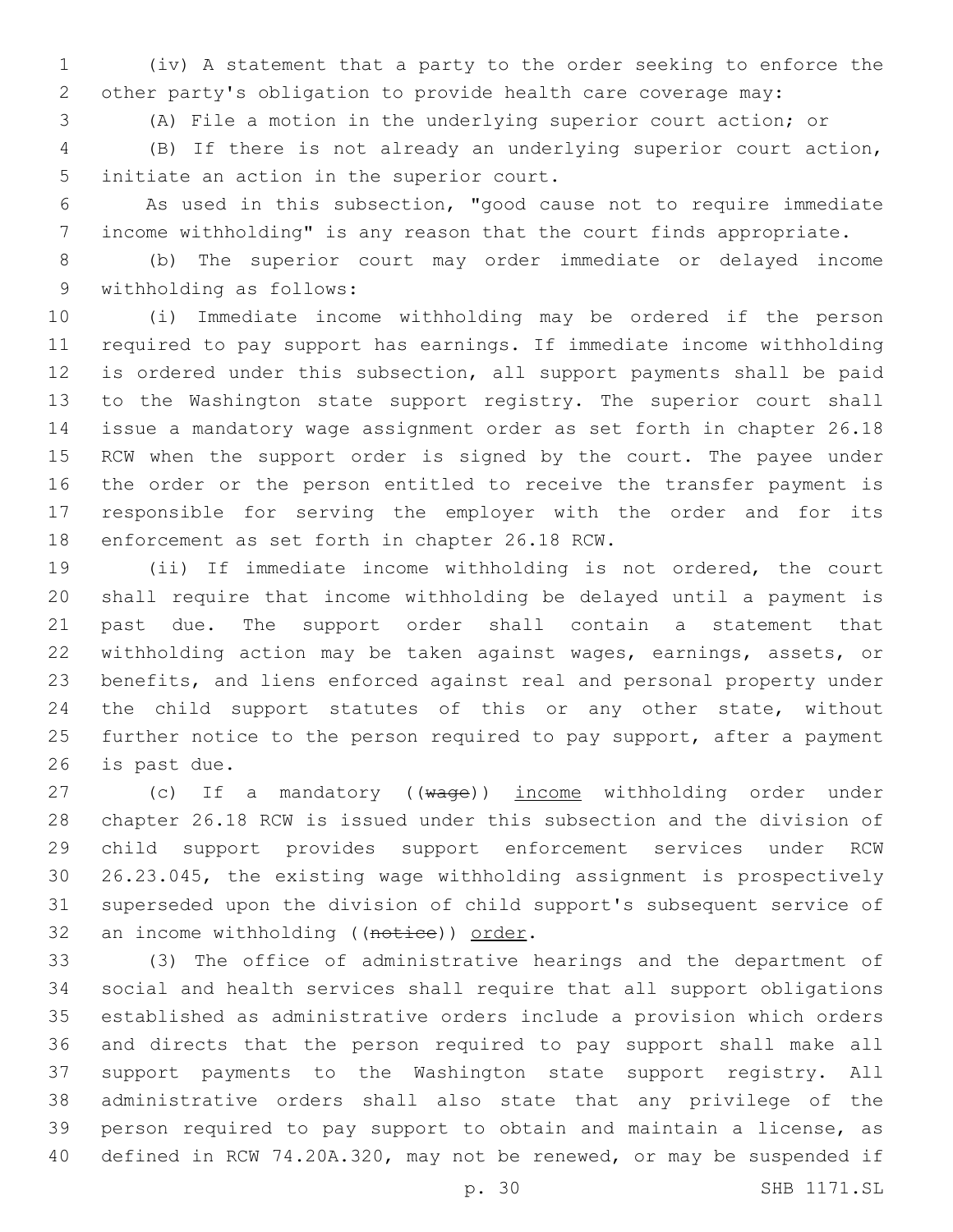the person is not in compliance with a support order as provided in RCW 74.20A.320. All administrative orders shall also state that withholding action may be taken against wages, earnings, assets, or benefits, and liens enforced against real and personal property under the child support statutes of this or any other state without further notice to the person required to pay support at any time after entry 7 of the order, unless:

 (a) One of the parties demonstrates, and the presiding officer finds, that there is good cause not to require immediate income 10 withholding; or

 (b) The parties reach a written agreement that is approved by the presiding officer that provides for an alternate agreement.

 (4) If the support order does not include the provision ordering and directing that all payments be made to the Washington state support registry and a statement that withholding action may be taken against wages, earnings, assets, or benefits if a support payment is 17 past due or at any time after the entry of the order, or that licensing privileges of the person required to pay support may not be renewed, or may be suspended, the division of child support may serve a notice on the person stating such requirements and authorizations. Service may be by personal service or any form of mail requiring a 22 return receipt.

23 (5) Every support order shall state:

(a) The address where the support payment is to be sent;

 (b) That withholding action may be taken against wages, earnings, assets, or benefits, and liens enforced against real and personal property under the child support statutes of this or any other state, without further notice to the person required to pay support at any 29 time after entry of a support order, unless:

 (i) One of the parties demonstrates, and the court finds, that there is good cause not to require immediate income withholding; or

 (ii) The parties reach a written agreement that is approved by 33 the court that provides for an alternate arrangement;

 (c) The income of the parties, if known, or that their income is unknown and the income upon which the support award is based;

(d) The support award as a sum certain amount;

(e) The specific day or date on which the support payment is due;

(f) The names and ages of the dependent children;

 (g) A provision requiring both the person required to pay support, and the payee under the order or the person entitled to

p. 31 SHB 1171.SL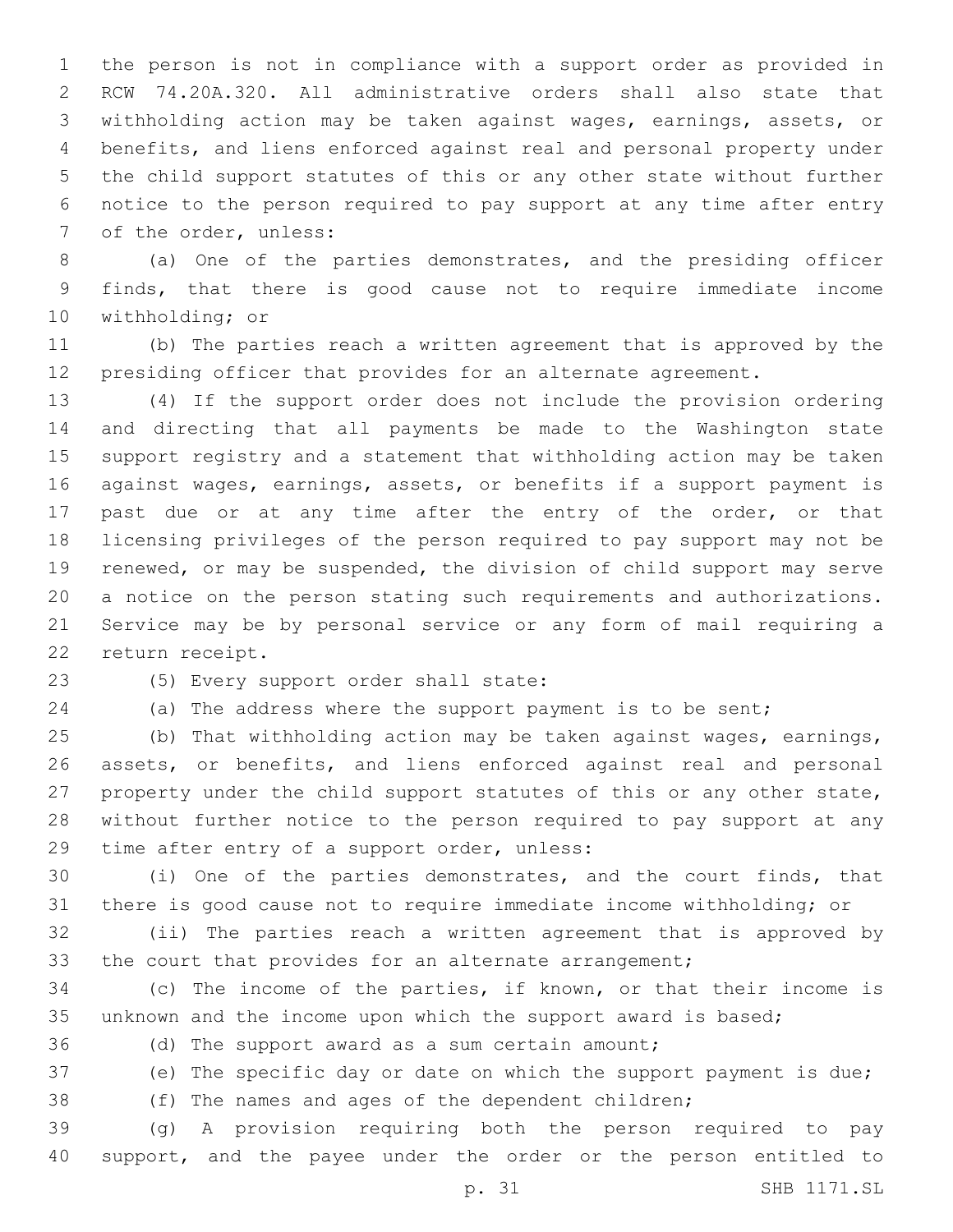receive support who is a parent of the child or children covered by the order, to keep the Washington state support registry informed of whether he or she has access to health care coverage at reasonable cost and, if so, the health care coverage information;

 (h) That either or both the person required to pay support, and the payee under the order or the person entitled to receive support who is a parent of the child or children covered by the order, shall be obligated to provide medical support for a child or children covered by the order through health care coverage if:

 (i) The person obligated to provide medical support provides accessible coverage for the child or children through private or 12 public health care coverage; or

 (ii) Coverage that can be extended to cover the child or children is or becomes available to the person obligated to provide medical support through employment or is union-related; or

 (iii) In the absence of such coverage, through an additional sum certain amount, as that obligated person's monthly payment toward the 18 premium as provided under RCW 26.09.105;

 (i) That a person obligated to provide medical support who is providing health care coverage must notify both the division of child 21 support and the other party to the order when coverage terminates;

 (j) That if proof of health care coverage or proof that the coverage is unavailable is not provided within twenty days, the person seeking enforcement or the department may seek direct enforcement of the coverage through the employer or union of the person required to provide medical support without further notice to 27 the person as provided under chapter 26.18 RCW;

 (k) The reasons for not ordering health care coverage if the 29 order fails to require such coverage;

 (l) That any privilege of the person required to pay support to obtain and maintain a license, as defined in RCW 74.20A.320, may not be renewed, or may be suspended if the person is not in compliance with a support order as provided in RCW 74.20A.320;

(m) That each party to the support order must:

 (i) Promptly file with the court and update as necessary the confidential information form required by subsection (7) of this 37 section; and

 (ii) Provide the state case registry and update as necessary the information required by subsection (7) of this section; and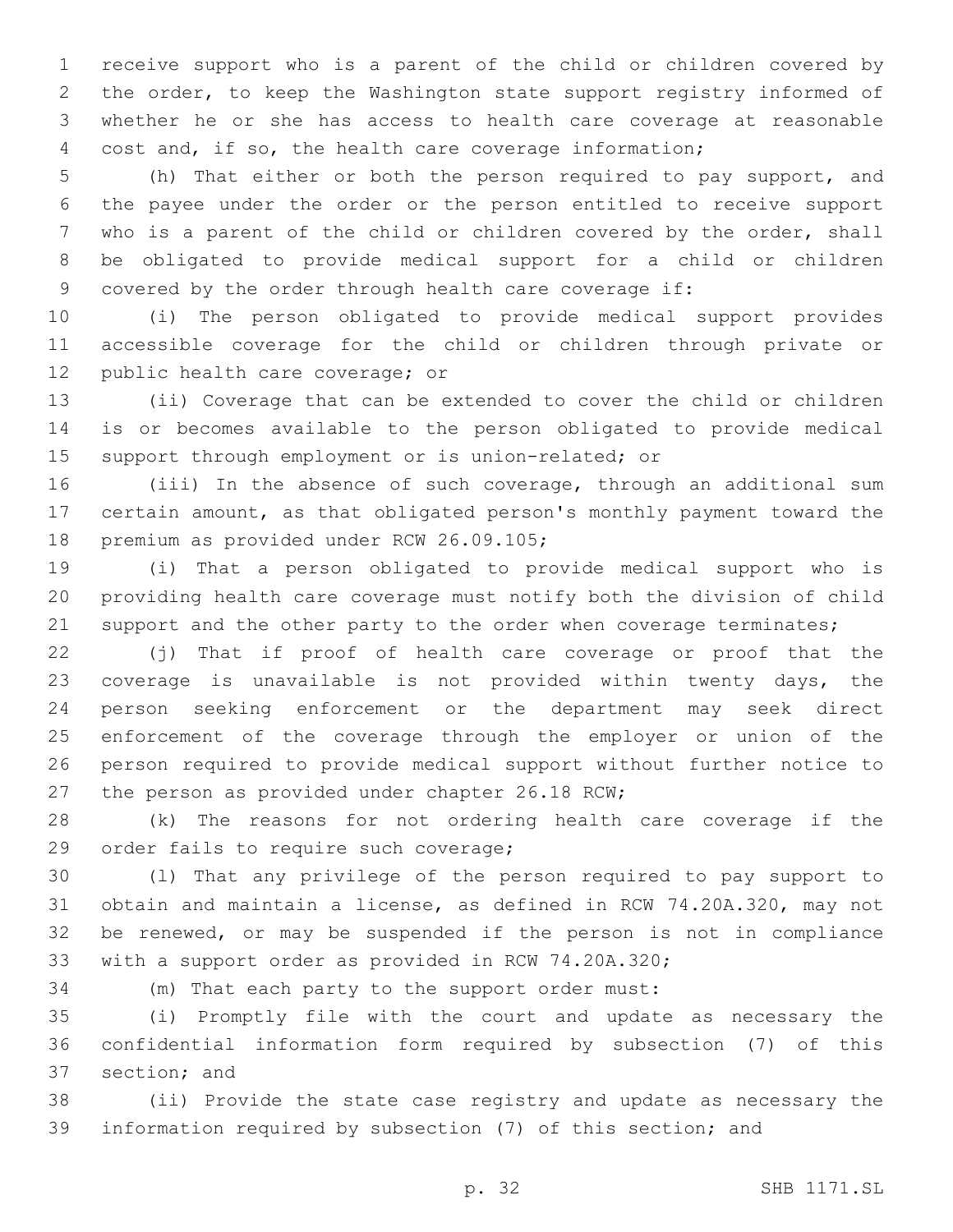(n) That parties to administrative support orders shall provide to the state case registry and update as necessary their residential addresses and the address of the employer of the person required to pay support. The division of child support may adopt rules that govern the collection of parties' current residence and mailing addresses, telephone numbers, dates of birth, social security numbers, the names of the children, social security numbers of the 8 children, dates of birth of the children, driver's license numbers, and the names, addresses, and telephone numbers of the parties' employers to enforce an administrative support order. The division of child support shall not release this information if the division of child support determines that there is reason to believe that release of the information may result in physical or emotional harm to the party or to the child, or a restraining order or protective order is 15 in effect to protect one party from the other party.

 (6) After the person required to pay support has been ordered or notified to make payments to the Washington state support registry under this section, that person shall be fully responsible for making all payments to the Washington state support registry and shall be subject to payroll deduction or other income-withholding action. The person required to pay support shall not be entitled to credit against a support obligation for any payments made to a person or agency other than to the Washington state support registry except as provided under RCW 74.20.101. A civil action may be brought by the person required to pay support to recover payments made to persons or agencies who have received and retained support moneys paid contrary 27 to the provisions of this section.

 (7) All petitioners and parties to all court actions under chapters 26.09, 26.10, 26.12, 26.18, 26.21A, 26.23, 26.26A, 26.26B, and 26.27 RCW shall complete to the best of their knowledge a verified and signed confidential information form or equivalent that provides the parties' current residence and mailing addresses, telephone numbers, dates of birth, social security numbers, driver's license numbers, and the names, addresses, and telephone numbers of the parties' employers. The clerk of the court shall not accept petitions, except in parentage actions initiated by the state, orders of child support, decrees of dissolution, or parentage orders for filing in such actions unless accompanied by the confidential information form or equivalent, or unless the confidential information form or equivalent is already on file with the court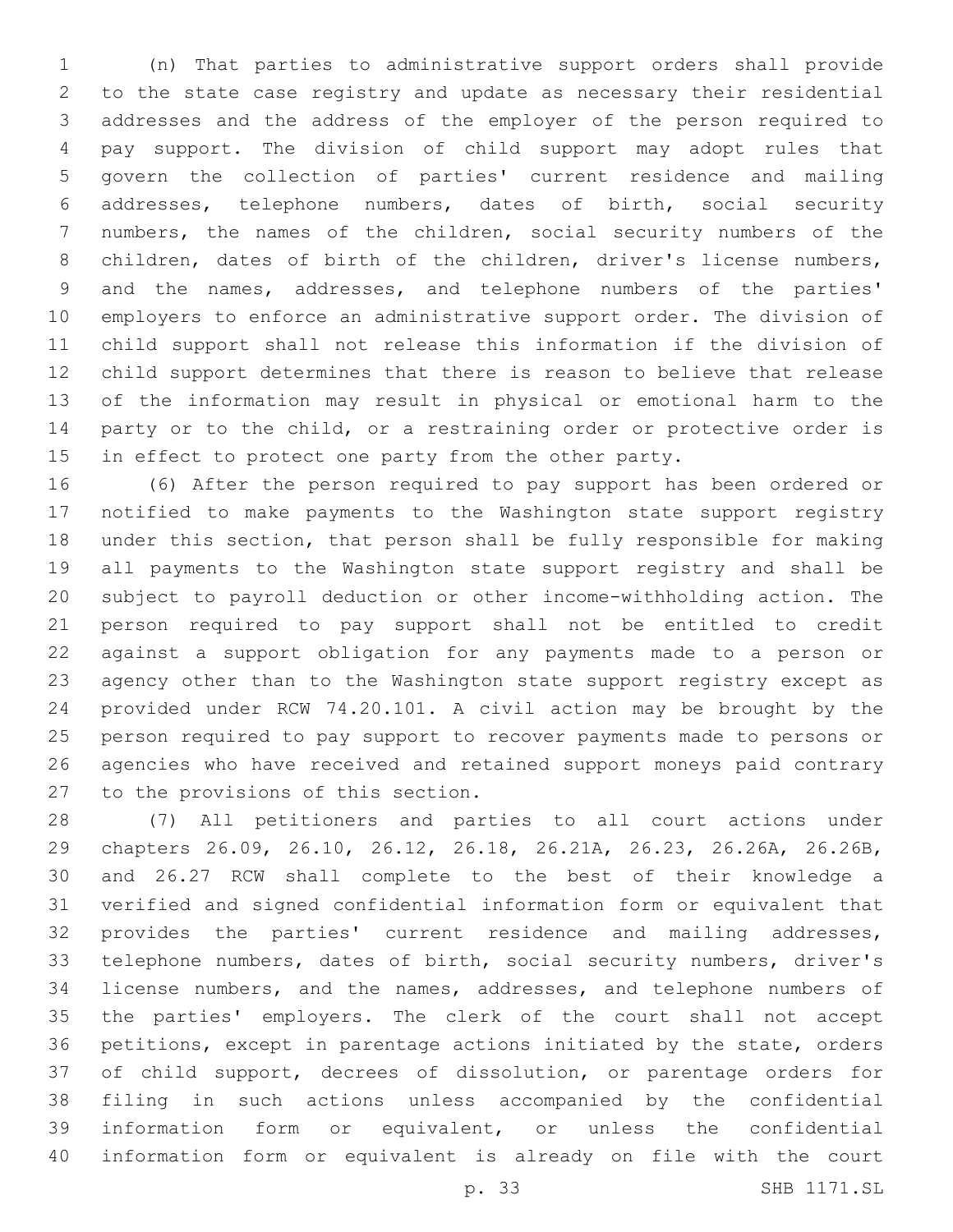clerk. In lieu of or in addition to requiring the parties to complete a separate confidential information form, the clerk may collect the information in electronic form. The clerk of the court shall transmit the confidential information form or its data to the division of child support with a copy of the order of child support or parentage order, and may provide copies of the confidential information form or its data and any related findings, decrees, parenting plans, orders, or other documents to the state administrative agency that administers Title IV-A, IV-D, IV-E, or XIX of the federal social security act. In state initiated parentage actions, the parties adjudicated the parents of the child or children shall complete the confidential information form or equivalent or the state's attorney of record may complete that form to the best of the attorney's 14 knowledge.

 (8) The department has rule-making authority to enact rules consistent with 42 U.S.C. Sec. 652(f) and 42 U.S.C. Sec. 666(a)(19) as amended by section 7307 of the deficit reduction act of 2005. Additionally, the department has rule-making authority to implement regulations required under 45 C.F.R. Parts 302, 303, 304, 305, and 20 308.

 **Sec. 15.** RCW 26.23.060 and 2020 c 125 s 15 are each amended to 22 read as follows:

23 (1) The division of child support may issue ((a notice of payroll 24 deduction)) an income withholding order:

 (a) As authorized by a support order that contains a notice clearly stating that child support may be collected by withholding from earnings, wages, or benefits without further notice to the 28 obligated parent; or

 (b) After service of a notice containing an income-withholding provision under this chapter or chapter 74.20A RCW.

31 (2) The division of child support shall serve ((a notice of payroll deduction)) an income withholding order upon a responsible parent's employer or upon the employment security department for the state in possession of or owing any benefits from the unemployment compensation fund to the responsible parent pursuant to Title 50 RCW or from the paid family and medical leave program under Title 50A 37 RCW:

 (a) In the manner prescribed for the service of a summons in a 39 civil action;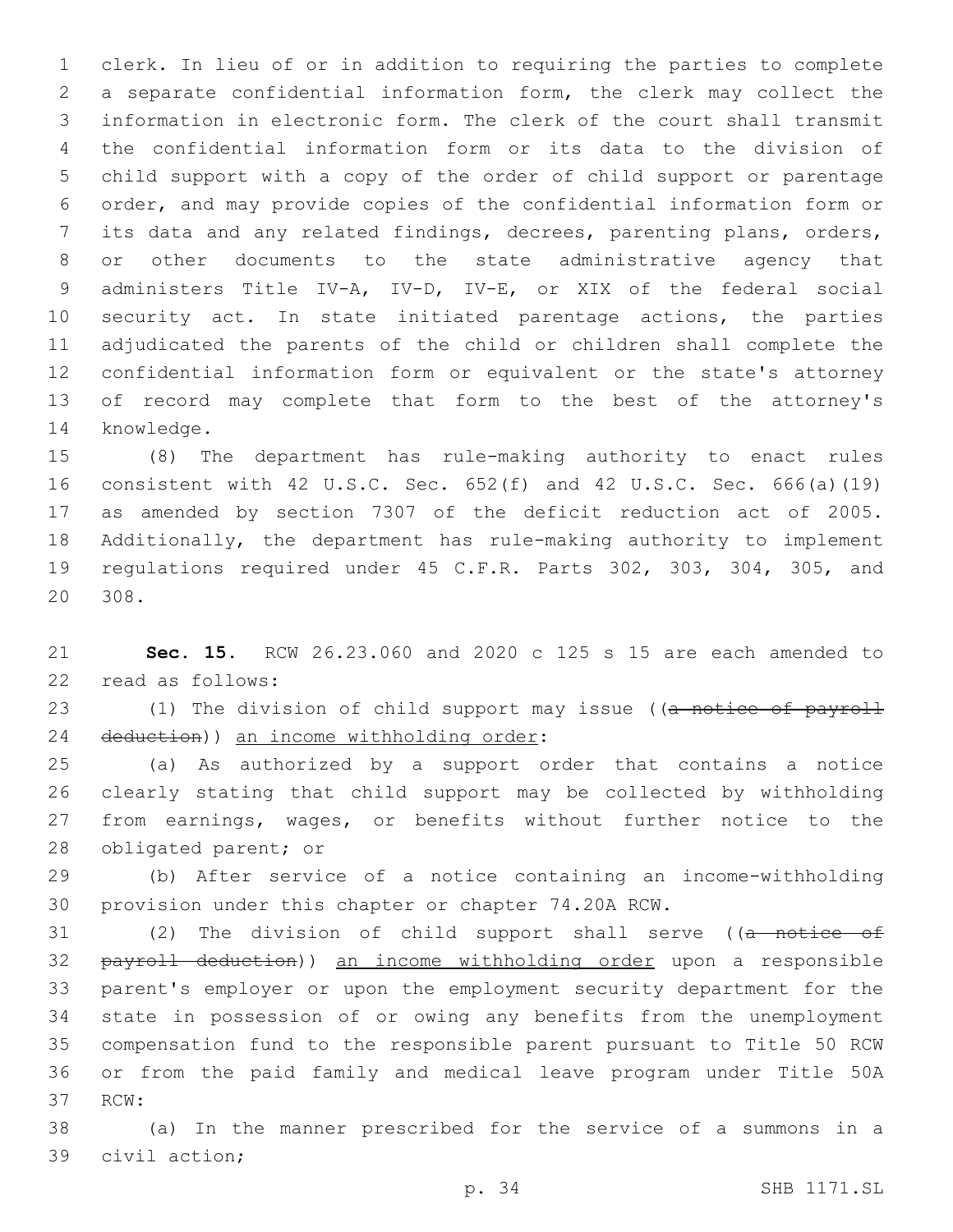(b) By certified mail, return receipt requested;

 (c) By electronic means if there is an agreement between the secretary and the person, firm, corporation, association, political subdivision, department of the state, or agency, subdivision, or instrumentality of the United States to accept service by electronic means; or6

 (d) By regular mail to a responsible parent's employer unless the division of child support reasonably believes that service of process in the manner prescribed in (a) or (b) of this subsection is required for initiating an action to ensure employer compliance with the 11 withholding requirement.

 (3) Service of ((a notice of payroll deduction)) an income 13 withholding order upon an employer or employment security department requires the employer or employment security department to immediately make a mandatory payroll deduction from the responsible parent's unpaid disposable earnings or benefits paid by the employment security department. The employer or employment security department shall thereafter deduct each pay period the amount stated 19 in the ((notice)) order divided by the number of pay periods per month. The payroll deduction each pay period shall not exceed fifty percent of the responsible parent's disposable earnings.

 (4) ((A notice of payroll deduction)) An income withholding order for support shall have priority over any wage assignment, 24 garnishment, attachment, or other legal process.

25 (5) The ((notice of payroll deduction)) income withholding order 26 shall be in writing and include:

 (a) The name and social security number of the responsible 28 parent;

 (b) The amount to be deducted from the responsible parent's disposable earnings each month, or alternate amounts and frequencies as may be necessary to facilitate processing of the payroll 32 deduction:

 (c) A statement that the total amount withheld shall not exceed fifty percent of the responsible parent's disposable earnings;

 (d) The address to which the payments are to be mailed or 36 delivered; and

 (e) A notice to the responsible parent warning the responsible parent that, despite the payroll deduction, the responsible parent's privileges to obtain and maintain a license, as defined in RCW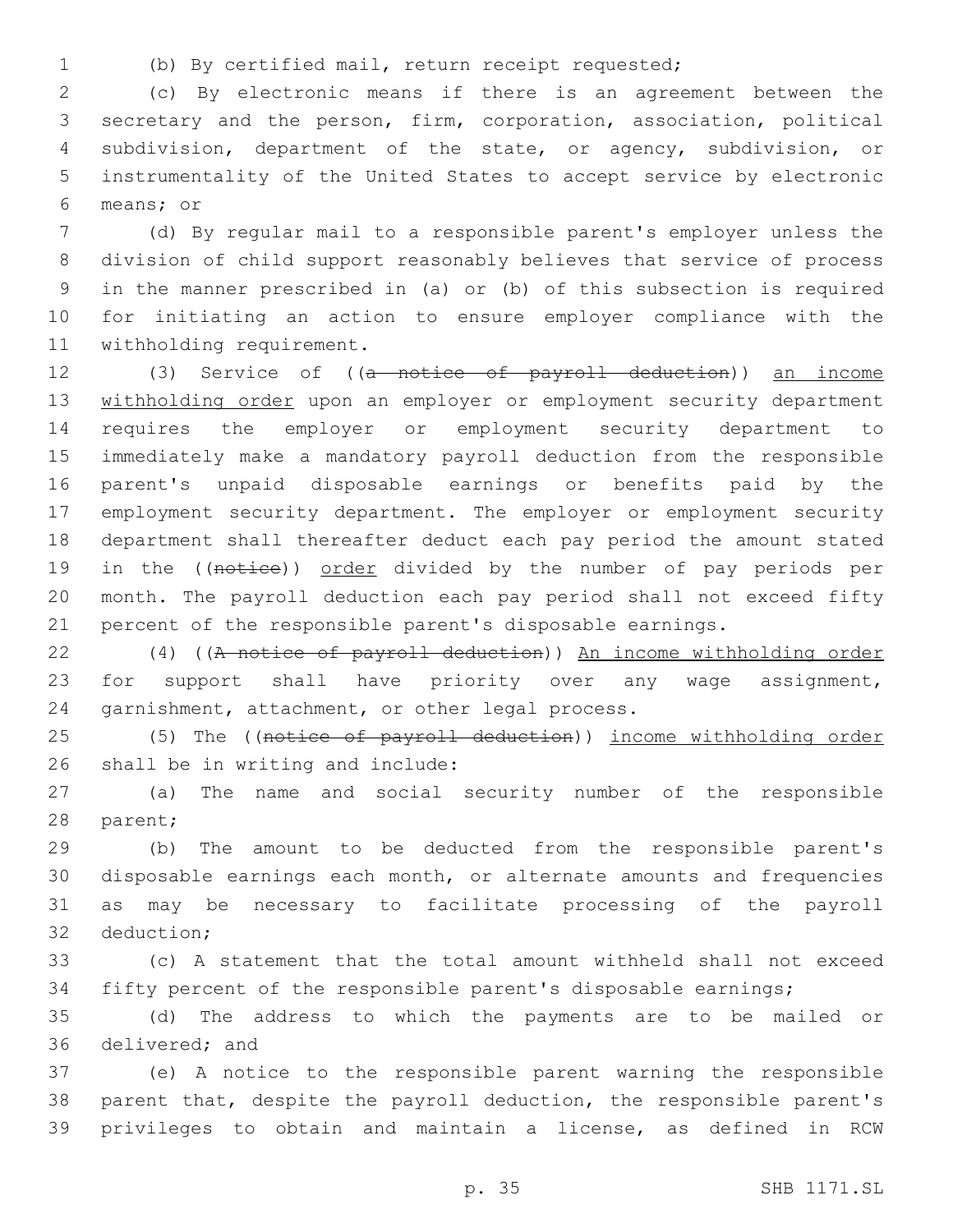74.20A.320, may not be renewed, or may be suspended if the parent is not in compliance with a support order as defined in RCW 74.20A.320.

 (6) An informational copy of the ((notice of payroll deduction)) income withholding order shall be mailed to the last known address of 5 the responsible parent by regular mail.

 (7) An employer or employment security department that receives ((a notice of payroll deduction)) an income withholding order shall make immediate deductions from the responsible parent's unpaid disposable earnings and remit proper amounts to the Washington state support registry within seven working days of the date the earnings 11 are payable to the responsible parent.

 (8) An employer, or the employment security department, upon whom ((a notice of payroll deduction)) an income withholding order is served, shall make an answer to the division of child support within 15 twenty days after the date of service. The answer shall confirm compliance and institution of the payroll deduction or explain the circumstances if no payroll deduction is in effect. The answer shall also state whether the responsible parent is employed by or receives earnings from the employer or receives benefit payments from the 20 employment security department, whether the employer or employment security department anticipates paying earnings or benefits and the amount of earnings or benefit payments. If the responsible parent is no longer employed, or receiving earnings from the employer, the answer shall state the present employer's name and address, if known. If the responsible parent is no longer receiving benefit payments from the employment security department, the answer shall state the 27 present employer's name and address, if known.

 The returned answer or a payment remitted to the division of child support by the employer constitutes proof of service of the ((notice of payroll deduction)) income withholding order in the case 31 where the ((notice)) order was served by regular mail.

 (9) The employer may deduct a processing fee from the remainder of the responsible parent's earnings after withholding under the ((notice of payroll deduction)) income withholding order, even if the remainder is exempt under RCW 26.18.090. The processing fee may not exceed: (a) Ten dollars for the first disbursement made to the Washington state support registry; and (b) one dollar for each 38 subsequent disbursement to the registry.

39 (10) The ((notice of payroll deduction)) income withholding order shall remain in effect until released by the division of child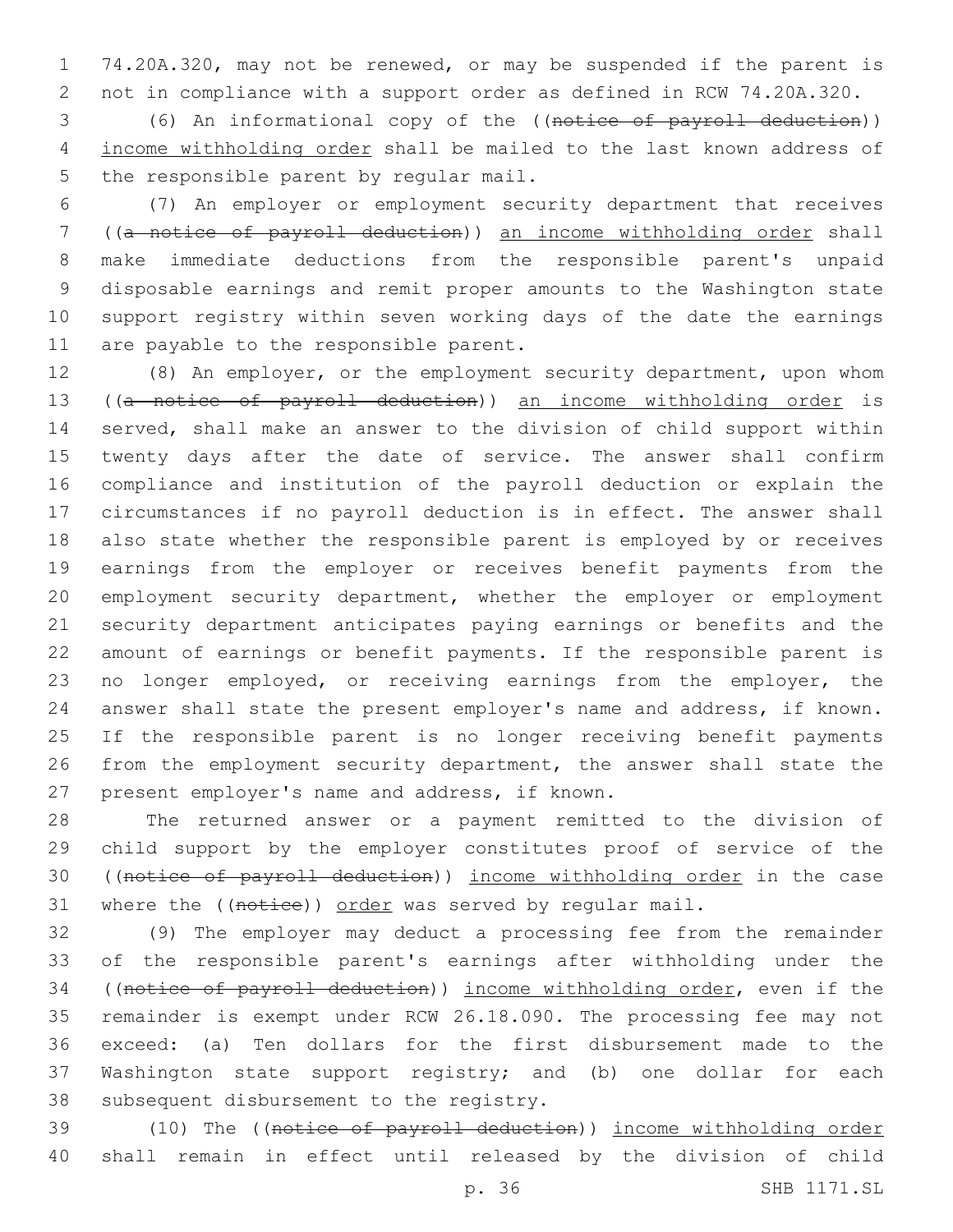1 support, the court enters an order terminating the ((notice)) income 2 withholding order and approving an alternate arrangement under RCW 3 26.23.050, or until the employer no longer employs the responsible 4 parent and is no longer in possession of or owing any earnings to the 5 responsible parent. The employer shall promptly notify the office of 6 support enforcement when the employer no longer employs the parent 7 subject to the ((notice)) income withholding order. For the 8 employment security department, the ((notice of payroll deduction)) 9 income withholding order shall remain in effect until released by the 10 division of child support or until the court enters an order 11 terminating the ((notice)) income withholding order.

12 (11) The division of child support ((may)) must use ((uniform 13 interstate)) income withholding forms adopted and required by the 14 United States department of health and human services to take 15 withholding actions under this section whether the responsible parent 16 is receiving earnings or unemployment compensation in this state or 17 in another state.

18 **Sec. 16.** RCW 26.23.090 and 1997 c 296 s 13 and 1997 c 58 s 894 19 are each reenacted and amended to read as follows:

 (1) The employer shall be liable to the Washington state support registry, or to the agency or firm providing child support enforcement for another state, under Title IV-D of the federal social security act and issuing a notice, garnishment, or wage assignment attaching wages or earnings in satisfaction of a support obligation, for the amount of support moneys which should have been withheld from 26 the employee's earnings, if the employer:

27 (a) Fails or refuses, after being served with ((a notice of 28 payroll deduction, or substantially similar action issued by the 29 agency or firm providing child support enforcement for another 30  $\text{state}_{\tau}$ )) an income withholding order under Title IV-D of the federal 31 social security act, to deduct and promptly remit from unpaid 32 earnings the amounts of money required in the ((notice)) order;

33 (b) Fails or refuses to submit an answer to the ((notice of 34 payroll deduction, or substantially similar action issued by the 35 agency or firm providing child support enforcement for another 36  $\text{state}_{\tau}$ )) income withholding order under Title IV-D of the federal 37 social security act, after being served; or

38 (c) Is unwilling to comply with the other requirements of RCW 26.23.060.39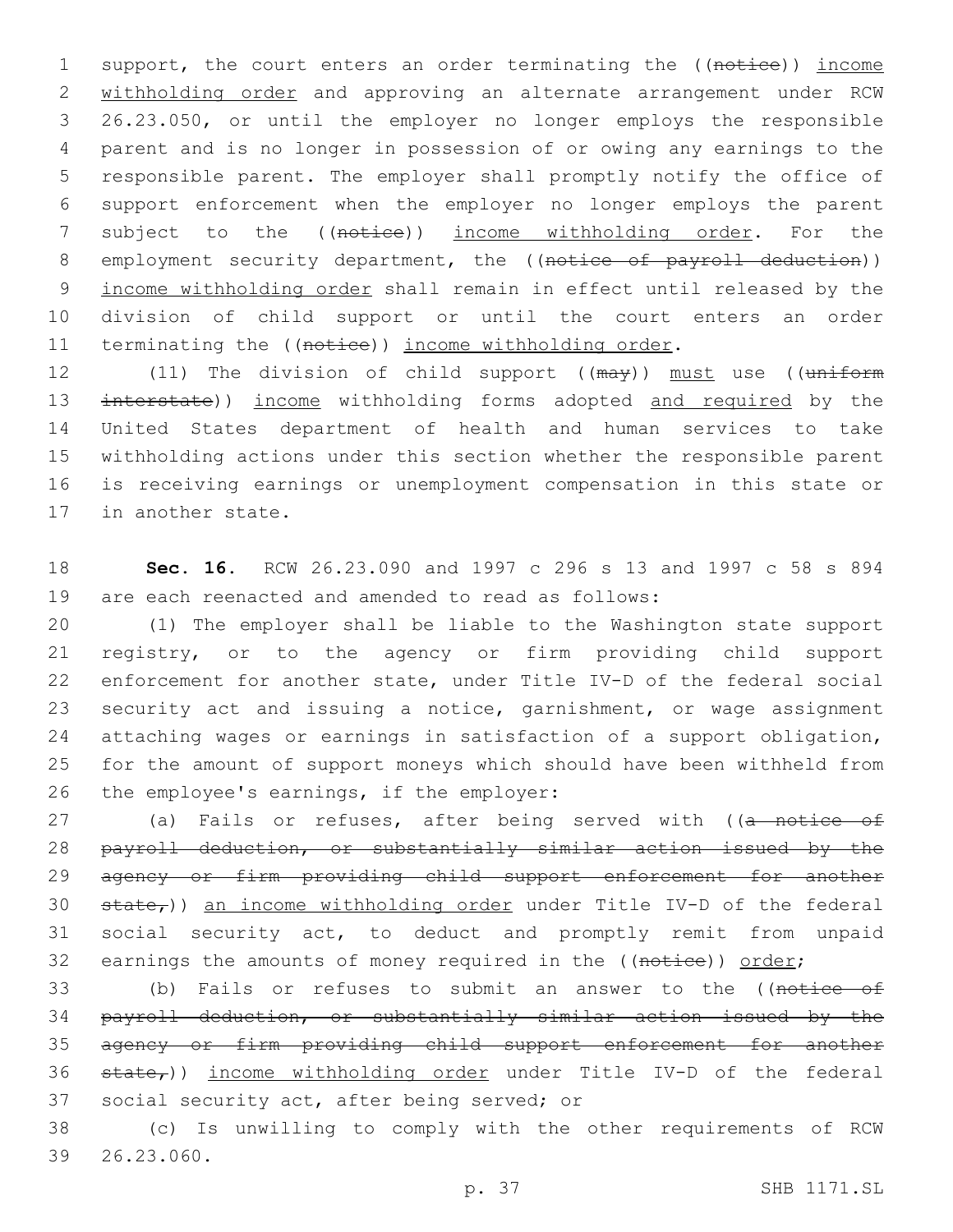(2) Liability may be established in superior court or may be established pursuant to RCW 74.20A.350. Awards in superior court and in actions pursuant to RCW 74.20A.350 shall include costs, interest under RCW 19.52.020 and 4.56.110, and reasonable attorneys' fees and staff costs as a part of the award. Debts established pursuant to this section may be collected by the division of child support using any of the remedies available under chapter 26.09, 26.18, 26.21, 26.23, 74.20, or 74.20A RCW for the collection of child support.

 **Sec. 17.** RCW 74.20A.080 and 2002 c 199 s 7 are each amended to read as follows:10

 (1) The secretary may issue to any person, firm, corporation, association, political subdivision, department of the state, or 13 agency, subdivision, or instrumentality of the United States, an order to withhold and deliver property of any kind, including but not restricted to earnings which are or might become due, owing, or belonging to the debtor, when the secretary has reason to believe that there is in the possession of such person, firm, corporation, association, political subdivision, department of the state, or 19 agency, subdivision, or instrumentality of the United States property which is or might become due, owing, or belonging to said debtor. 21 Such order to withhold and deliver may be issued:

(a) At any time, if a responsible parent's support order:

 (i) Contains notice that withholding action may be taken against earnings, wages, or assets without further notice to the parent; or

 (ii) Includes a statement that other income-withholding action under this chapter may be taken without further notice to the 27 responsible parent;

 (b) Twenty-one days after service of a notice of support debt 29 under RCW 74.20A.040;

 (c) Twenty-one days after service of a notice and finding of 31 parental responsibility under RCW 74.20A.056;

 (d) Twenty-one days after service of a notice of support owed 33 under RCW 26.23.110;

 (e) Twenty-one days after service of a notice and finding of 35 financial responsibility under RCW 74.20A.055; or

36 (f) When appropriate under RCW 74.20A.270.

37 (2) The order to withhold and deliver shall: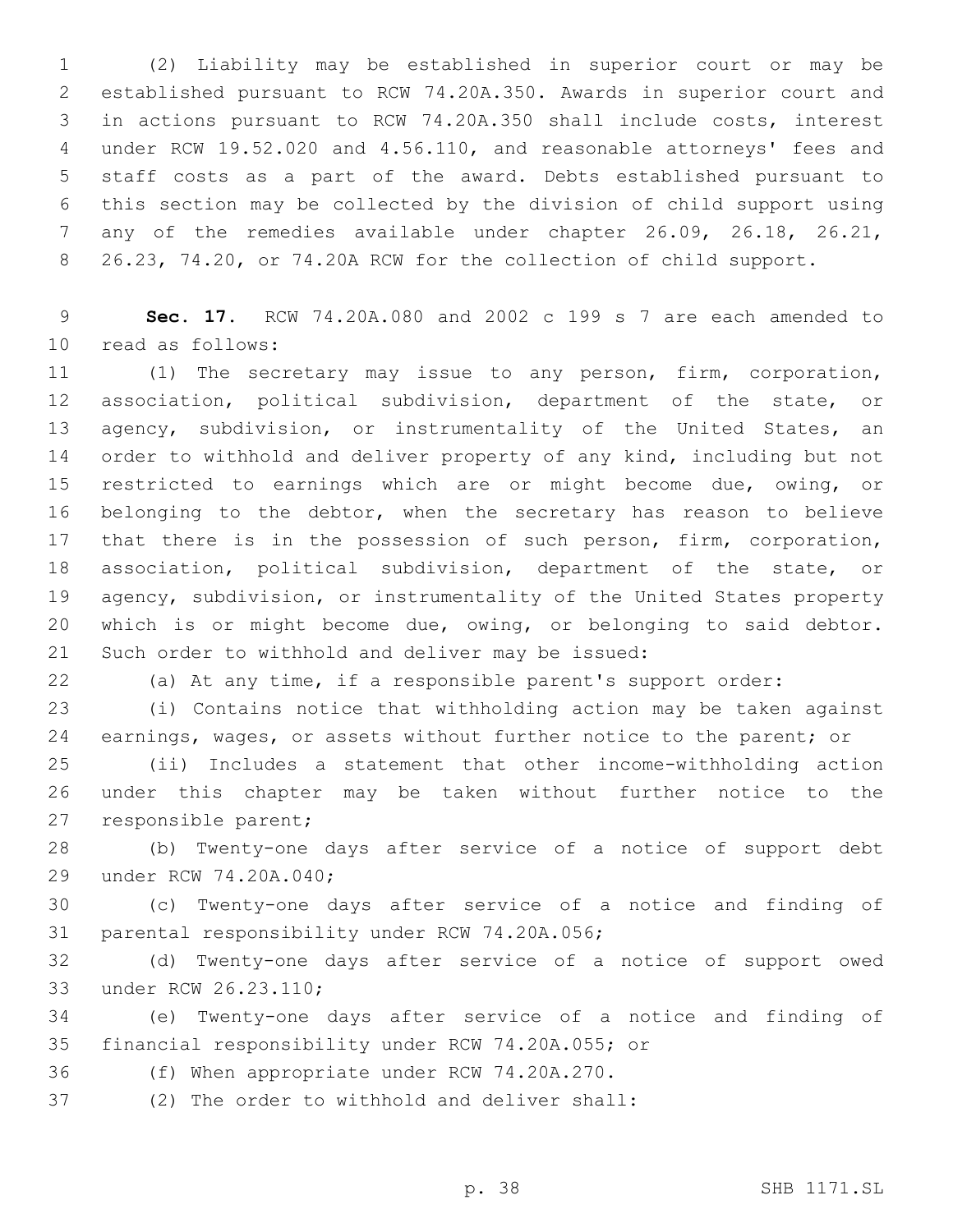(a) State the amount to be withheld on a periodic basis if the order to withhold and deliver is being served to secure payment of 3 monthly current support;

(b) State the amount of the support debt accrued;

(c) State in summary the terms of RCW 74.20A.090 and 74.20A.100;

(d) Be served:6

 (i) In the manner prescribed for the service of a summons in a 8 civil action;

(ii) By certified mail, return receipt requested;

 (iii) By electronic means if there is an agreement between the secretary and the person, firm, corporation, association, political subdivision, department of the state, or agency, subdivision, or instrumentality of the United States to accept service by electronic 14 means;

 (iv) By regular mail to a responsible parent's employer unless the division of child support reasonably believes that service of process in the manner prescribed in (d)(i) or (ii) of this subsection is required for initiating an action to ensure employer compliance 19 with the withholding requirement; or

 (v) By regular mail to an address if designated by the financial institution as a central levy or garnishment address, and if the notice is clearly identified as a levy or garnishment order. Before the division of child support may initiate an action for noncompliance with a withholding action against a financial institution, the division of child support must serve the order to withhold and deliver on the financial institution in the manner 27 described in (d)(i) or (ii) of this subsection.

28 (3) The division of child support ((may)) must use ((uniform 29 interstate)) income withholding forms adopted and required by the United States department of health and human services to take 31 withholding actions under this section ((when the responsible parent 32 is owed money or property that is located in this state or in another  $state)$ ).

 (4) Any person, firm, corporation, association, political subdivision, department of the state, or agency, subdivision, or instrumentality of the United States upon whom service has been made 37 is hereby required to:

 (a) Answer said order to withhold and deliver within twenty days, exclusive of the day of service, under oath and in writing, and shall make true answers to the matters inquired of therein; and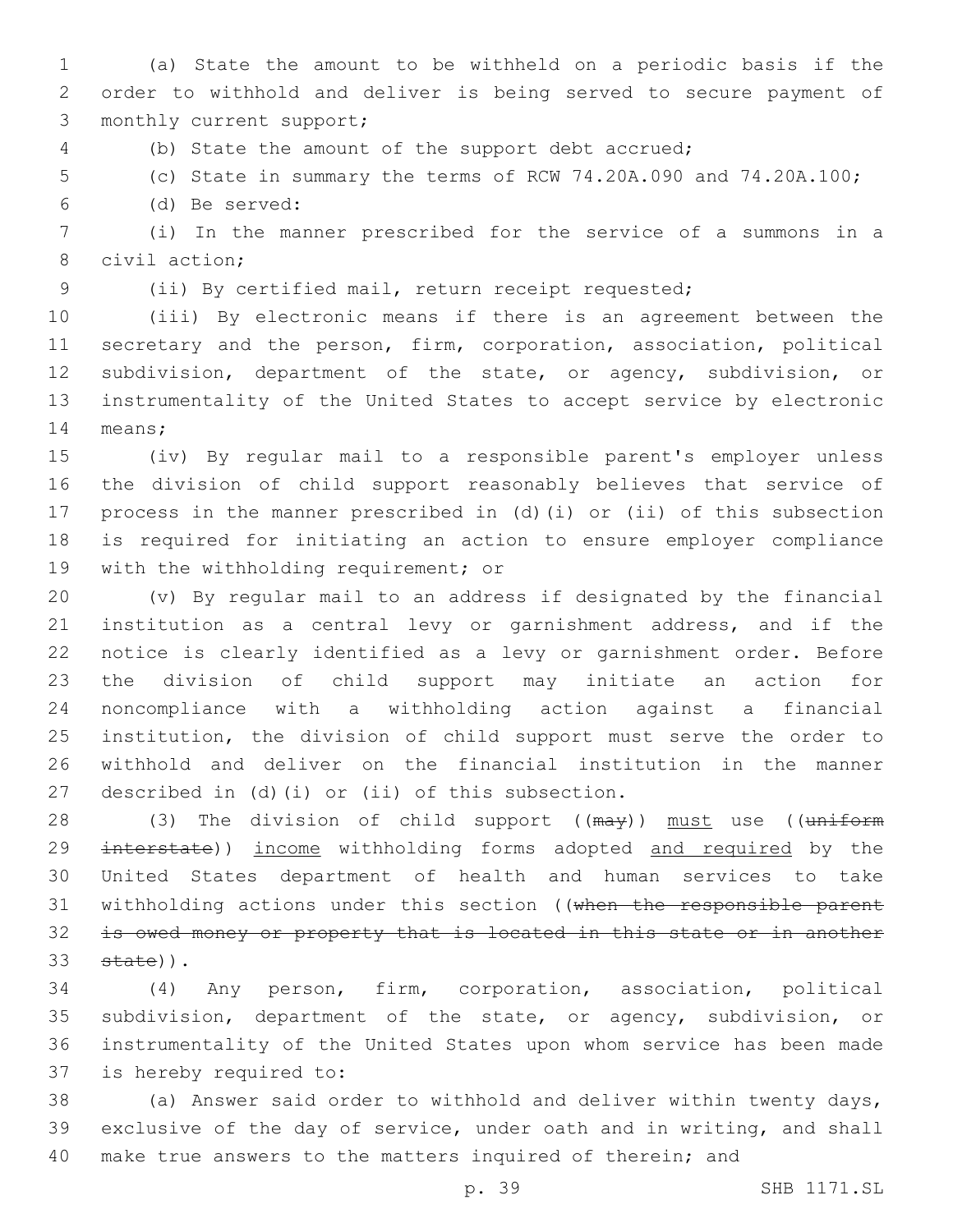(b) Provide further and additional answers when requested by the 2 secretary.

 (5) The returned answer or a payment remitted to the division of child support by the employer constitutes proof of service of the order to withhold and deliver in the case where the order was served 6 by regular mail.

 (6) Any such person, firm, corporation, association, political subdivision, department of the state, or agency, subdivision, or instrumentality of the United States in possession of any property which may be subject to the claim of the department shall:

 (a)(i) Immediately withhold such property upon receipt of the 12 order to withhold and deliver; and

 (ii) Within seven working days deliver the property to the 14 secretary;

 (iii) Continue to withhold earnings payable to the debtor at each succeeding disbursement interval as provided for in RCW 74.20A.090, and deliver amounts withheld from earnings to the secretary within seven working days of the date earnings are payable to the debtor;

 (iv) Deliver amounts withheld from periodic payments to the secretary within seven working days of the date the payments are 21 payable to the debtor;

 (v) Inform the secretary of the date the amounts were withheld as 23 requested under this section; or

 (b) Furnish to the secretary a good and sufficient bond, satisfactory to the secretary, conditioned upon final determination 26 of liability.

 (7) An order to withhold and deliver served under this section 28 shall not expire until:

(a) Released in writing by the division of child support;

30 (b) Terminated by court order;

 (c) A person or entity, other than an employer as defined in Title 50 RCW, who has received the order to withhold and deliver does not possess property of or owe money to the debtor; or

 (d) An employer who has received the order to withhold and deliver no longer employs, contracts, or owes money to the debtor under a contract of employment, express or implied.

 (8) Where money is due and owing under any contract of employment, express or implied, or is held by any person, firm, corporation, or association, political subdivision, or department of the state, or agency, subdivision, or instrumentality of the United

p. 40 SHB 1171.SL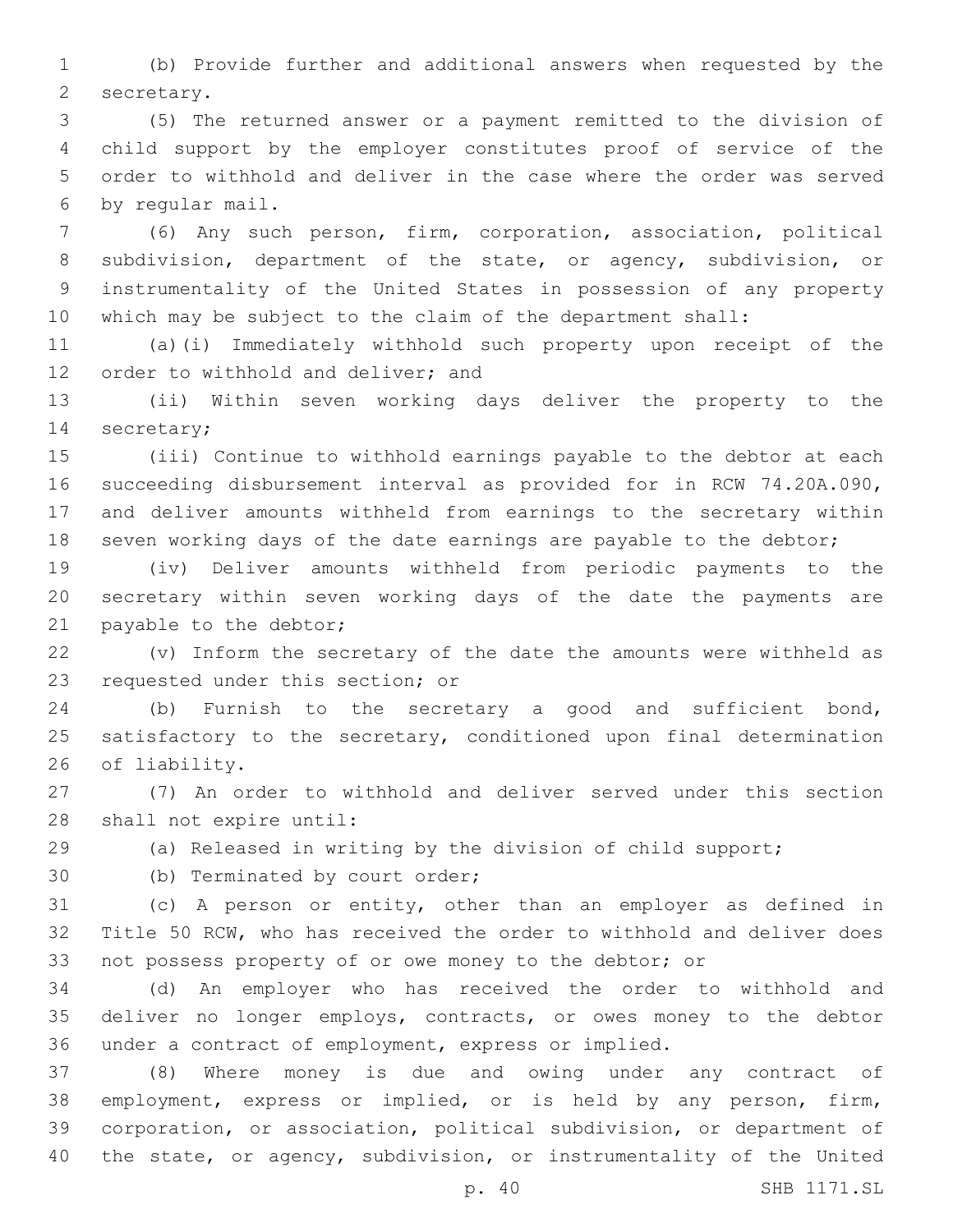States subject to withdrawal by the debtor, such money shall be delivered by remittance payable to the order of the secretary.

 (9) Delivery to the secretary of the money or other property held or claimed shall satisfy the requirement and serve as full 5 acquittance of the order to withhold and deliver.

 (10) A person, firm, corporation, or association, political subdivision, department of the state, or agency, subdivision, or instrumentality of the United States that complies with the order to withhold and deliver under this chapter is not civilly liable to the debtor for complying with the order to withhold and deliver under 11 this chapter.

 (11) The secretary may hold the money or property delivered under this section in trust for application on the indebtedness involved or for return, without interest, in accordance with final determination 15 of liability or nonliability.

 (12) Exemptions contained in RCW 74.20A.090 apply to orders to 17 withhold and deliver issued under this section.

 (13) The secretary shall also, on or before the date of service of the order to withhold and deliver, mail or cause to be mailed a copy of the order to withhold and deliver to the debtor at the 21 debtor's last known post office address, or, in the alternative, a copy of the order to withhold and deliver shall be served on the debtor in the same manner as a summons in a civil action on or before the date of service of the order or within two days thereafter. The copy of the order shall be mailed or served together with a concise explanation of the right to petition for judicial review. This requirement is not jurisdictional, but, if the copy is not mailed or served as in this section provided, or if any irregularity appears with respect to the mailing or service, the superior court, in its discretion on motion of the debtor promptly made and supported by affidavit showing that the debtor has suffered substantial injury due to the failure to mail the copy, may set aside the order to withhold and deliver and award to the debtor an amount equal to the damages resulting from the secretary's failure to serve on or mail to the 35 debtor the copy.

 (14) An order to withhold and deliver issued in accordance with this section has priority over any other wage assignment, 38 garnishment, attachment, or other legal process.

 (15) The division of child support shall notify any person, firm, corporation, association, or political subdivision, department of the

p. 41 SHB 1171.SL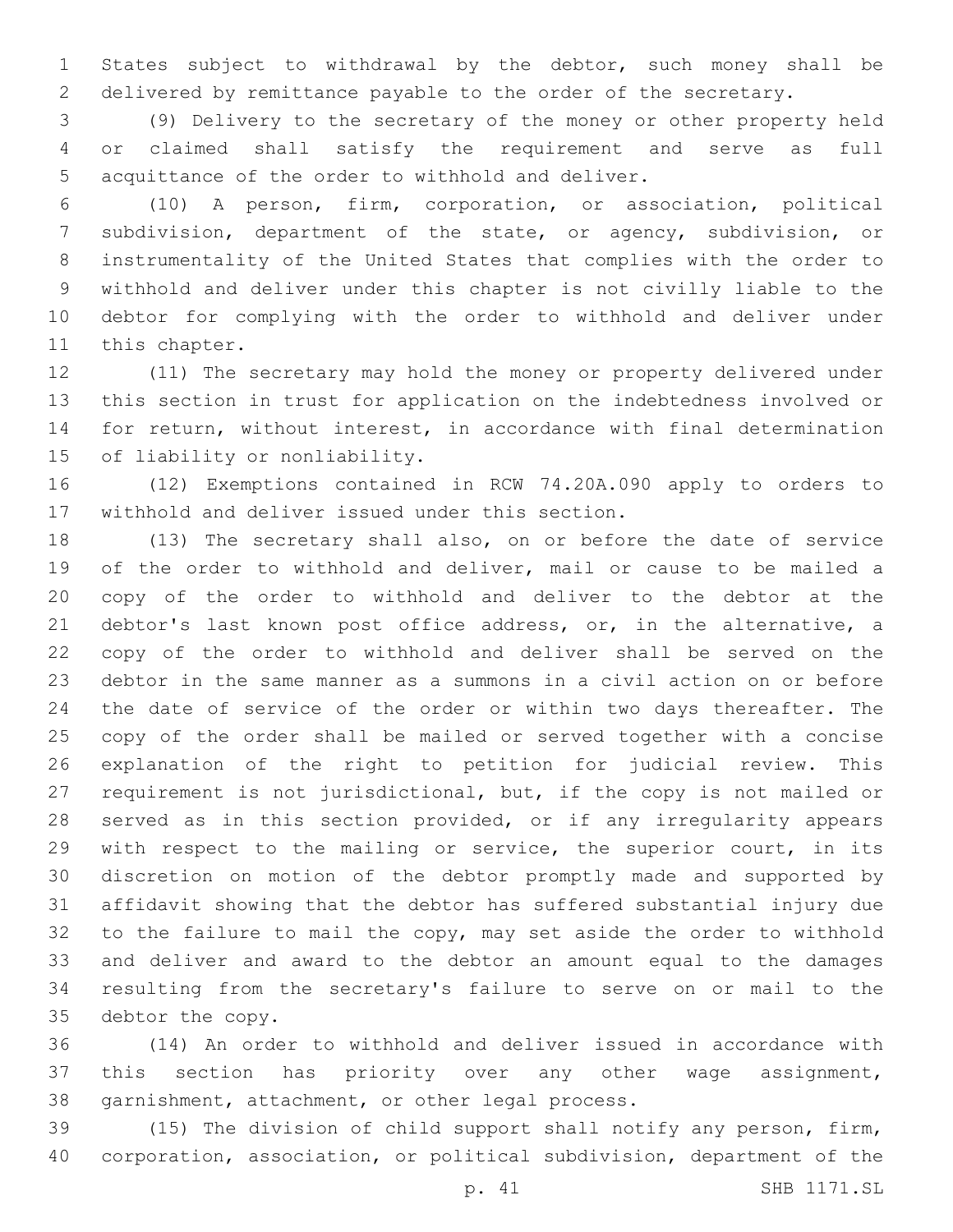state, or agency, subdivision, or instrumentality of the United States required to withhold and deliver the earnings of a debtor under this action that they may deduct a processing fee from the remainder of the debtor's earnings, even if the remainder would otherwise be exempt under RCW 74.20A.090. The processing fee shall not exceed ten dollars for the first disbursement to the department and one dollar for each subsequent disbursement under the order to 8 withhold and deliver.

 **Sec. 18.** RCW 74.20A.240 and 1997 c 296 s 16 are each amended to 10 read as follows:

 (1) Any person, firm, corporation, association, political subdivision, department of the state, or agency, subdivision, or instrumentality of the United States employing a person owing a 14 support debt or obligation, shall honor, according to its terms, a duly executed assignment of earnings presented by the secretary as a plan to satisfy or retire a support debt or obligation. This requirement to honor the assignment of earnings and the assignment of earnings itself shall be applicable whether said earnings are to be paid presently or in the future and shall continue in force and effect until released in writing by the secretary. Payment of moneys pursuant to an assignment of earnings presented by the secretary shall serve as full acquittance under any contract of employment. A person, firm, corporation, association, political subdivision, 24 department of the state, or agency, subdivision, or instrumentality of the United States that complies with the assignment of earnings under this chapter is not civilly liable to the debtor for complying with the assignment of earnings under this chapter. The secretary shall be released from liability for improper receipt of moneys under an assignment of earnings upon return of any moneys so received.

 (2) An assignment of earnings presented by the secretary in accordance with this section must include income withholding forms adopted and required by the United States department of health and human services.

 (3) An assignment of earnings presented by the secretary in accordance with this section has priority over any other wage assignment, garnishment, attachment, or other legal process except for another wage assignment, garnishment, attachment, or other legal 38 process for support moneys.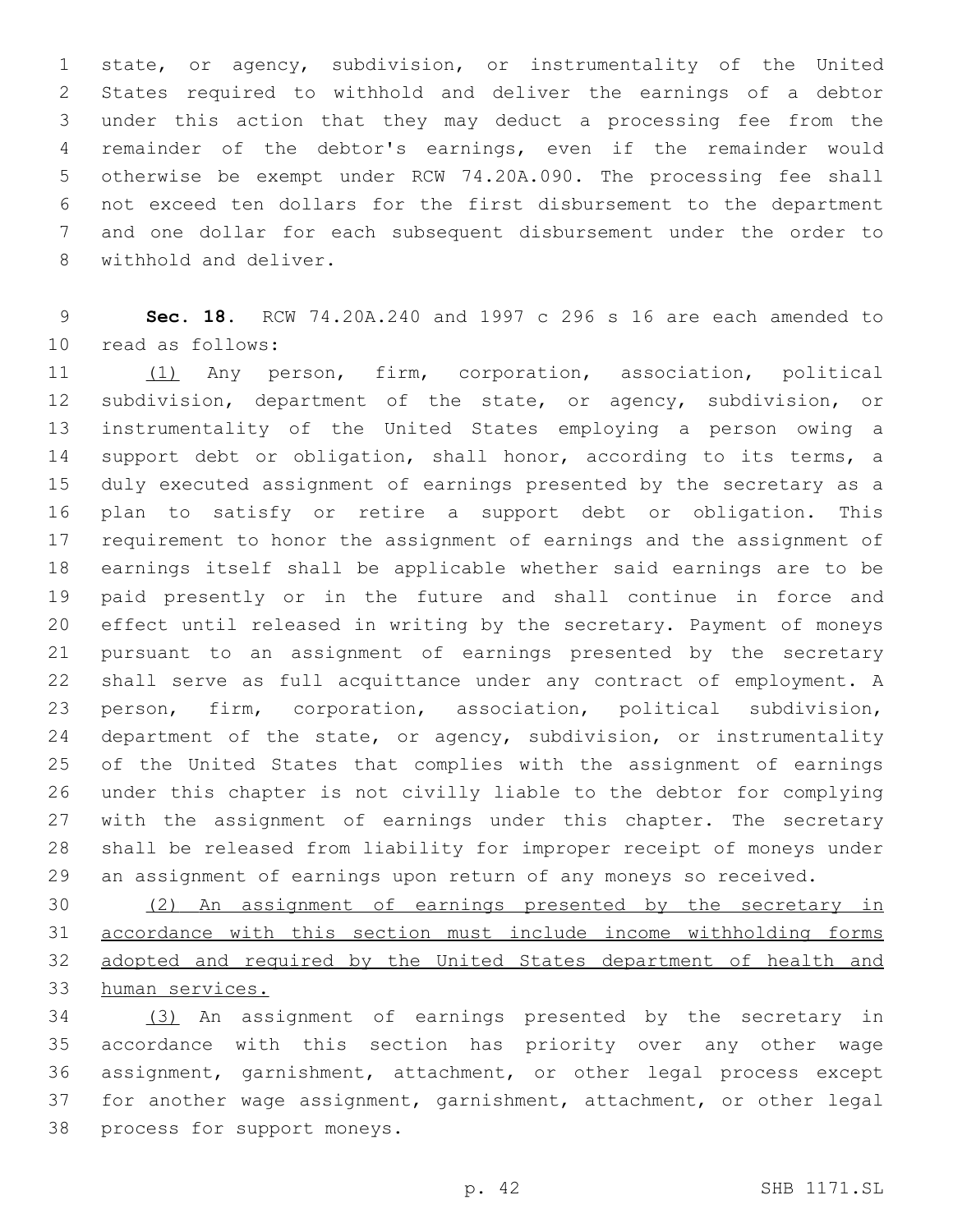(4) The employer may deduct a processing fee from the remainder of the debtor's earnings, even if the remainder would be exempt under RCW 74.20A.090. The processing fee shall not exceed fifteen dollars from the first disbursement to the department and one dollar for each subsequent disbursement under the assignment of earnings.

 **Sec. 19.** RCW 74.20A.350 and 2018 c 150 s 202 are each amended to 7 read as follows:

 (1) The division of child support may issue a notice of noncompliance to any person, firm, entity, or agency of state or federal government that the division believes is not complying with:

 (a) ((A notice of payroll deduction)) An income withholding order 12 issued under chapter 26.23 RCW;

 (b) A lien, order to withhold and deliver, or assignment of 14 earnings issued under this chapter;

 (c) Any other wage assignment, garnishment, attachment, or withholding instrument properly served by the agency or firm 17 providing child support enforcement services for another state, under 18 Title IV-D of the federal social security act;

 (d) A subpoena issued by the division of child support, or the 20 agency or firm providing child support enforcement for another state, under Title IV-D of the federal social security act;

 (e) An information request issued by the division of child support, or the agency or firm providing child support enforcement for another state under Title IV-D of the federal social security act, to an employer or entity required to respond to such requests 26 under RCW 74.20A.360;

 (f) The duty to report newly hired employees imposed by RCW 28 26.23.040; or

 (g) The duty of a business, employer, or payroll processor that has received an income withholding order from the department of social and health services requiring payment to the Washington state support registry to remit withheld funds by electronic means imposed 33 by RCW 26.23.065.

 (2) Liability for noncompliance with a wage withholding, garnishment, order to withhold and deliver, or any other lien or attachment issued to secure payment of child support is governed by RCW 26.23.090 and 74.20A.100, except that liability for noncompliance with remittance time frames is governed by subsection (4) of this 39 section.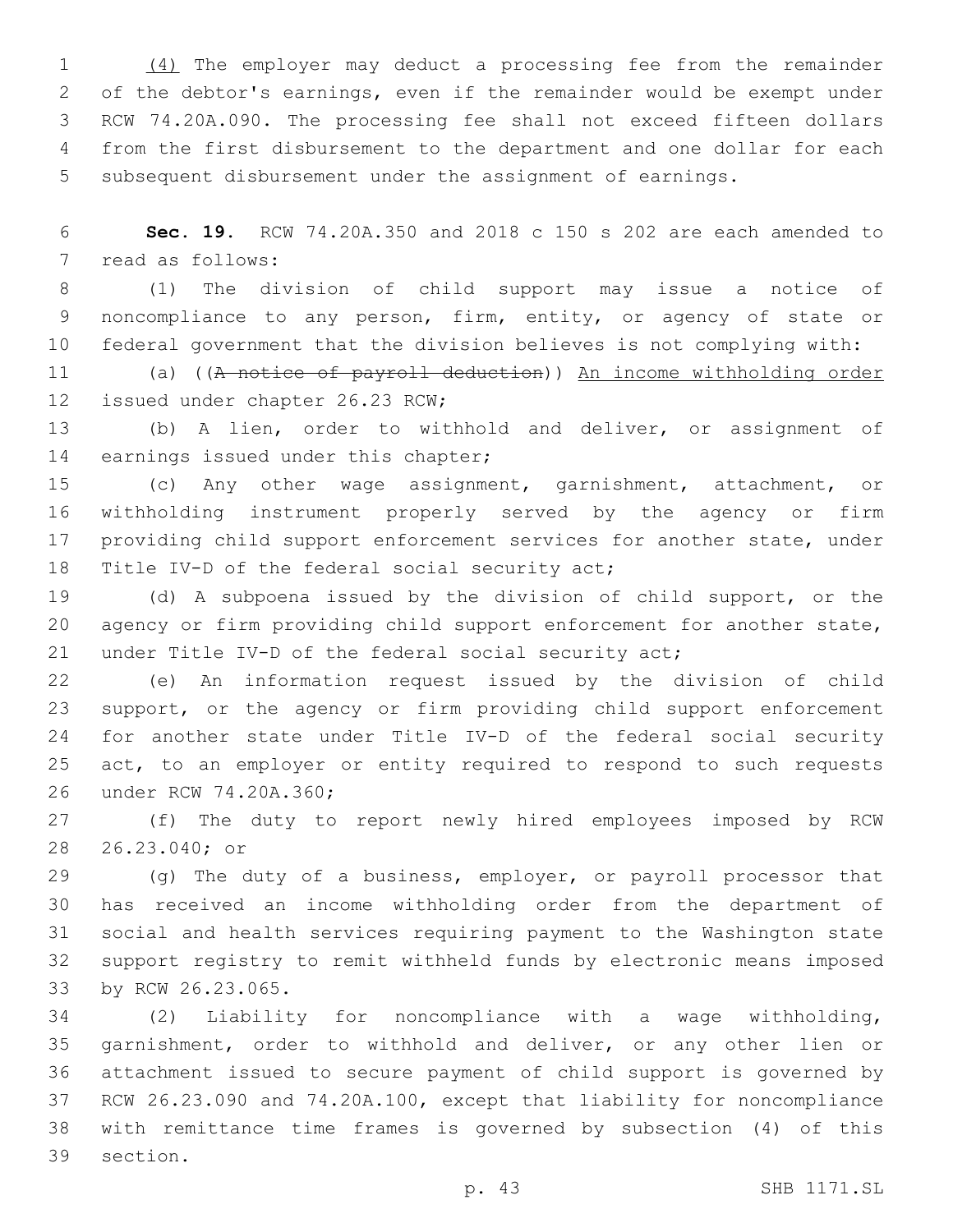(3) Fines for noncompliance by a business, employer, or payroll processor with the duty to remit withheld funds by electronic means imposed by RCW 26.23.065 are governed by subsection (4)(c) of this section.4

 (4) The division of child support may impose fines of up to one hundred dollars per occurrence for:6

 (a) Noncompliance with a subpoena or an information request issued by the division of child support, or the agency or firm providing child support enforcement services for another state under 10 Title IV-D of the federal social security act;

 (b) Noncompliance with the required time frames for remitting withheld support moneys to the Washington state support registry, or the agency or firm providing child support enforcement services for another state, except that no liability shall be established for failure to make timely remittance unless the division of child 16 support has provided the person, firm, entity, or agency of state or 17 federal government with written warning:

(i) Explaining the duty to remit withheld payments promptly;

 (ii) Explaining the potential for fines for delayed submission; 20 and

 (iii) Providing a contact person within the division of child 22 support with whom the person, firm, entity, or agency of state or federal government may seek assistance with child support withholding 24 issues;

 (c) A business, employer, or payroll processor's noncompliance with the duty to remit withheld funds by electronic means imposed by RCW 26.23.065. The division of child support may not impose fines for failure to comply with this requirement unless it has provided the person, firm, entity, or agency of state or federal government with 30 written warning:

 (i) Explaining the duty to remit withheld payments by electronic 32 means;

 (ii) Explaining the potential for fines for failure to remit withheld payments by electronic means when required under RCW 26.23.065; and35

 (iii) Providing a contact person within the division of child support with whom the person, firm, entity, or agency of state or federal government may seek assistance with child support withholding issues.39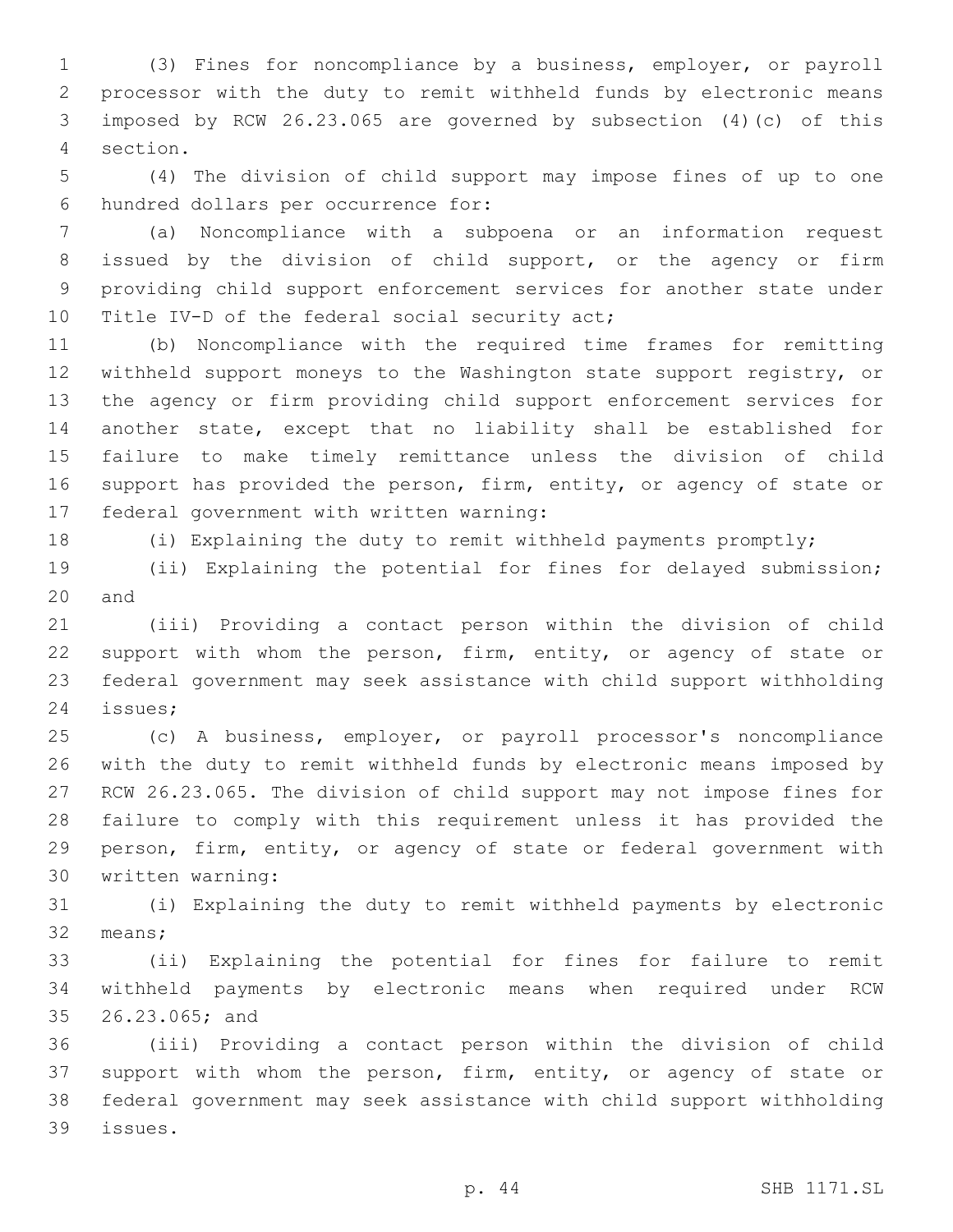(5) The division of child support may assess fines according to RCW 26.23.040 for failure to comply with employer reporting 3 requirements.

 (6) The division of child support may suspend licenses for failure to comply with a subpoena issued under RCW 74.20.225.

 (7) The division of child support may serve a notice of noncompliance by personal service or by any method of mailing 8 requiring a return receipt.

 (8) The liability asserted by the division of child support in the notice of noncompliance becomes final and collectible on the twenty-first day after the date of service, unless within that time the person, firm, entity, or agency of state or federal government:

 (a) Initiates an action in superior court to contest the notice 14 of noncompliance;

 (b) Requests a hearing by delivering a hearing request to the division of child support in accordance with rules adopted by the 17 secretary under this section; or

 (c) Contacts the division of child support and negotiates an alternate resolution to the asserted noncompliance or demonstrates that the person, firm, entity, or agency of state or federal government has complied with the child support processes.

(9) The notice of noncompliance shall contain:

 (a) A full and fair disclosure of the rights and obligations 24 created by this section; and

25 (b) Identification of the:

 (i) Child support process with respect to which the division of 27 child support is alleging noncompliance; and

 (ii) State child support enforcement agency issuing the original 29 child support process.

 (10) In an administrative hearing convened under subsection (8)(b) of this section, the presiding officer shall determine whether or not, and to what extent, liability for noncompliance exists under this section, and shall enter an order containing these findings. If liability does exist, the presiding officer shall include language in the order advising the parties to the proceeding that the liability may be collected by any means available to the division of child support under subsection (13) of this section without further notice 38 to the liable party.

 (11) Hearings under this section are governed by the 40 administrative procedure act, chapter 34.05 RCW.